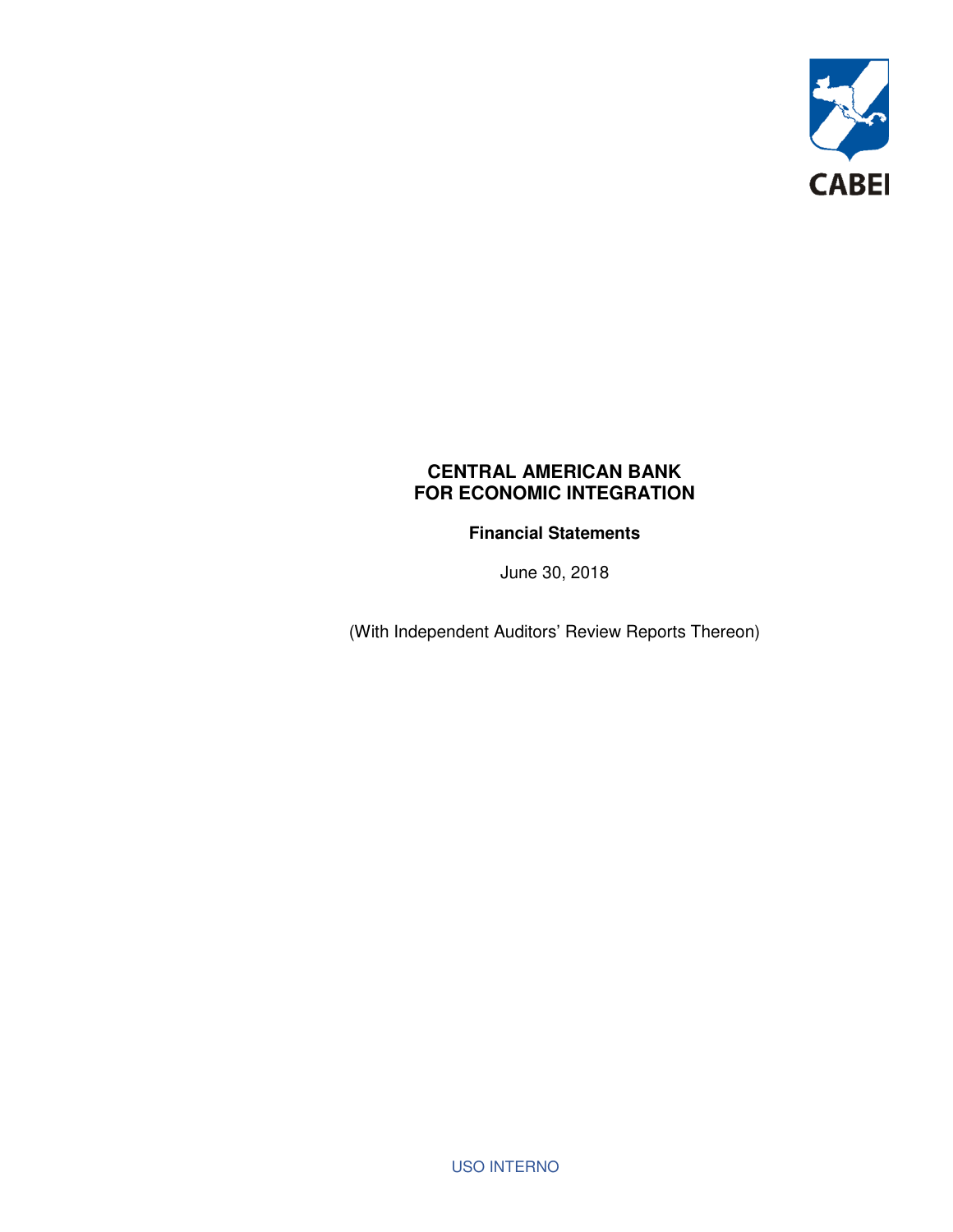

Table of Contents

Independent Auditors' Review Reports

Balance Sheets Statements of Income Statements of Comprehensive Income Statements of Changes in Equity Statements of Cash Flows Notes to Financial Statements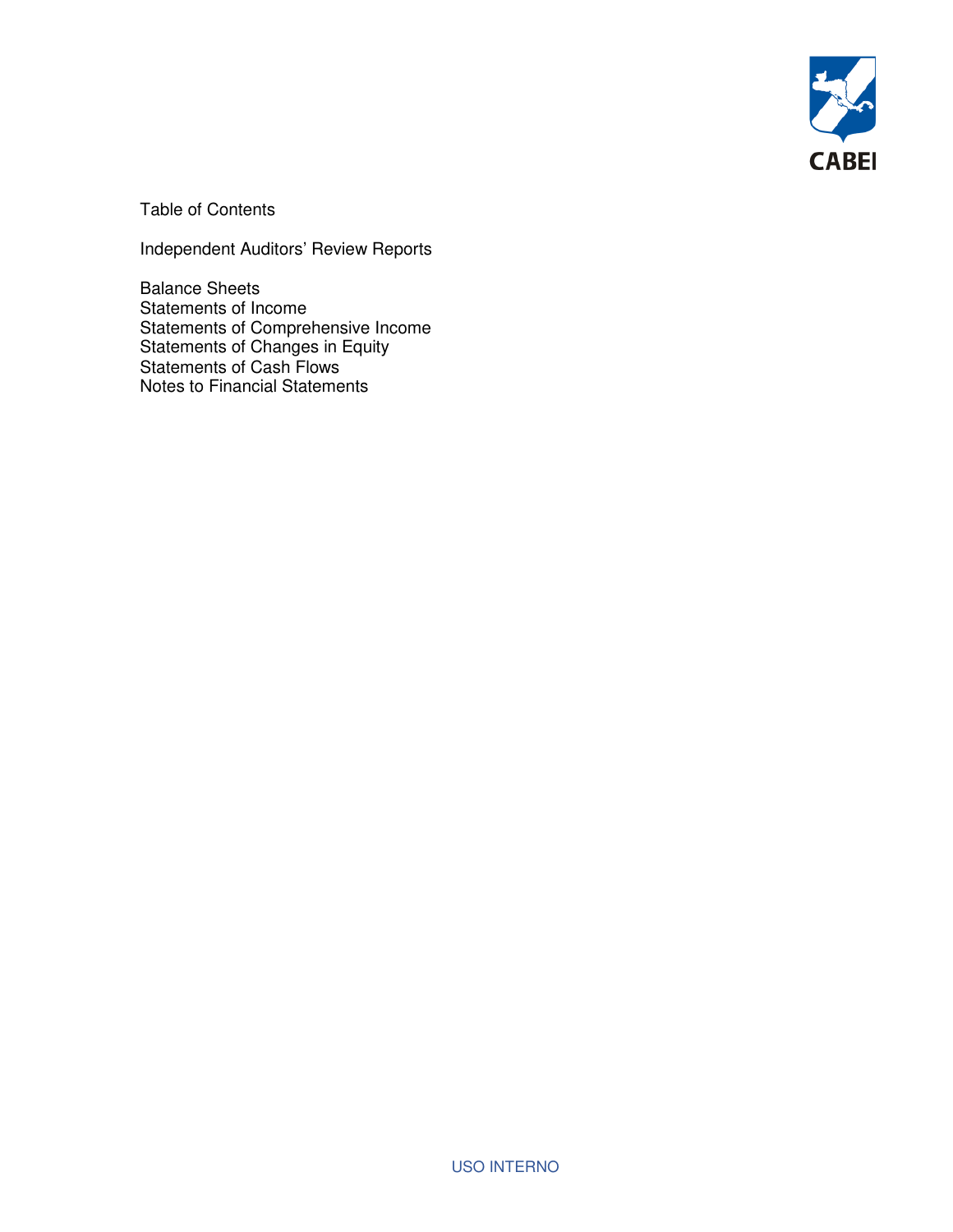

Fax: +55 5283 1392 ey.com/mx

#### **INDEPENDENT AUDITOR'S REVIEW REPORT**

To the Executive President, Board of Directors and The Board of Governors of Banco Centroamericano de Integración Económica

#### **Report on the Financial Statements**

We have reviewed the accompanying Balance Sheet of Banco Centroamericano de Integración Económica (the Bank) as of June 30, 2018, and the statements of income, comprehensive income, changes in equity and cash flows for the six months period ended as of June 30, 2018.

#### **Management's Responsibility on the Financial Statements**

The Bank's management is responsible for the preparation and fair presentation of the interim financial information in accordance with generally accepted accounting principles in the United States of America; this responsibility includes the design, implementation, and maintenance of internal control sufficient to provide a reasonable basis for the preparation and fair presentation of interim financial information in accordance with generally accepted accounting principles in the United States of America.

#### **Auditor's Responsibility**

Our responsibility is to conduct our review in accordance with generally accepted auditing standards in the United States of America applicable to reviews of interim financial information. A review of interim financial information consists principally of applying analytical procedures and making inquiries to persons responsible for financial and accounting matters. It is substantially less in scope than an audit conducted in accordance with generally accepted auditing standards in the United States of America, the objective of which is the expression of an opinion regarding the financial information. Accordingly, we do not express such an opinion.

#### **Conclusion**

Based on our review, we are not aware of any material modification that should be made to the accompanying interim financial information for it to be in accordance with generally accepted accounting principles in the United States of America.

Ennet + Young

Mexico City, Mexico; October 8, 2018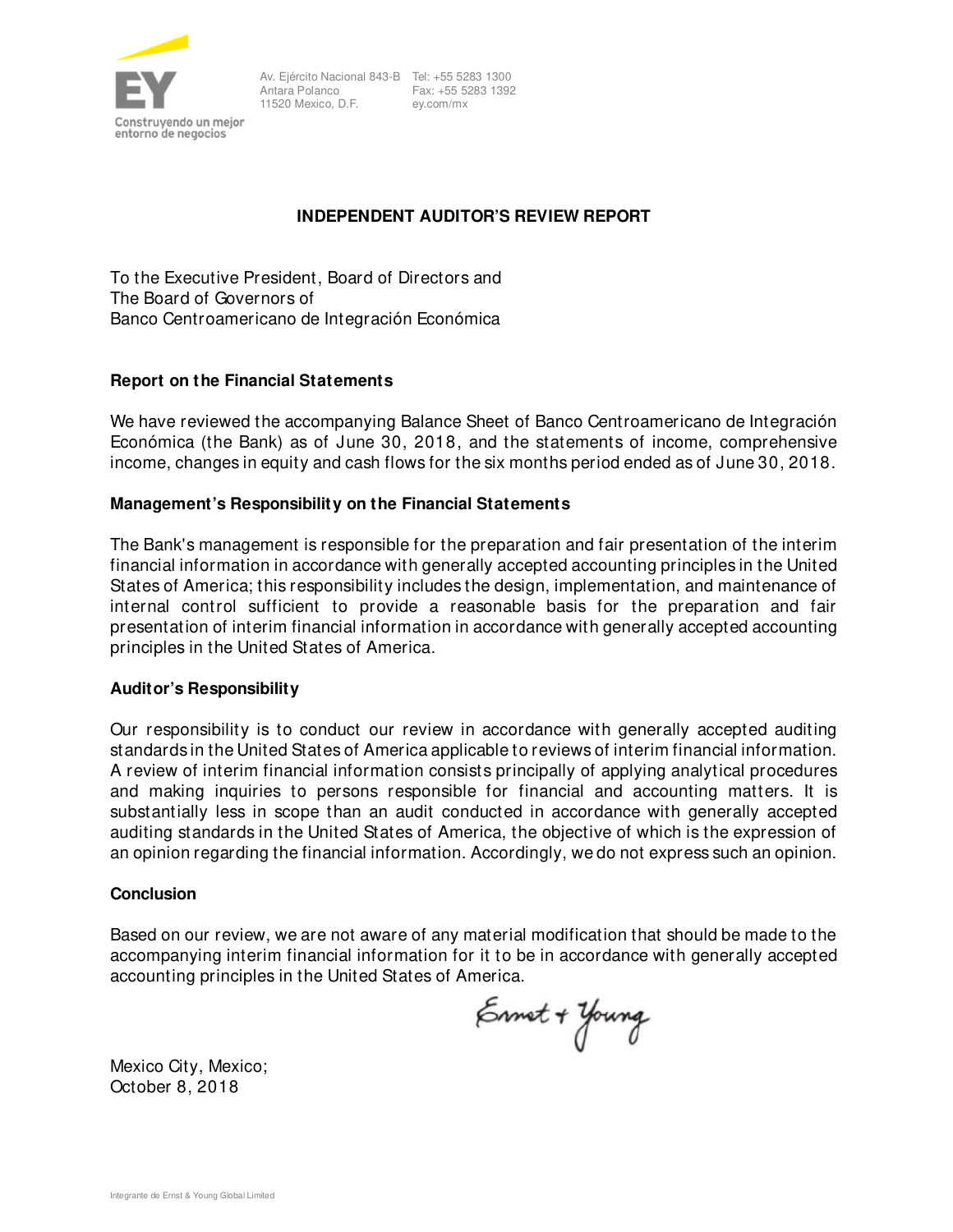#### **Balance Sheets**

As of June 30, 2018 and December 31, 2017

(Expressed in thousands of U.S. dollars)



|                                                                     | <b>June 30,</b><br>2018<br>(Unaudited) | December 31,<br>2017<br>(Audited) |
|---------------------------------------------------------------------|----------------------------------------|-----------------------------------|
| <b>Assets</b>                                                       |                                        |                                   |
| Cash and demand deposits (note 4)                                   | 9,392                                  | 3,692                             |
| Interest-bearing deposits with banks (note 5)                       | 1,834,945                              | 1,824,056                         |
| Securities available for sale (321,612 in 2018 and 127,417 in 2017, |                                        |                                   |
| under securities lending agreements) (note 6)                       | 1,355,158                              | 1,159,546                         |
| Loans, net of deferred origination fees                             | 7,088,830                              | 6,834,829                         |
| Less: Allowance for loan losses                                     | (205, 013)                             | (292, 261)                        |
| Net loans (note 7)                                                  | 6,883,817                              | 6,542,568                         |
| Accrued interest receivable (note 8)                                | 86,925                                 | 82,811                            |
| Property and equipment, net (note 9)                                | 31,783                                 | 32,128                            |
| Derivative financial instruments (note 18)                          | 43,259                                 | 24,066                            |
| Equity investments                                                  | 30,450                                 | 30,510                            |
| Other assets (note 10)                                              | 22,304                                 | 21,382                            |
| <b>Total assets</b>                                                 | 10,298,033                             | 9,720,759                         |
| <b>Liabilities</b>                                                  |                                        |                                   |
| Loans payable (222,791 in 2018 and 236,209 in 2017,                 |                                        |                                   |
| measured at fair value) (note 11)                                   | 1,123,249                              | 1,255,209                         |
| Bonds payable (4,248,368 in 2018 and 3,852,882 in 2017,             |                                        |                                   |
| measured at fair value) (note 12.a)                                 | 4,854,431                              | 4,472,414                         |
| Commercial paper programs (note 12.b)                               | 24,965                                 | 40,833                            |
| Certificates of deposit (note 13)                                   | 1,196,032                              | 1,047,698                         |
| Certificates of investment                                          | 499                                    | 560                               |
| Accrued interest payable (note 14)                                  | 53,067                                 | 41,035                            |
| Derivative financial instruments (note 18)                          | 6,703                                  | 5,796                             |
| Other liabilities (note 15)                                         | 28,676                                 | 26,606                            |
| <b>Total liabilities</b>                                            | 7,287,622                              | 6,890,151                         |
| <b>Equity</b>                                                       |                                        |                                   |
| Paid-in capital (note 16)                                           | 1,046,463                              | 1,046,463                         |
| General reserve                                                     | 1,819,780                              | 1,718,400                         |
| Retained earnings                                                   | 176,859                                | 101,380                           |
| Accumulated other comprehensive loss (note 21)                      | (32, 691)                              | (35, 635)                         |
| <b>Total equity</b>                                                 | 3,010,411                              | 2,830,608                         |
| <b>Total liabilities and equity</b>                                 | 10,298,033                             | 9,720,759                         |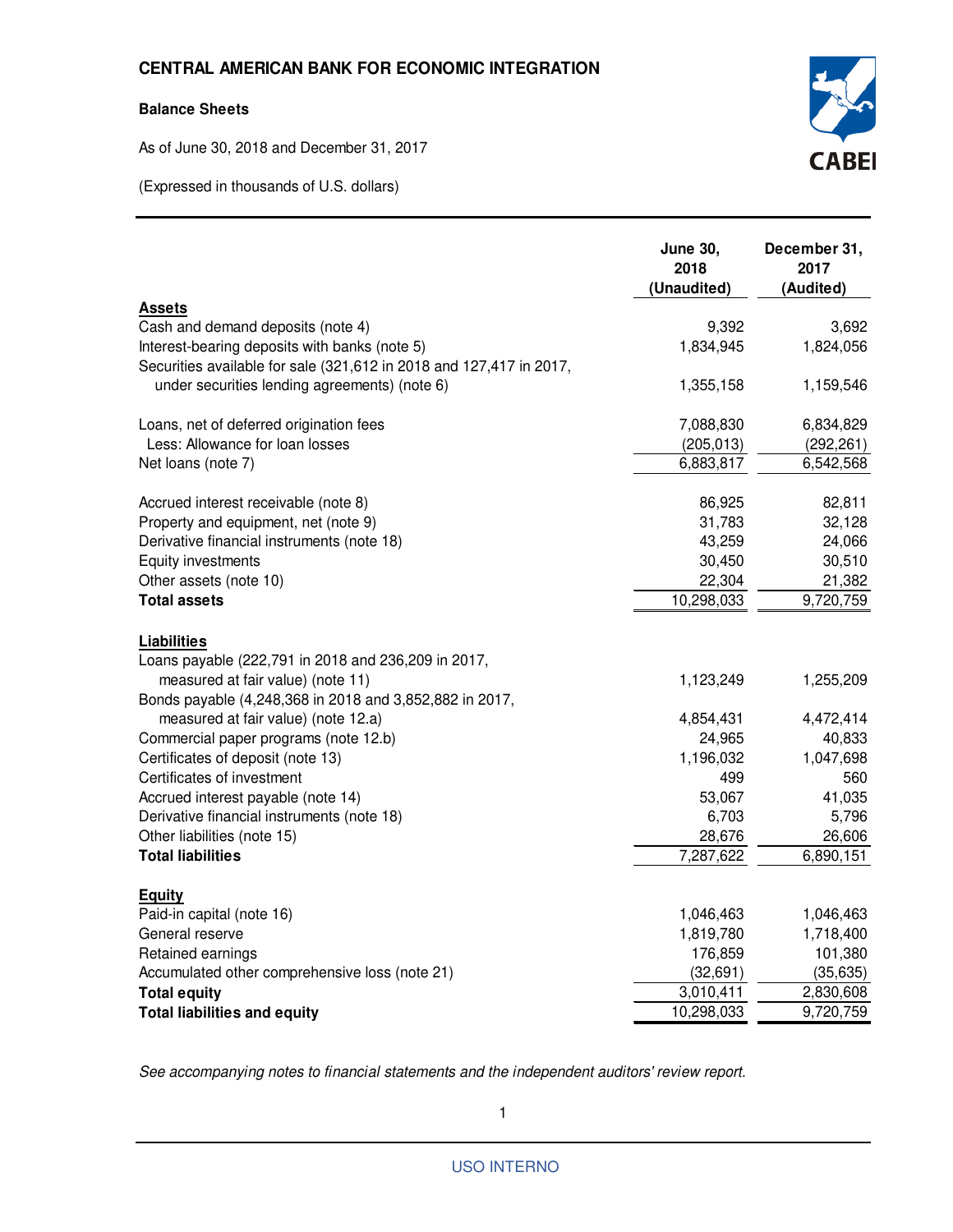#### **Statements of Income (Unaudited)**

For the six-month periods ended June 30, 2018 and 2017





|                                                                        | June 30   |         |
|------------------------------------------------------------------------|-----------|---------|
|                                                                        | 2018      | 2017    |
| <b>Financial income</b>                                                |           |         |
| Public sector loans                                                    | 156,939   | 138,910 |
| Private sector loans                                                   | 35,549    | 36,057  |
| Marketable securities                                                  | 10,398    | 8,423   |
| Due from banks                                                         | 17,557    | 9,876   |
| Realized gains on investment funds                                     | 1,597     | 1,864   |
| <b>Total financial income</b>                                          | 222,040   | 195,130 |
| <b>Financial expenses</b>                                              |           |         |
| Loans payable                                                          | 15,865    | 14,255  |
| Bonds payable                                                          | 74,611    | 56,289  |
| Commercial paper programs                                              | 309       | 606     |
| Certificates of deposit and investment                                 | 11,381    | 5,946   |
| <b>Total financial expenses</b>                                        | 102,166   | 77,096  |
| Net financial income                                                   | 119,874   | 118,034 |
| (Reversal of) provision for loan losses (note 7)                       | (87, 316) | 77,248  |
| (Reversal of) provision for losses on contingencies                    | (245)     | 686     |
| Total (reversal of) provisions for credit losses                       | (87, 561) | 77,934  |
| Net financial income, after (reversal of) provisions for credit losses | 207,435   | 40,100  |
| Other operating income (expenses)                                      |           |         |
| Financial services and other fees                                      | 524       | 2,221   |
| Monitoring and administration fees                                     | 550       | 461     |
| Dividends from equity investments                                      | 485       | 0       |
| Foreign exchange (loss) gain, net                                      | (467)     | 225     |
| Other operating income                                                 | 771       | 1,129   |
| Total other operating income, net                                      | 1,863     | 4,036   |
| <b>Administrative expenses</b>                                         |           |         |
| Salaries and employee benefits                                         | 14,902    | 13,822  |
| Other administrative expenses                                          | 6,197     | 5,964   |
| Depreciation and amortization                                          | 1,774     | 1,662   |
| Other                                                                  | 276       | 223     |
| <b>Total administrative expenses</b>                                   | 23,149    | 21,671  |
| Income, before special and other contributions and valuation of        |           |         |
| derivative financial instruments and debt                              | 186,149   | 22,465  |
| Special and other contributions (note 22)                              | (3,038)   | (3,380) |
| Income, before valuation of derivative financial instruments and debt  | 183,111   | 19,085  |
| Valuation of derivative financial instruments and debt                 | (6, 252)  | 38,456  |
| Net income                                                             | 176,859   | 57,541  |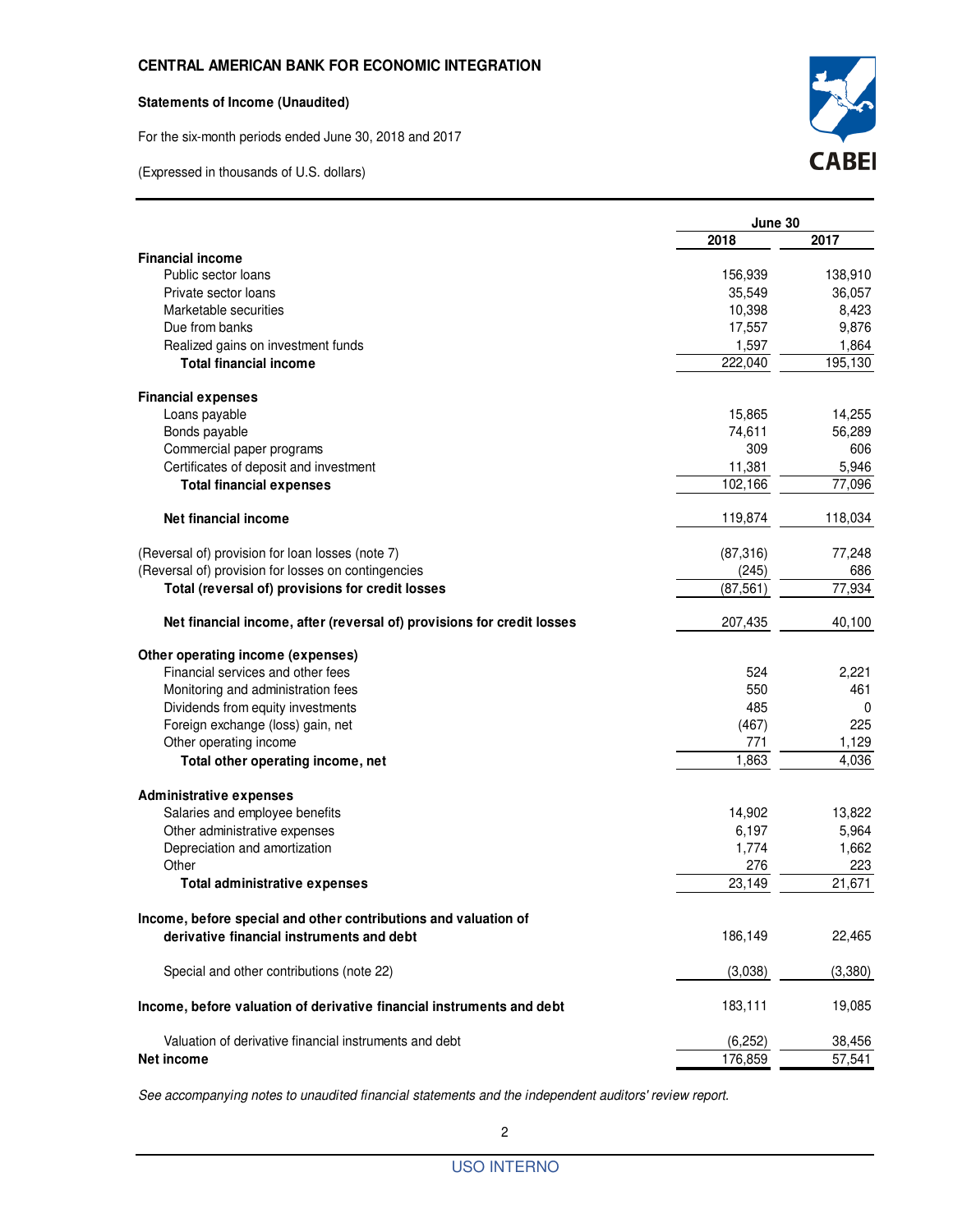#### **Statements of Comprehensive Income (Unaudited)**

For the six-month periods ended June 30, 2018 and 2017

(Expressed in thousands of U.S. dollars)



|                                                                                                                     | June 30  |           |
|---------------------------------------------------------------------------------------------------------------------|----------|-----------|
|                                                                                                                     | 2018     | 2017      |
| Net income                                                                                                          | 176,859  | 57,541    |
| Other comprehensive loss:                                                                                           |          |           |
| Unrealized (loss) gain on securities available for sale, net<br>Reclassification adjustments for net realized gains | (7,044)  | 5,492     |
| included in earnings (note 21)                                                                                      | (1, 597) | (1, 864)  |
| Subtotal - securities available for sale                                                                            | (8,641)  | 3,628     |
| Change in credit risk of debt instruments at fair                                                                   |          |           |
| value (note 2.t)                                                                                                    | 11,902   | (38, 408) |
| Reclassification of net profit realized by maturity of debt                                                         |          |           |
| in operations at fair value (note 21)                                                                               | (317)    | 0         |
| Subtotal - change in credit risk of debt instruments                                                                |          |           |
| at fair value (note 2.t)                                                                                            | 11,585   | (38, 408) |
| Other comprehensive loss                                                                                            | 2,944    | (34, 780) |
| <b>Comprehensive income</b>                                                                                         | 179,803  | 22,761    |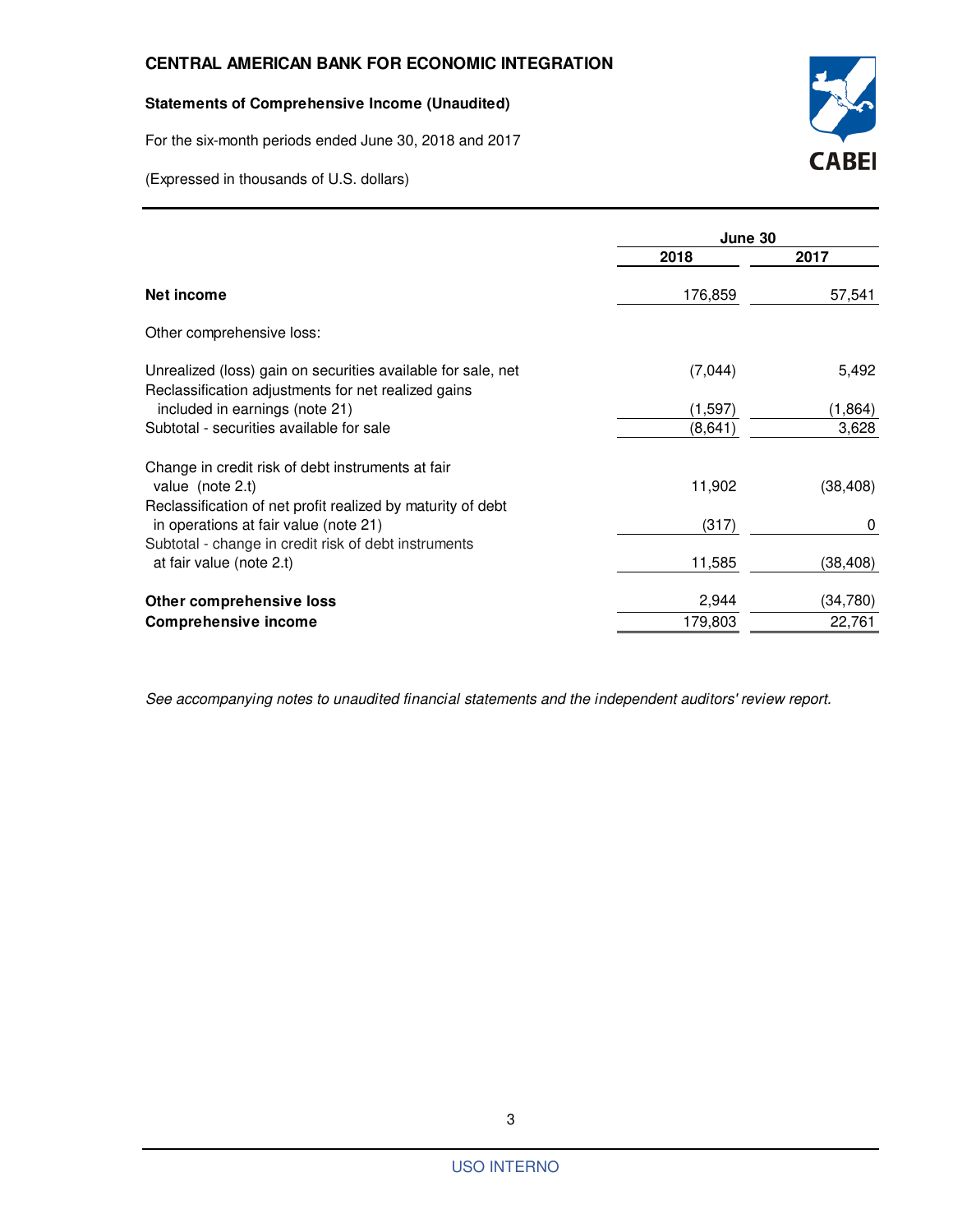#### **Statements of Changes in Equity (Unaudited)**

For the six-month periods ended June 30, 2018 and 2017

(Expressed in thousands of U.S. dollars)



|                                                                                                                                       | Paid-in<br>Capital   | General<br><b>Reserve</b>           | Retained<br><b>Earnings</b> | <b>Accumulated</b><br>Other<br>Comprehensive<br>Loss | Total<br><b>Equity</b>  |
|---------------------------------------------------------------------------------------------------------------------------------------|----------------------|-------------------------------------|-----------------------------|------------------------------------------------------|-------------------------|
| Balance as of December 31, 2016 (audited)                                                                                             | 1,001,638            | 1,609,918                           | 133,044                     | (21, 665)                                            | 2,722,935               |
| Net income<br>Other comprehensive loss                                                                                                | 0<br>0               | 0<br>0                              | 57,541<br>0                 | $\mathbf{0}$<br>(34, 780)                            | 57,541<br>(34,780)      |
| Comprehensive income (loss)                                                                                                           | $\mathbf{0}$         | 0                                   | 57,541                      | (34,780)                                             | 22,761                  |
| Capital contributions, in cash (note 16)<br>Capital payments through series "E" certificates (note 16)<br>Transfer to general reserve | 13,292<br>6,857<br>0 | $\mathbf{0}$<br>(6, 857)<br>115,454 | 0<br>U<br>(115, 454)        | 0<br>0<br>0                                          | 13,292<br>$\Omega$<br>0 |
| Balance as of June 30, 2017 (unaudited)                                                                                               | 1,021,787            | 1,718,515                           | 75,131                      | (56, 445)                                            | 2,758,988               |
| Balance as of December 31, 2017 (audited)                                                                                             | 1,046,463            | 1,718,400                           | 101.380                     | (35, 635)                                            | 2,830,608               |
| Net income<br>Other comprehensive income                                                                                              | 0<br>$\mathbf{0}$    | 0<br>0                              | 176,859<br>0                | 0<br>2,944                                           | 176,859<br>2,944        |
| Comprehensive income                                                                                                                  | 0                    | 0                                   | 176,859                     | 2,944                                                | 179,803                 |
| Transfer to general reserve                                                                                                           | 0                    | 101,380                             | (101, 380)                  | 0                                                    | 0                       |
| Balance as of June 30, 2018 (unaudited)                                                                                               | 1,046,463            | 1,819,780                           | 176,859                     | (32, 691)                                            | 3,010,411               |

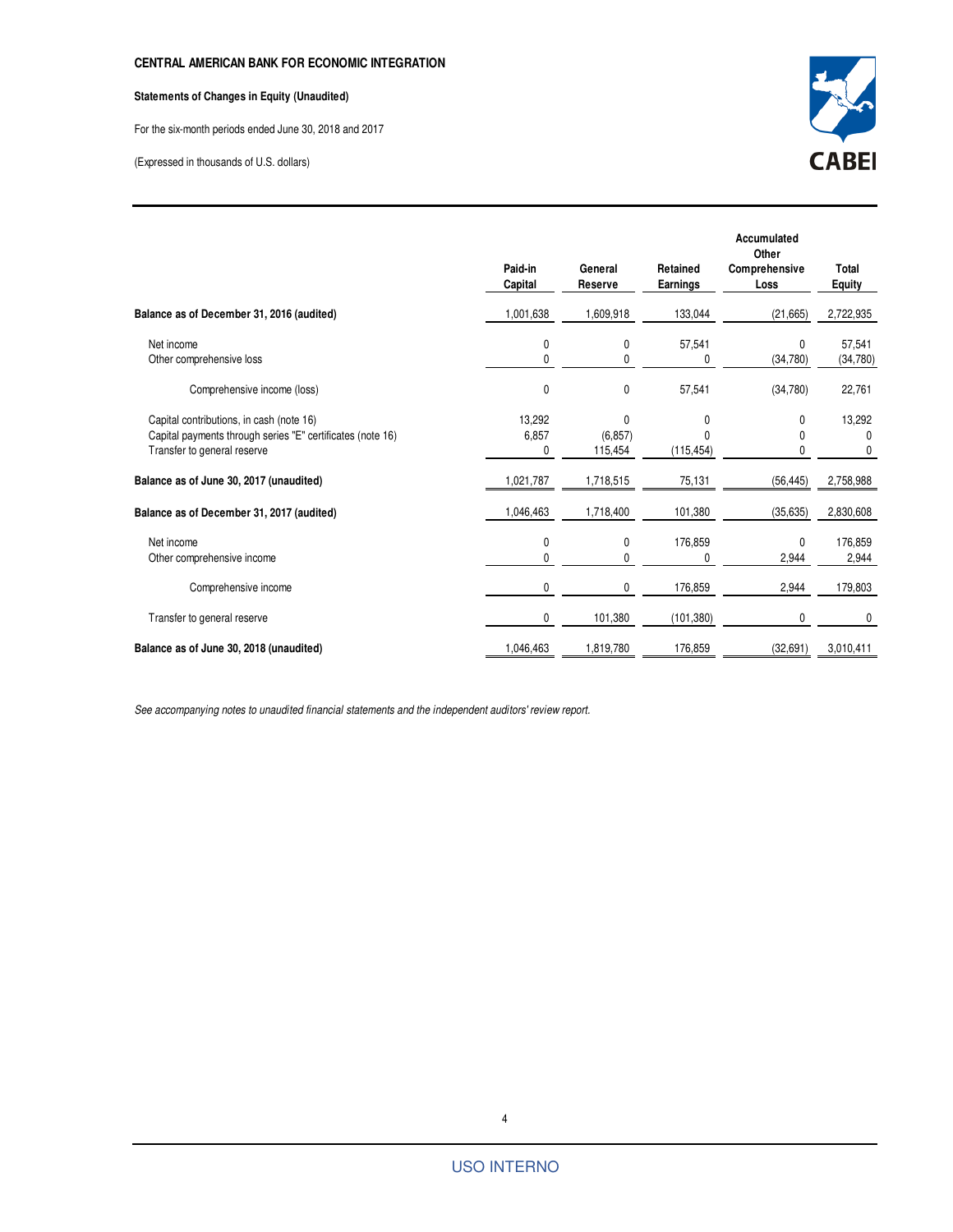#### **Statements of Cash Flows (Unaudited)**

For the six-month periods ended June 30, 2018 and 2017

(Expressed in thousands of U.S. dollars)



| 2018<br>2017<br>Cash flows from operating activities<br>57,541<br>176,859<br>77,934<br>(87, 561)<br>467<br>(225)<br>1,774<br>1,662<br>Valuation of derivative financial instruments and debt<br>6,252<br>(38, 456)<br>(2,674)<br>Net increase in accrued interest receivable<br>(4, 121)<br>12,031<br>1,614<br>(982)<br>(1,249)<br>2,313<br>(232)<br>107,032<br>95,915<br>Cash flows from investing activities<br>(10, 889)<br>(467, 586)<br>(546, 589)<br>(688, 636)<br>479,604<br>411,291<br>(836)<br>Purchase of property and equipment<br>(1, 429)<br>328,788<br>(215, 648)<br>Disbursements of loans receivable<br>(445, 451)<br>(858, 700)<br>583,197<br>603,443<br>Capital returns (contributions) to equity investments,<br>net of contributions (returns)<br>60<br>(9)<br>(692, 195)<br>(137, 195)<br>Cash flows from financing activities<br>13,292<br>0<br>56,429<br>167,869<br>(285, 642)<br>Repayments of loans payable<br>(180, 511)<br>(87, 347)<br>(15,868)<br>783,041<br>492,808<br>(200, 360)<br>(251, 915)<br>148,334<br>(5, 815)<br>(61)<br>(22)<br>591,004<br>43,228<br>72<br>(141)<br>Cash and demand deposits at beginning of period<br>3,692<br>1,373<br>9,392<br>Cash and demand deposits at end of period<br>3,393<br>5,700<br>2,020<br><b>Supplemental information</b><br>Cash paid for interest<br>90,134<br>75,481 |                                                                             | June 30 |       |
|-------------------------------------------------------------------------------------------------------------------------------------------------------------------------------------------------------------------------------------------------------------------------------------------------------------------------------------------------------------------------------------------------------------------------------------------------------------------------------------------------------------------------------------------------------------------------------------------------------------------------------------------------------------------------------------------------------------------------------------------------------------------------------------------------------------------------------------------------------------------------------------------------------------------------------------------------------------------------------------------------------------------------------------------------------------------------------------------------------------------------------------------------------------------------------------------------------------------------------------------------------------------------------------------------------------------------------------------------|-----------------------------------------------------------------------------|---------|-------|
|                                                                                                                                                                                                                                                                                                                                                                                                                                                                                                                                                                                                                                                                                                                                                                                                                                                                                                                                                                                                                                                                                                                                                                                                                                                                                                                                                 |                                                                             |         |       |
|                                                                                                                                                                                                                                                                                                                                                                                                                                                                                                                                                                                                                                                                                                                                                                                                                                                                                                                                                                                                                                                                                                                                                                                                                                                                                                                                                 |                                                                             |         |       |
|                                                                                                                                                                                                                                                                                                                                                                                                                                                                                                                                                                                                                                                                                                                                                                                                                                                                                                                                                                                                                                                                                                                                                                                                                                                                                                                                                 | Net income                                                                  |         |       |
|                                                                                                                                                                                                                                                                                                                                                                                                                                                                                                                                                                                                                                                                                                                                                                                                                                                                                                                                                                                                                                                                                                                                                                                                                                                                                                                                                 | Items to reconcile net income to net cash provided by operating activities: |         |       |
|                                                                                                                                                                                                                                                                                                                                                                                                                                                                                                                                                                                                                                                                                                                                                                                                                                                                                                                                                                                                                                                                                                                                                                                                                                                                                                                                                 | (Reversal of) provisions for credit losses                                  |         |       |
|                                                                                                                                                                                                                                                                                                                                                                                                                                                                                                                                                                                                                                                                                                                                                                                                                                                                                                                                                                                                                                                                                                                                                                                                                                                                                                                                                 | Foreign exchange losses (gains), net                                        |         |       |
|                                                                                                                                                                                                                                                                                                                                                                                                                                                                                                                                                                                                                                                                                                                                                                                                                                                                                                                                                                                                                                                                                                                                                                                                                                                                                                                                                 | Depreciation and amortization                                               |         |       |
|                                                                                                                                                                                                                                                                                                                                                                                                                                                                                                                                                                                                                                                                                                                                                                                                                                                                                                                                                                                                                                                                                                                                                                                                                                                                                                                                                 |                                                                             |         |       |
|                                                                                                                                                                                                                                                                                                                                                                                                                                                                                                                                                                                                                                                                                                                                                                                                                                                                                                                                                                                                                                                                                                                                                                                                                                                                                                                                                 |                                                                             |         |       |
|                                                                                                                                                                                                                                                                                                                                                                                                                                                                                                                                                                                                                                                                                                                                                                                                                                                                                                                                                                                                                                                                                                                                                                                                                                                                                                                                                 | Net increase in accrued interest payable                                    |         |       |
|                                                                                                                                                                                                                                                                                                                                                                                                                                                                                                                                                                                                                                                                                                                                                                                                                                                                                                                                                                                                                                                                                                                                                                                                                                                                                                                                                 | Net increase in other assets                                                |         |       |
|                                                                                                                                                                                                                                                                                                                                                                                                                                                                                                                                                                                                                                                                                                                                                                                                                                                                                                                                                                                                                                                                                                                                                                                                                                                                                                                                                 | Net increase (decrease) in other liabilities                                |         |       |
|                                                                                                                                                                                                                                                                                                                                                                                                                                                                                                                                                                                                                                                                                                                                                                                                                                                                                                                                                                                                                                                                                                                                                                                                                                                                                                                                                 | Net cash provided by operating activities                                   |         |       |
|                                                                                                                                                                                                                                                                                                                                                                                                                                                                                                                                                                                                                                                                                                                                                                                                                                                                                                                                                                                                                                                                                                                                                                                                                                                                                                                                                 |                                                                             |         |       |
|                                                                                                                                                                                                                                                                                                                                                                                                                                                                                                                                                                                                                                                                                                                                                                                                                                                                                                                                                                                                                                                                                                                                                                                                                                                                                                                                                 | Net increase in interest-bearing deposits with banks                        |         |       |
|                                                                                                                                                                                                                                                                                                                                                                                                                                                                                                                                                                                                                                                                                                                                                                                                                                                                                                                                                                                                                                                                                                                                                                                                                                                                                                                                                 | Purchases of securities available for sale                                  |         |       |
|                                                                                                                                                                                                                                                                                                                                                                                                                                                                                                                                                                                                                                                                                                                                                                                                                                                                                                                                                                                                                                                                                                                                                                                                                                                                                                                                                 | Proceeds from sales and redemptions of securities available for sale        |         |       |
|                                                                                                                                                                                                                                                                                                                                                                                                                                                                                                                                                                                                                                                                                                                                                                                                                                                                                                                                                                                                                                                                                                                                                                                                                                                                                                                                                 |                                                                             |         |       |
|                                                                                                                                                                                                                                                                                                                                                                                                                                                                                                                                                                                                                                                                                                                                                                                                                                                                                                                                                                                                                                                                                                                                                                                                                                                                                                                                                 | Net (increase) decrease in margin calls                                     |         |       |
|                                                                                                                                                                                                                                                                                                                                                                                                                                                                                                                                                                                                                                                                                                                                                                                                                                                                                                                                                                                                                                                                                                                                                                                                                                                                                                                                                 |                                                                             |         |       |
|                                                                                                                                                                                                                                                                                                                                                                                                                                                                                                                                                                                                                                                                                                                                                                                                                                                                                                                                                                                                                                                                                                                                                                                                                                                                                                                                                 | Collections of loans receivable                                             |         |       |
|                                                                                                                                                                                                                                                                                                                                                                                                                                                                                                                                                                                                                                                                                                                                                                                                                                                                                                                                                                                                                                                                                                                                                                                                                                                                                                                                                 |                                                                             |         |       |
|                                                                                                                                                                                                                                                                                                                                                                                                                                                                                                                                                                                                                                                                                                                                                                                                                                                                                                                                                                                                                                                                                                                                                                                                                                                                                                                                                 |                                                                             |         |       |
|                                                                                                                                                                                                                                                                                                                                                                                                                                                                                                                                                                                                                                                                                                                                                                                                                                                                                                                                                                                                                                                                                                                                                                                                                                                                                                                                                 | Net cash used in investing activities                                       |         |       |
|                                                                                                                                                                                                                                                                                                                                                                                                                                                                                                                                                                                                                                                                                                                                                                                                                                                                                                                                                                                                                                                                                                                                                                                                                                                                                                                                                 |                                                                             |         |       |
|                                                                                                                                                                                                                                                                                                                                                                                                                                                                                                                                                                                                                                                                                                                                                                                                                                                                                                                                                                                                                                                                                                                                                                                                                                                                                                                                                 | Capital contributions                                                       |         |       |
|                                                                                                                                                                                                                                                                                                                                                                                                                                                                                                                                                                                                                                                                                                                                                                                                                                                                                                                                                                                                                                                                                                                                                                                                                                                                                                                                                 | Proceeds from loans payable                                                 |         |       |
|                                                                                                                                                                                                                                                                                                                                                                                                                                                                                                                                                                                                                                                                                                                                                                                                                                                                                                                                                                                                                                                                                                                                                                                                                                                                                                                                                 |                                                                             |         |       |
|                                                                                                                                                                                                                                                                                                                                                                                                                                                                                                                                                                                                                                                                                                                                                                                                                                                                                                                                                                                                                                                                                                                                                                                                                                                                                                                                                 | Net decrease in commercial paper programs                                   |         |       |
|                                                                                                                                                                                                                                                                                                                                                                                                                                                                                                                                                                                                                                                                                                                                                                                                                                                                                                                                                                                                                                                                                                                                                                                                                                                                                                                                                 | Proceeds from issuance of bonds payable                                     |         |       |
|                                                                                                                                                                                                                                                                                                                                                                                                                                                                                                                                                                                                                                                                                                                                                                                                                                                                                                                                                                                                                                                                                                                                                                                                                                                                                                                                                 | Repayment of bonds payable                                                  |         |       |
|                                                                                                                                                                                                                                                                                                                                                                                                                                                                                                                                                                                                                                                                                                                                                                                                                                                                                                                                                                                                                                                                                                                                                                                                                                                                                                                                                 | Net increase (decrease) in certificates of deposit                          |         |       |
|                                                                                                                                                                                                                                                                                                                                                                                                                                                                                                                                                                                                                                                                                                                                                                                                                                                                                                                                                                                                                                                                                                                                                                                                                                                                                                                                                 | Decrease in certificates of investment                                      |         |       |
|                                                                                                                                                                                                                                                                                                                                                                                                                                                                                                                                                                                                                                                                                                                                                                                                                                                                                                                                                                                                                                                                                                                                                                                                                                                                                                                                                 | Net cash provided by financing activities                                   |         |       |
|                                                                                                                                                                                                                                                                                                                                                                                                                                                                                                                                                                                                                                                                                                                                                                                                                                                                                                                                                                                                                                                                                                                                                                                                                                                                                                                                                 | Effect of exchange rate fluctuations on cash held                           |         |       |
|                                                                                                                                                                                                                                                                                                                                                                                                                                                                                                                                                                                                                                                                                                                                                                                                                                                                                                                                                                                                                                                                                                                                                                                                                                                                                                                                                 |                                                                             |         |       |
|                                                                                                                                                                                                                                                                                                                                                                                                                                                                                                                                                                                                                                                                                                                                                                                                                                                                                                                                                                                                                                                                                                                                                                                                                                                                                                                                                 |                                                                             |         |       |
|                                                                                                                                                                                                                                                                                                                                                                                                                                                                                                                                                                                                                                                                                                                                                                                                                                                                                                                                                                                                                                                                                                                                                                                                                                                                                                                                                 | Net increase in cash and cash equivalents                                   |         |       |
|                                                                                                                                                                                                                                                                                                                                                                                                                                                                                                                                                                                                                                                                                                                                                                                                                                                                                                                                                                                                                                                                                                                                                                                                                                                                                                                                                 |                                                                             |         |       |
|                                                                                                                                                                                                                                                                                                                                                                                                                                                                                                                                                                                                                                                                                                                                                                                                                                                                                                                                                                                                                                                                                                                                                                                                                                                                                                                                                 |                                                                             |         |       |
|                                                                                                                                                                                                                                                                                                                                                                                                                                                                                                                                                                                                                                                                                                                                                                                                                                                                                                                                                                                                                                                                                                                                                                                                                                                                                                                                                 | Net unrealized changes in securities available for sale                     | (8,641) | 3,628 |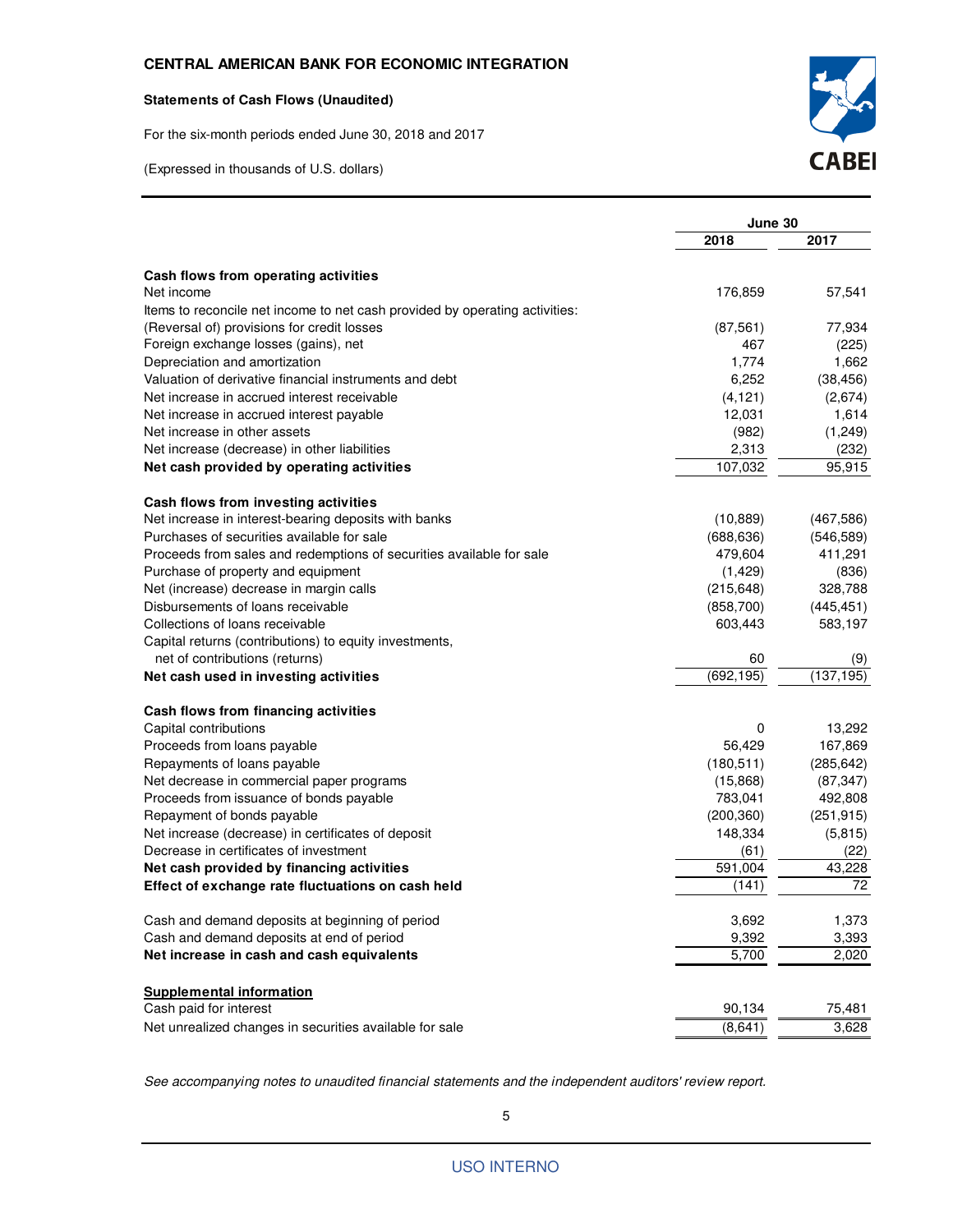(Expressed in thousands of U.S. dollars)



# **(1) Origin and Nature of the Bank**

The Central American Bank for Economic Integration (CABEI or the "Bank") is a financial institution under public international law, founded by the governments of Guatemala, El Salvador, Honduras and Nicaragua pursuant to the Constitutive Agreement dated December 13, 1960. In addition, on September 23, 1963, the Republic of Costa Rica was included as a founding member. Pursuant to protocol subscribed on September 2, 1989 and effective since 1992, the participation of non-regional members was allowed. The Bank commenced operations on May 31, 1961 and has its headquarters in Tegucigalpa, Honduras.

The Bank's objective is to promote the integration and balanced economic and social development of the Central American region, which includes the founding member countries and the non-founding regional member countries.

The activities of the Bank are complemented by the activities carried out by the Technical Cooperation Fund (Fondo de Cooperación Técnica – FONTEC) and by the Social Benefit Fund (SBF). These funds are regulated by their own by-laws and their equities are independent and separate from the Bank, although they are managed by the Bank. These financial statements include, solely, the assets, liabilities and operations of the Bank. The net assets relating to the other funds have been disclosed in notes 19 and 20.

Furthermore, as detailed in note 19, the Bank manages third-party cooperation funds, destined to finance programs agreed with each organization, which are in line with the Bank's policies and strategies.

## **(2) Summary of Significant Accounting Policies**

The Bank's accounting policies and financial information are in accordance with accounting principles generally accepted in the United States of America (US GAAP).

The unaudited financial statements as of June 30, 2018 and for the six-month periods ended June 30, 2018 and 2017, include all adjustments, consisting of normal recurring accruals, that we considered necessary to fairly present the Bank's financial position, results of operations, and cash flows. Certain information and note disclosures normally included in annual financial statements prepared in accordance with US GAAP have been condensed or omitted in these interim financial statements, in accordance with accounting principles applicable to interim financial information; therefore, it is suggested that these financial statements be read in conjunction with the audited financial statements of the Bank and notes thereto at December 31, 2017 and for the year then ended.

The results of operations during interim periods are not necessarily indicative of the results that can be expected for the full year.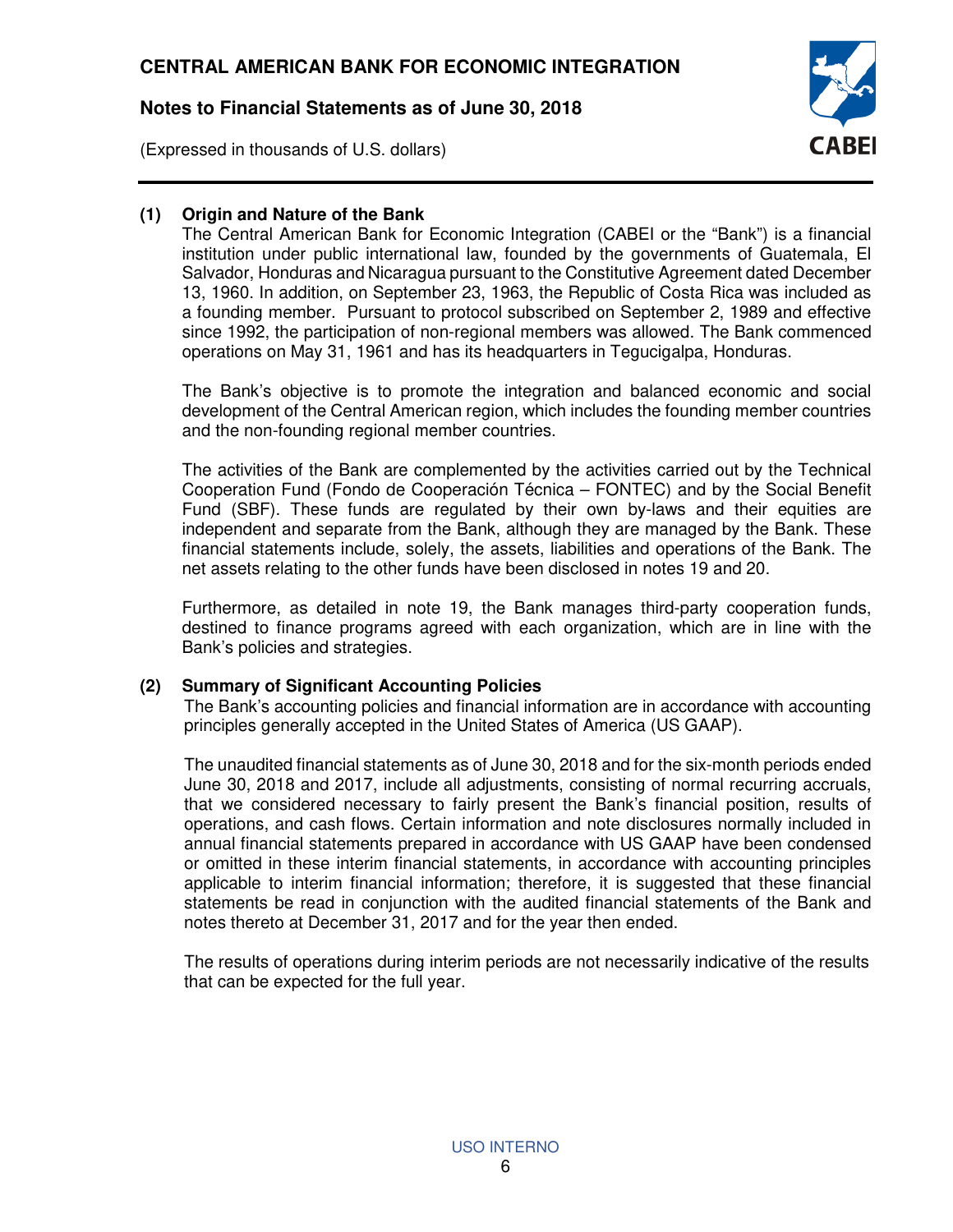(Expressed in thousands of U.S. dollars)



## **(2) Summary of Significant Accounting Policies, continued**

A summary of significant accounting policies is as follows:

(a) Functional and foreign currencies

The Bank's functional currency is the United States dollar (U.S. dollar). Transactions in currencies other than the U.S. dollar are recorded at the effective exchange rates prevailing on the transaction date. Assets and liabilities denominated in currencies other than the U.S. dollar are expressed in such currency using the prevailing exchange rates at balance sheet date. Net foreign currency gains and losses resulting from transactions denominated in currencies other than the U.S. dollar are presented as other operating income (expenses) in the statements of income.

(b) Cash and equivalents

For purposes of the statements of cash flows, cash and cash equivalents represent the amounts included in cash and demand deposits, which are due at the Bank's request.

(c) Fair value measurements

For fair value measurements, the Bank uses valuation techniques that maximize the use of observable inputs and minimize the use of unobservable inputs to the extent possible.

When determining the fair value measurements for assets and liabilities required or permitted to be recorded at fair value, and for other required disclosures, the Bank considers the principal or most advantageous market in which it would transact and considers assumptions that market participants would use when pricing the asset or liability. When possible, the Bank looks to active and observable markets to price identical assets and liabilities. When identical assets and liabilities are not traded in active markets, the Bank looks to market observable data for similar assets and liabilities. Nevertheless, certain assets and liabilities are not actively traded in observable markets and the Bank must use alternative valuation techniques to derive a fair value measurement. A financial instrument's level within the fair value hierarchy is based on the lowest level of any input that is significant to the fair value measurement.

When considering the assumptions from market participants in fair value measurements, the hierarchy distinguishes between observable and unobservable assumptions, which are categorized in one of the following levels:

- Level 1 Assets and liabilities for which the identical item is traded on an active exchange.
- Level 2 Assets and liabilities valued based on observable market assumptions for similar instruments, price quotations from markets that are not active or other assumptions that are observable and can be corroborated by information available on the market for substantially the full term of the assets or liabilities.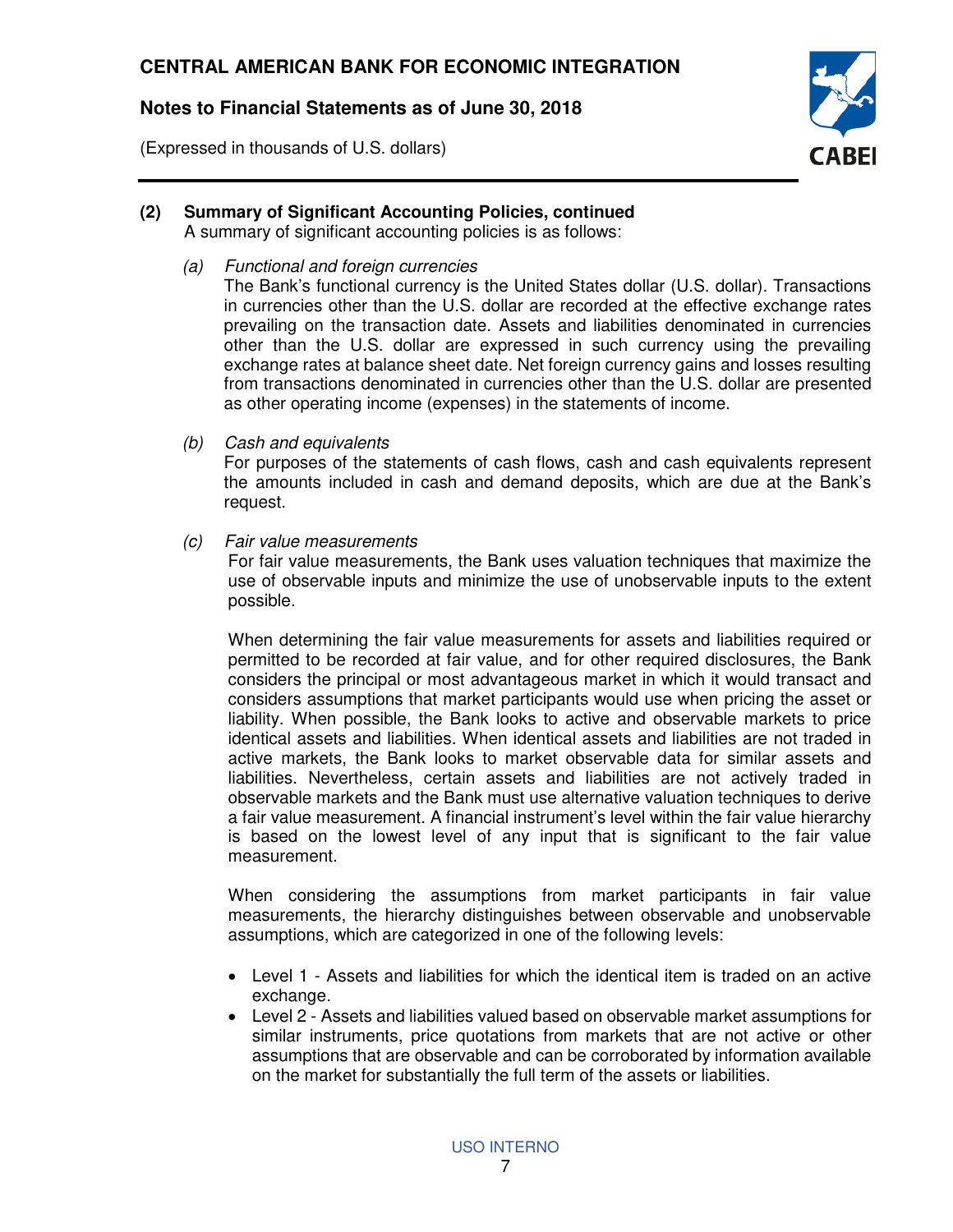(Expressed in thousands of U.S. dollars)



## **(2) Summary of Significant Accounting Policies, continued**

• Level 3 - Assets and liabilities for which significant valuation assumptions are not readily observable in the market; instruments valued based on the best available data, some of which is internally-developed, and consider risk premiums that a market participant would require.

As stated in note 3, the Bank has elected the fair value measurement for certain assets and liabilities which do not require such measurement.

(d) Securities available for sale

Marketable securities are classified as available for sale and recorded at fair value, with unrealized gains and losses being excluded from net income and reported as a separate component of equity under accumulated other comprehensive loss until they are realized and reclassified to the statement of income.

CABEI shall maintain at least 80% of its total investment securities portfolio in deposits with banks and bonds placed by issuers holding an international rating of "A" or better, and a maximum of 20% in unrated or below "A" (including A-, A, A+) rated securities.

Full impairment (that is, the difference between the security's amortized cost basis and fair value) on debt securities that the Bank intends to sell or would more-likely-than-not be required to sell, absent of any unforeseen significant changes in circumstances, before the expected recovery of the amortized cost basis is recognized in earnings as a realized loss.

For debt securities that management has no intent to sell and believes that it more likely-than-not will not be required to sell prior to recovery, only the credit loss component of the impairment is recognized in earnings, while the rest of the fair value loss is recognized in accumulated other comprehensive loss. The credit loss component recognized in earnings is identified as the amount of principal cash flows not expected to be received over the remaining term of the security as projected using the Bank's cash flow projections.

A decline in the market value of any security below cost that is deemed to be other-than-temporary results in an impairment to reduce the carrying amount to fair value. To determine whether an impairment is other-than-temporary, the Bank considers all available information relevant to the collectability of the security, including past events, current conditions, and reasonable and supportable forecasts when developing estimate of cash flows expected to be collected.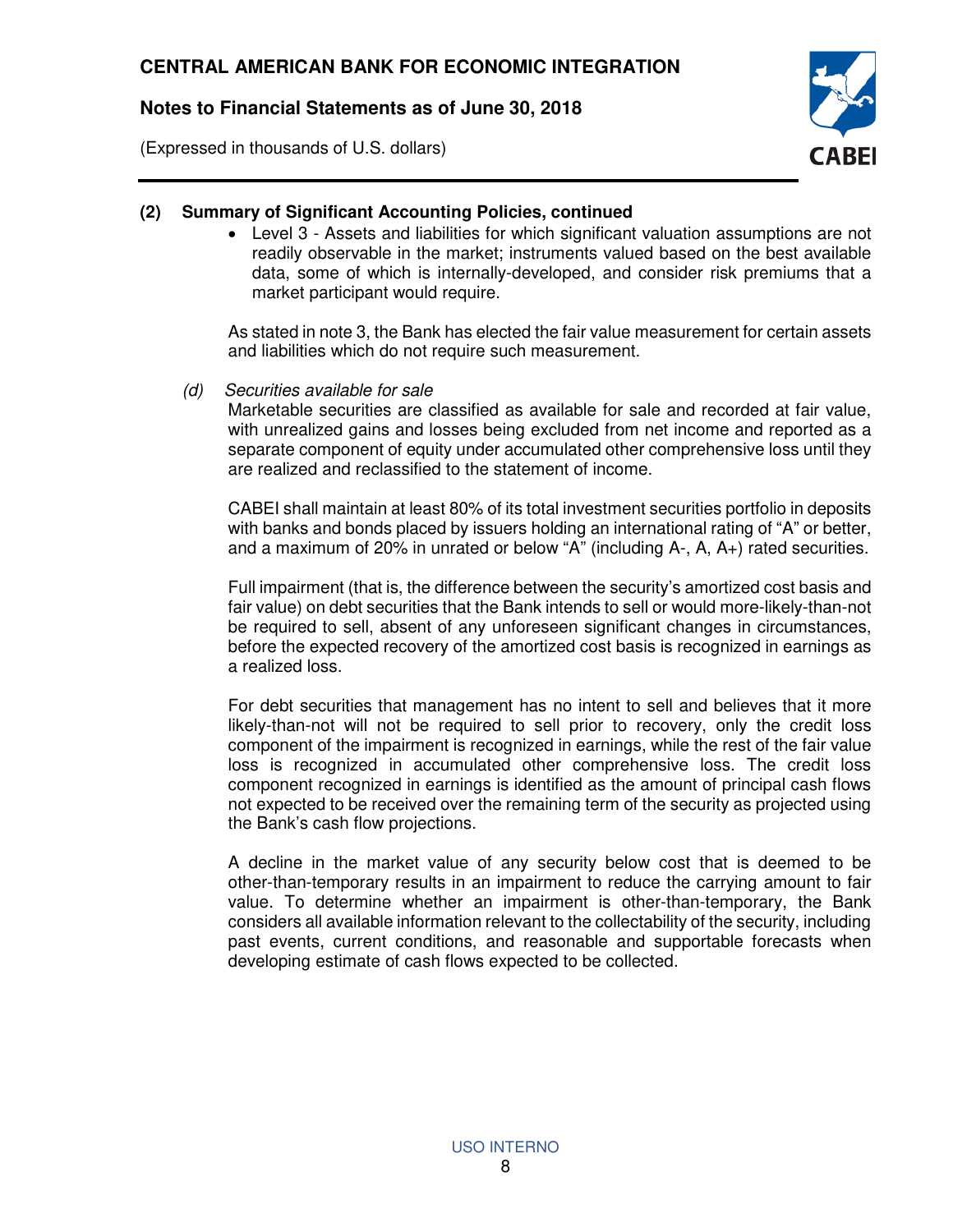(Expressed in thousands of U.S. dollars)



### **(2) Summary of Significant Accounting Policies, continued**

Evidence considered in this assessment includes the reasons for the impairment, the severity and duration of the impairment, changes in value subsequent to year-end, forecasted performance of the investee, and the general market condition in the geographic area or industry the investee operates in.

The Bank has not experienced other-than-temporary impairment during the six-month periods ended June 30, 2018 and 2017.

Interest income on securities available for sale is recorded using the accrual method. Gains and losses on the sale of securities are recorded on the trade date basis, are determined using the specific identification method and are presented as other operating income (expenses). Realized gains on investment funds are presented as part of financial income.

Premiums and discounts are recognized as an adjustment to yield over the contractual term of the security using a method that approximates to the effective interest method. If prepayment occurs on a security, any premium or discount on the value is recognized as an adjustment to yield in the period in which the prepayment occurs.

The Bank engages in securities lending agreements of up to 20% of its securities portfolio. Counterparties provide the same lent titles or other titles with equivalent characteristics, as collateral. The entirety of the securities portfolio in custody by the counterparty is eligible for the program. For this program, CABEI earns a fee which is recorded in other operating income. The Bank's securities custodian guarantees and manages the transactions made under the program and performs daily valuations of the securities lent under the program to ensure there is sufficient collateral to guarantee the securities lent by CABEI.

Securities under lending agreements are reported at fair value. The securities transferred under security lending agreements have not met the accounting criteria for treatment as a sale. The Bank maintains, at all times, the right to sell the securities under lending agreements and to terminate the loans. Therefore, securities transferred under security lending agreements are retained as assets on the balance sheet.

(e) Concentration of credit risk

In compliance with its objective and financial policies, the Bank grants loans and guarantees to entities, both public and private, established in the beneficiary member countries, that meet the financial needs of projects and programs that contribute to the development of the Central American region, which includes the founding countries and regional non-founding countries.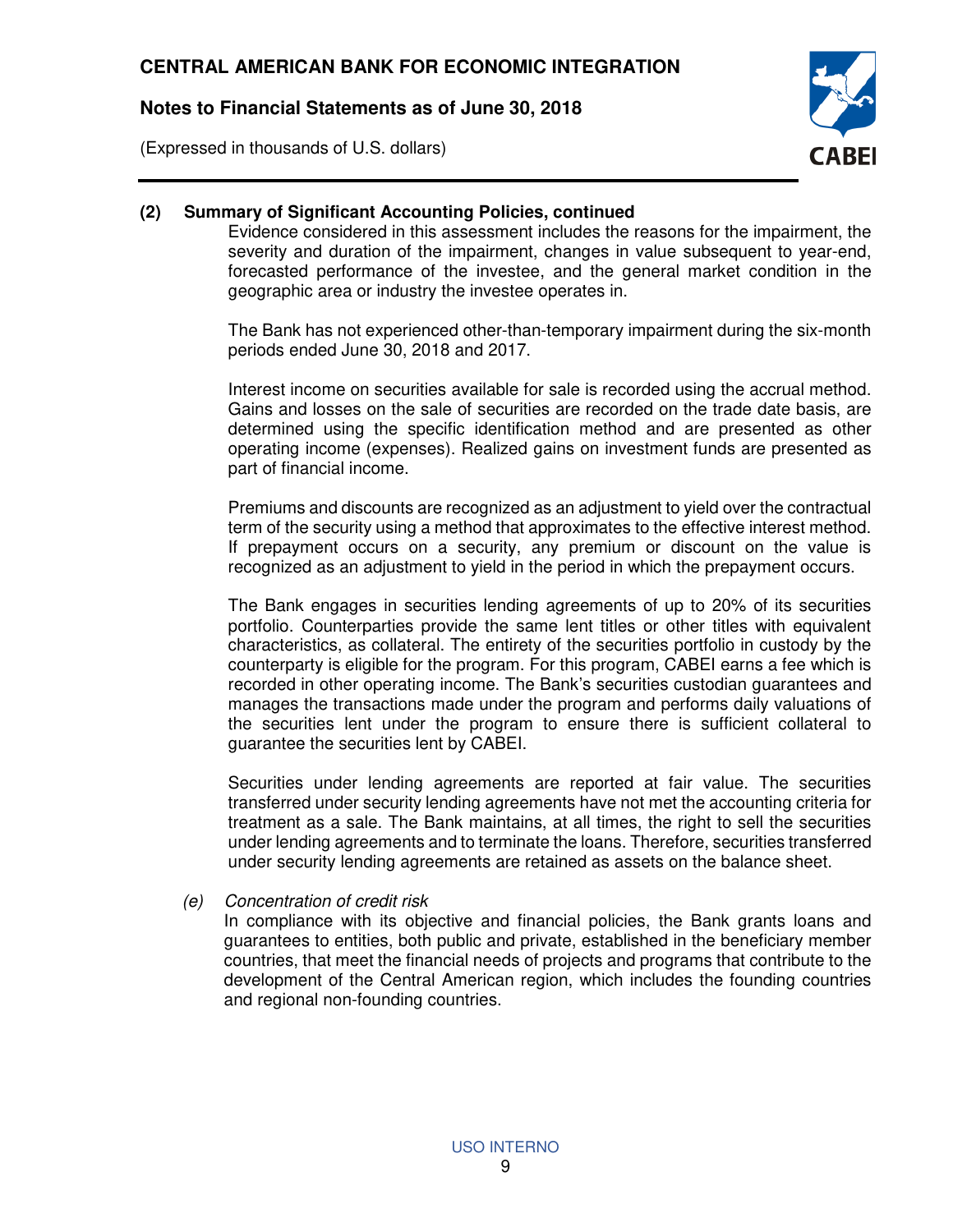(Expressed in thousands of U.S. dollars)



#### **(2) Summary of Significant Accounting Policies, continued**

The Bank annually reviews its credit risk concentration policies. The significant parameters applicable to the concentration of credit risk are described as follows:

- The total of its loan portfolio cannot exceed 3.5 times the Bank's equity.
- The Bank's equity adequacy should be maintained at a level not lower than 35%.
- The risk weighted exposure in any of the founding countries must not exceed 100% of the Bank's equity or 30% of the Bank's total accumulated exposure. Exposure is defined as the aggregate risk weighted assets which the Bank concentrates in a single borrower, whether such borrower is a country, a public or mixed institution, an individual or a legal entity of the private sector.
- Exposure to a single enterprise or private bank shall not exceed 5% of the Bank's equity.
- Exposure to a single public sector company or mixed institution with government majority ownership, without a sovereign guarantee, shall not exceed 20% of the Bank's equity.

#### (f) Loans and allowance for loan losses

Loans are stated at the outstanding principal balance less the allowance for loan losses and deferred origination fees on loans. Interest income is recognized on the accrual basis according to the contractual terms of the loans.

The accounting guidance defines a portfolio segment as the level at which an entity develops and documents a systematic methodology to determine the allowance for loan losses. In addition, it defines a class as the level of disaggregation of portfolio segments based on the initial measurement attribute, risk characteristics and methods for risk evaluation.

The Bank's loan portfolio segments are public sector and private sector. The classes for public and private sector loans represent each country in which the loans are granted to these sectors.

#### Public Sector

Loans to the public sector are granted to the governments of member countries, to local and municipal governments of member countries, to public institutions, to entities, institutions and / or companies whose capital structure has a majority share participation of the State or other public entities, either directly or indirectly, as well as to entities that develop a public interest project, whose economic ownership or control is by the State or in which there are direct and enforceable financial commitments by the State in order to ensure the financial balance of such project.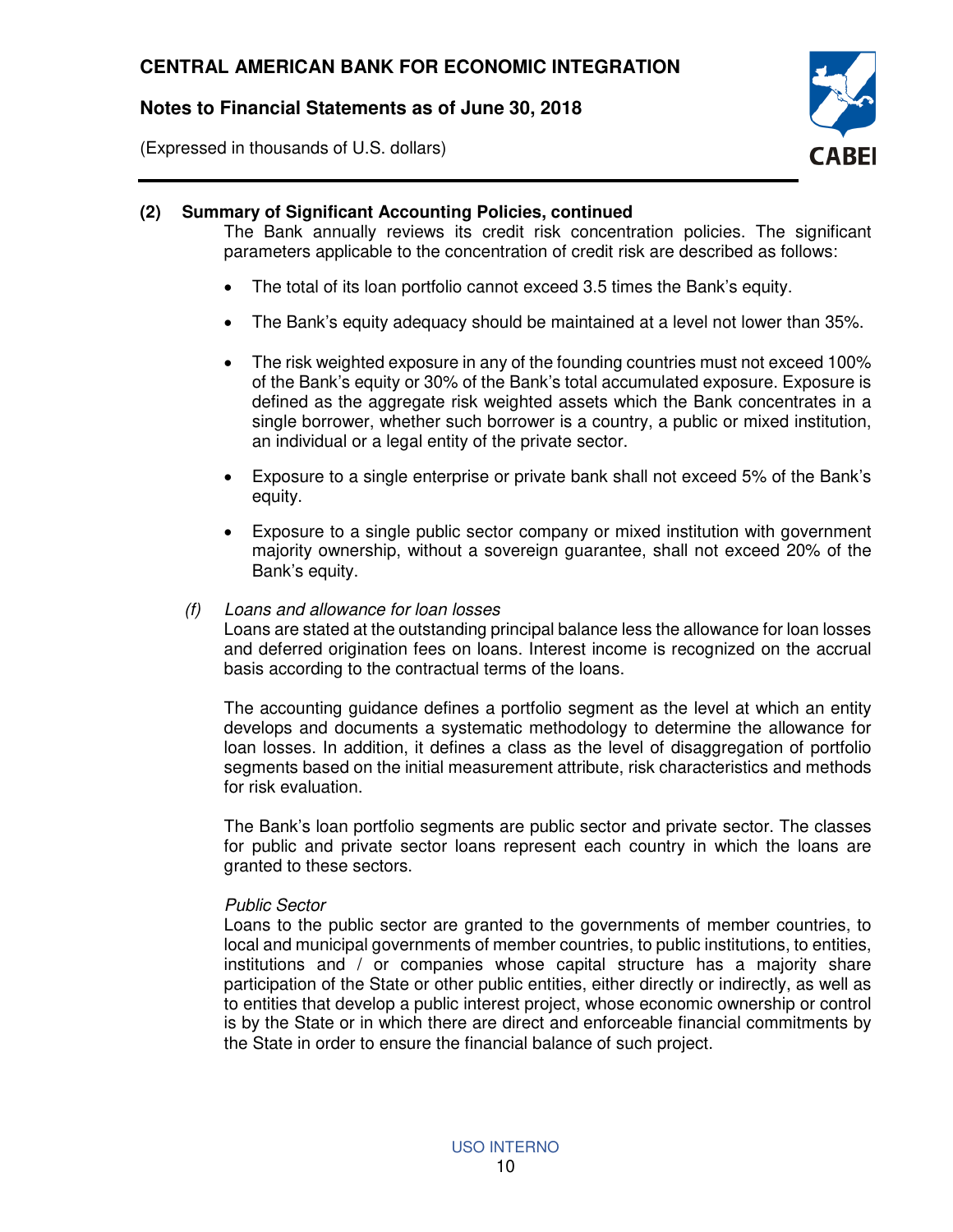(Expressed in thousands of U.S. dollars)



### **(2) Summary of Significant Accounting Policies, continued**

In accordance with the internal policy for the Allowance or Provision for Loans to the Public Sector, the allowance must be estimated based on each of the credit operations net exposure, probability of default and severity of loss.

For the public sector with solidarity sovereign guarantee, the Bank determines the nature and level of exposure to credit risk, according to the risk rating assigned to each country by international credit rating agencies (Standard & Poor's, Fitch Ratings and Moody's), the available market information on the probability of default provided by international credit rating agencies, the effective maturity of each operation (average term) and whether or not the operation has a sovereign guarantee.

Given that the Bank holds preferred creditor status for the loans with solidarity sovereign guarantee, this factor is considered to adjust the probabilities of default with respect to market information. To determine the parameters applied for severity of loss, the Bank considers the loss given default under Basel recommendations; these parameters are reviewed annually to determine their reasonability.

In addition, a methodology is established to determine the adjustment to the probabilities of default of the public sector considering that the preferred creditor status is better determined with the multilateral debt ratio, which measures multilateral debt as a percentage of a country's total external debt, and with the external debt stock as a percentage of gross national income.

For public sector loans without solidarity sovereign guarantee of the State, the allowance is determined based on the Allowance for Losses of Private Sector Loans Policy. This way, the assignment of provisions is consistent with the internal credit risk rating system (Sistema de Calificación de Riesgo – SRC), with probabilities of default from the private sector and the Basel severity of loss in case of default.

Management believes that this methodology reasonably reflects the estimated risk embedded in the Bank's public sector lending activities and, consequently, considers the resulting amount of the allowance for public sector loans to be adequate.

#### Private Sector

Loans to the private sector are granted mainly to borrowers in the member countries, as well as to entities, institutions and / or companies whose capital structure has a majority share participation of the private sector, either directly or indirectly. In these loans, CABEI obtains the guarantees which deems appropriate, such as mortgages, pledges, cession of cash flows, assets in trust, bank guarantees and credit default swaps.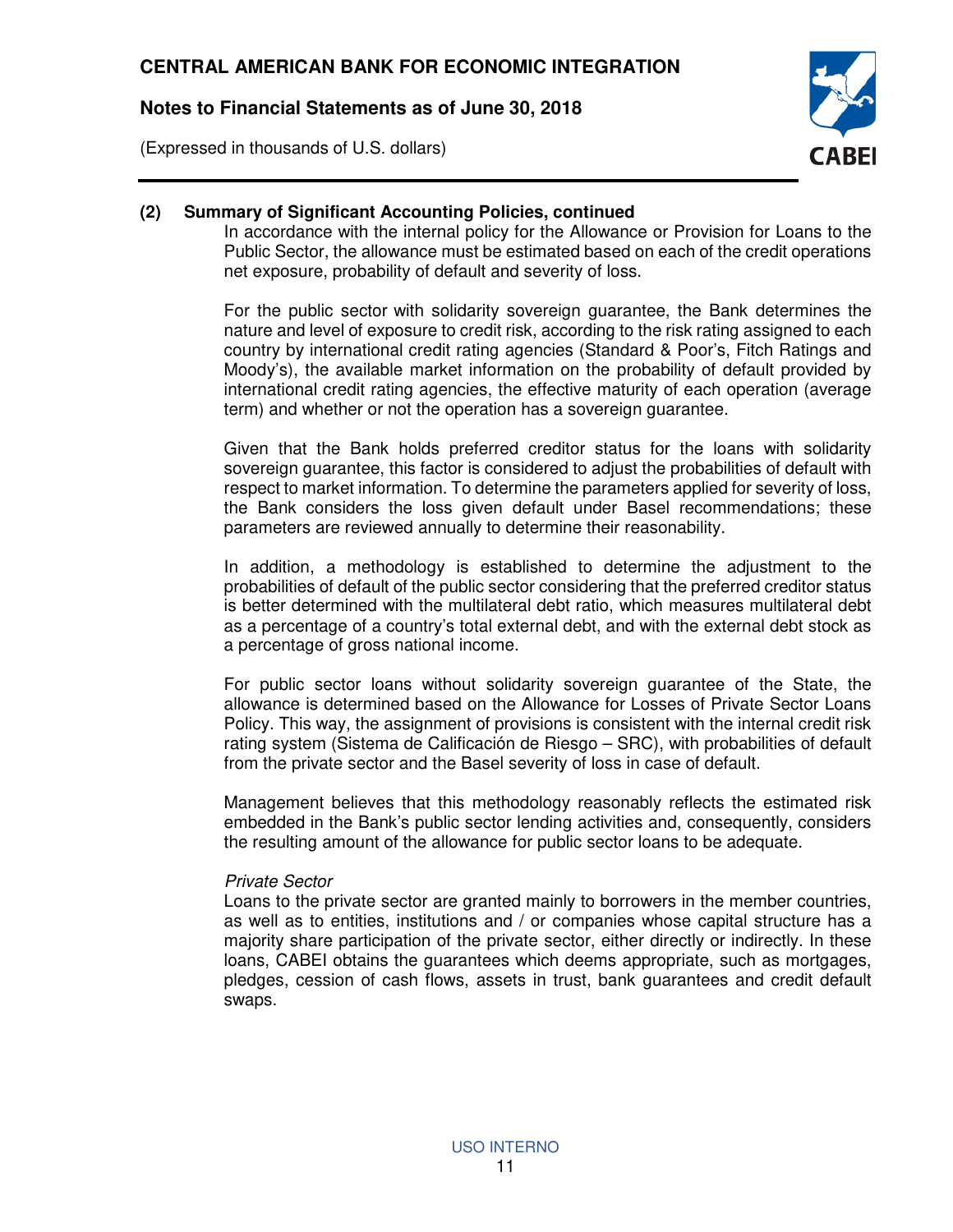(Expressed in thousands of U.S. dollars)



## **(2) Summary of Significant Accounting Policies, continued**

In accordance with the internal policy for the Allowance for Losses of Private Sector Loans, the Bank's management has developed policies and procedures that reflect the credit risk assessment considering all available information to determine whether the reserve for loan losses is adequate.

When appropriate, this assessment includes monitoring qualitative and quantitative trends including changes in levels of arrears, criticized loans, and non-accrual loans.

In developing this assessment, the Bank uses estimates and judgment in order to assess the credit risk based on an internal credit risk rating system (SCR), which has eight levels:

| Definition             |
|------------------------|
| Normal                 |
| <b>Special Mention</b> |
| Substandard            |
| Doubtful               |
| Loss                   |
|                        |

- Special mention: Loans that have a potential weakness to meet the debt service that deserves management's close attention. If left uncorrected, this potential weakness may result in impairment of the loan or of the Bank's credit position at some future date.
- Substandard: Loans that have a well-defined weakness that jeopardizes collectability of the debt. They are characterized by the distinct possibility that the Bank will incur in loss if such deficiency is not corrected. When it is determined that a loan is impaired, it is measured for impairment under Accounting Standards Codification (ASC) 310-10-35, including the collateral's fair value, if applicable.
- Doubtful: Loans whose weaknesses are so severe that the total loan recovery, based on current conditions, is unlikely and questionable. This level includes loans measured individually for impairment under ASC 310-10-35, including the collateral's fair value, if applicable.
- Loss: Loans that are individually measured for impairment under ASC 310-10- 35, including the collateral's fair value, if applicable. This level comprises loans deemed uncollectible or with a value too low to warrant being in the Bank's books.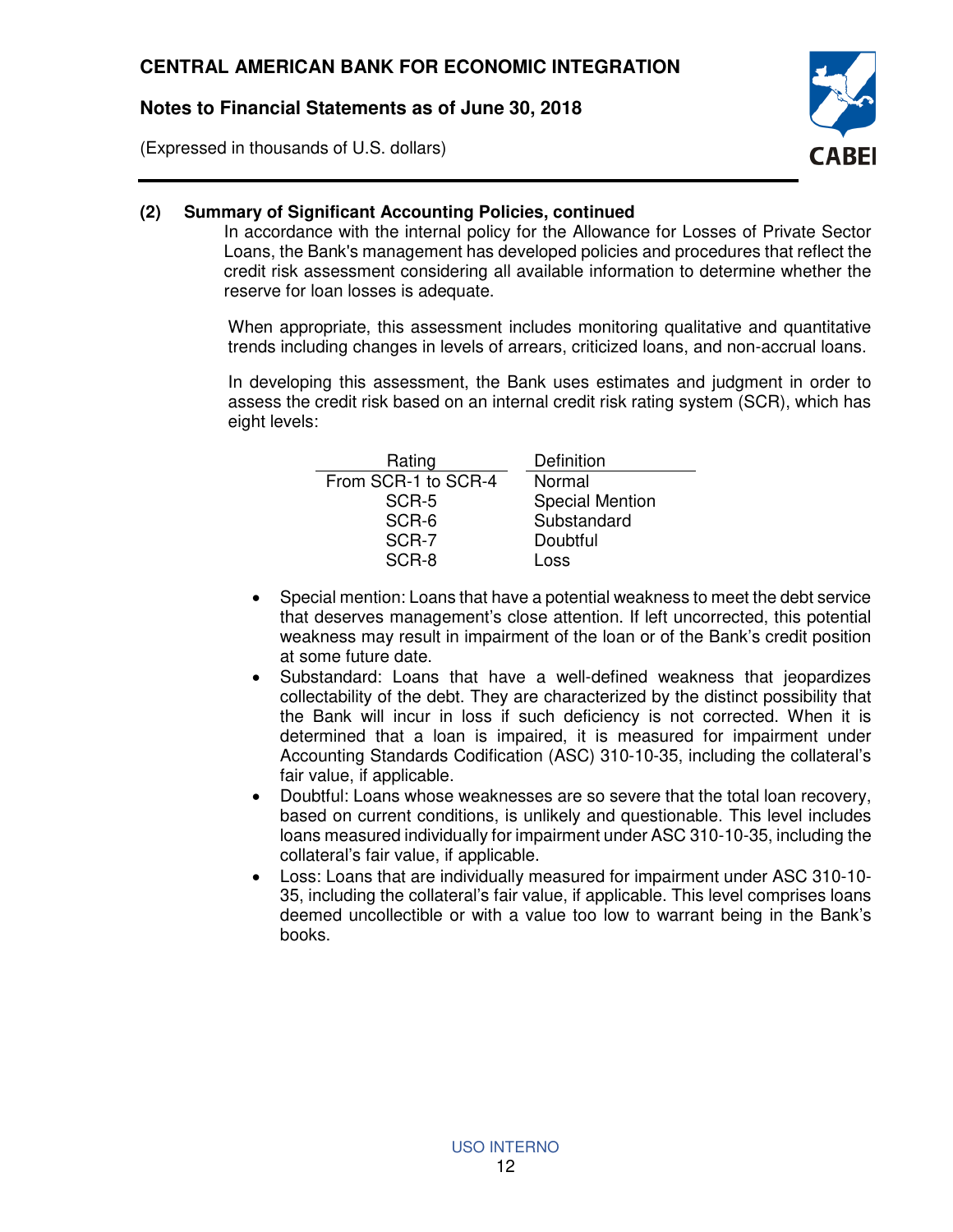(Expressed in thousands of U.S. dollars)



## **(2) Summary of Significant Accounting Policies, continued**

For the determination of the allowance for loan losses, credit risk ratings based on the SCR and the risk definitions by the credit rating agencies are taken into consideration, so that each of the levels on the SCR correspond to one or more risk levels established by the credit rating agencies. The probability of default for each of the levels on the SCR is calculated considering the corporate default probabilities from each credit rating agency. Finally, the severity of loss appropriate to the type of debt, whether senior or subordinate, is introduced.

Changes in the allowance for loan losses are estimated based on several factors including, but not limited to, an analytical review of loan loss experience in relation to the outstanding balance of loans, an ongoing review of problematic or non-accrual loans, the overall quality of the loan portfolio and the adequacy of collateral, the evaluation of independent experts, and management's view on the impact of current economic conditions of the country of origin of each loan in the outstanding loan portfolio.

Loan installments are considered in arrears the moment there is a default in their effective date of payment. A loan is considered impaired when, based on current information and events, it is probable that the Bank will be unable to collect the scheduled payments of principal or interest when due in accordance with the contractual terms of the loan.

Factors considered by management in determining impairment include payment record, collateral value and the probability of collecting scheduled principal and interest payments when due. A loan is also considered impaired if its terms are modified in a troubled-debt restructuring.

The Bank continuously monitors the credit quality of the loan portfolio by making revisions at least twice a year, based on market information such as country risk rating and probabilities of default provided by international credit rating agencies.

In addition, the Bank assesses the quality of its loan portfolio and the adequacy of the allowance for loan losses through independent third parties.

When the ultimate collectability of the outstanding principal balance of an impaired loan is in doubt, all cash collections are applied to principal. Once the recorded principal balance has been reduced to zero, future cash receipts are recorded as recoveries of any amounts charged off, and then to interest income, to the extent any interest has not been recorded.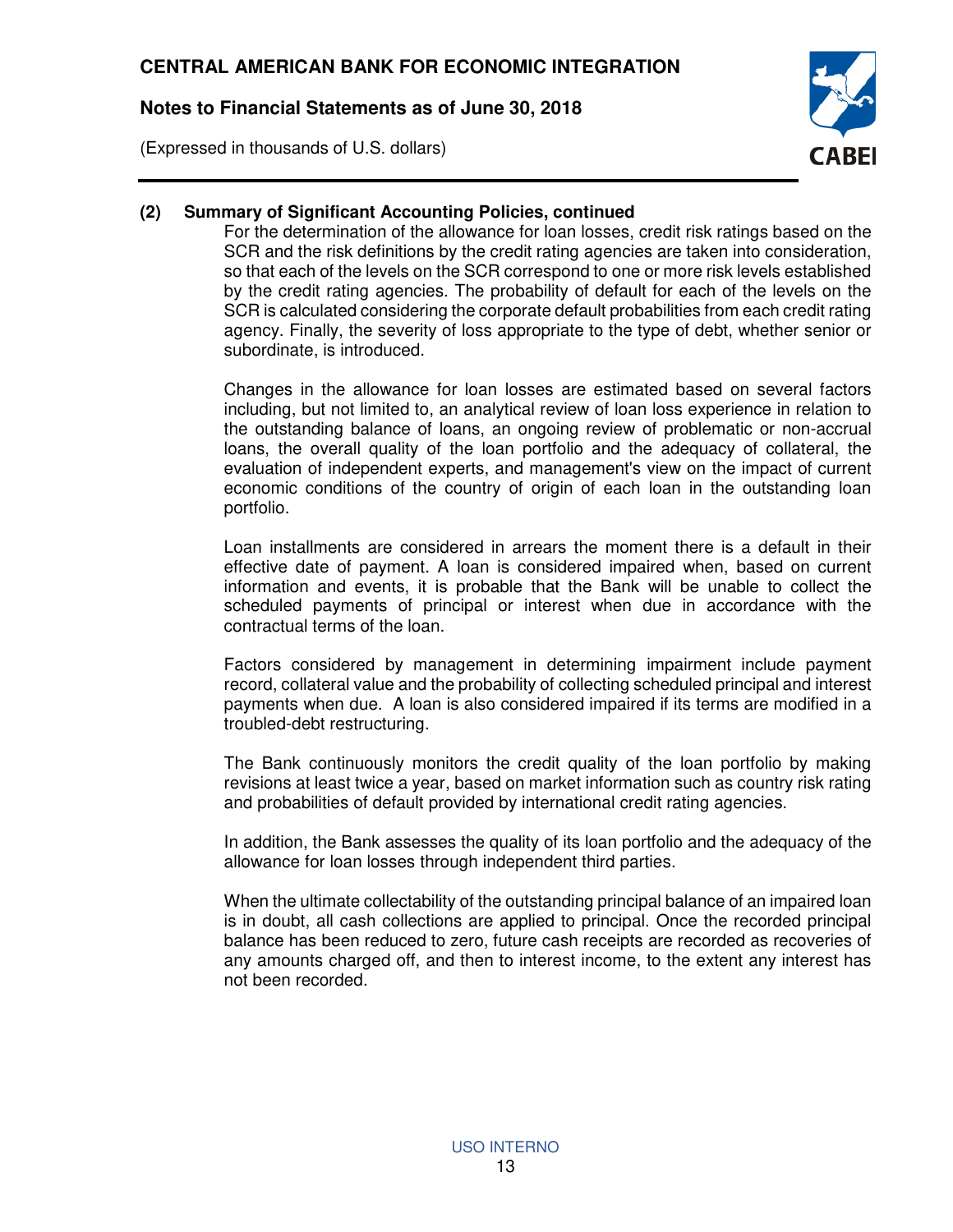(Expressed in thousands of U.S. dollars)



## **(2) Summary of Significant Accounting Policies, continued**

Troubled Debt Restructurings (TDRs)

Restructured loans are impaired loans for which the original contractual terms have been modified to provide terms that are less than those the Bank would be willing to accept for new loans with similar risks given the deteriorating financial condition of the borrower. The modifications to the contractual terms of the loans could consist of concessions such as interest rate reductions, principal discounts, forbearance of loan installments, extension of loan term, and other modifications in order to minimize possible economic losses.

A restructured loan has generally been in non-accrual status at the time of the modification.

Once the borrower complies with the new terms of the restructured loan for a reasonable period and if the remaining balance of the restructured loan is considered collectible, the restructured loan could return to accrual status.

#### Use of Allowance

Loan losses are written off against the allowance when management confirms partial or full inability to collect the loan balances. Subsequent loan recoveries, if any, increase the allowance for loan losses in the balance sheet.

(g) Non-accrual loans

In accordance with the Bank's policies, interest recognition on all loan installments is discontinued when they are 90 days or more in arrears on principal and/or interest based on contractual terms, for private sector loans, and when they are 180 days or more in arrears for public sector loans.

Loans for which the recognition of interest income has been discontinued are designated as non-accruing. All interest accrued but not collected on loans classified as non-accrual is reversed against financial income. Subsequent collections are accounted for on a cash basis, until qualifying to return to accrual status.

Interest on non-accrual loans for which the original conditions have been modified, are recorded on a cash basis until the debtor demonstrates for a reasonable period of time, its ability to repay the loan according to the contractual terms of the loan; at which time, the loan is returned to accrual status. The Bank charges off loans when they are deemed as uncollectible.

(h) Property and equipment

Property and equipment are carried at cost less accumulated depreciation. Renewals and major improvements are capitalized, while minor replacements, repairs and maintenance which do not improve the asset nor extend its remaining useful life are charged as expenses when incurred.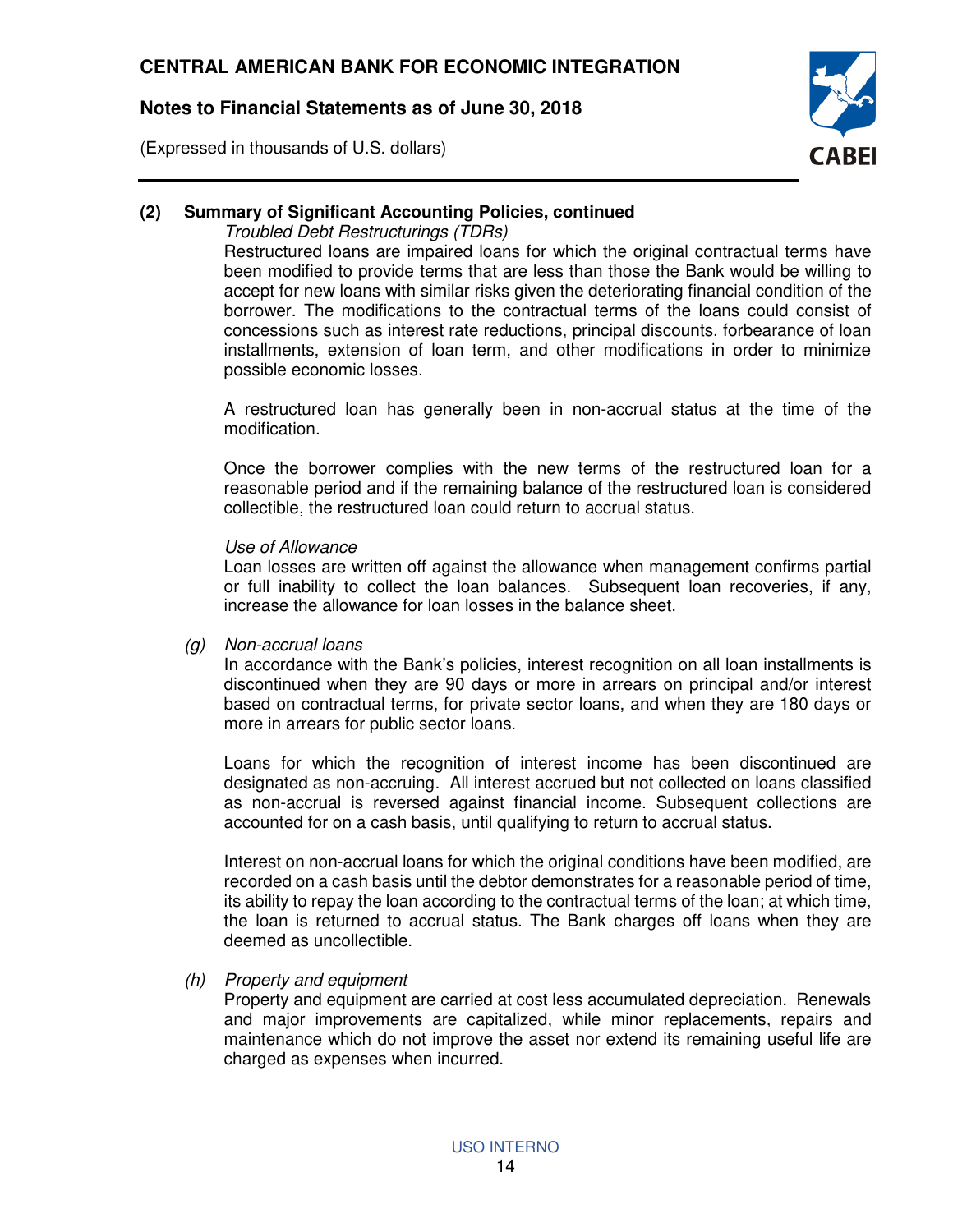(Expressed in thousands of U.S. dollars)



## **(2) Summary of Significant Accounting Policies, continued**

The Bank depreciates property and equipment, except land, under the straight-line method, estimating the number of years of useful life as follows:

|                             | Years       |
|-----------------------------|-------------|
| <b>Buildings</b>            | 40          |
| Facilities and improvements | 10          |
| Furniture and equipment     | 5 and 10    |
| <b>Vehicles</b>             |             |
| Hardware and software       | 3, 5 and 10 |

(i) Derivative financial instruments and hedging activities

All derivative financial instruments are recognized as assets and liabilities at fair value and are classified as assets or liabilities depending on fair value of each derivative (debit or credit).

The Bank considers derivative financial instruments with hedging purposes only. The derivative financial instruments have inherent market and credit risks. The inherent market risk on a financial instrument is the potential fluctuation in the interest rate, currency exchange rate or other factors, and it is a function of the type of product, the volume of the transactions, the tenor and other terms of each contract and the underlying volatility.

The inherent credit risk is the counterparty's possible non-compliance in the delivery of collateral to recover the balance due.

The Bank minimizes the credit risk in derivative financial instruments through transactions with highly qualified counterparties with a credit rating of "A" (or equivalent) or better, and the master netting agreements with its derivatives counterparties.

Some derivative instruments acquired by the Bank are designated as: (a) hedge of the exposure to changes in the fair value of a recognized asset or liability, or an unrecognized firm commitment (fair value hedge); (b) hedge of the exposure to variability of cash flows of a recognized asset or liability, or forecasted transaction (cash flow hedge), or (c) hedge of foreign currency fair value or cash flows (foreign currency hedge).

For all hedging transactions, the Bank formally documents the hedging relationship and its risk-management objective and strategy for undertaking the hedge, the hedging instrument, the hedged item, the nature of the risk being hedged, how the hedging instrument's effectiveness in offsetting the hedged risk will be assessed prospectively and retrospectively, and a description of the method of measuring ineffectiveness.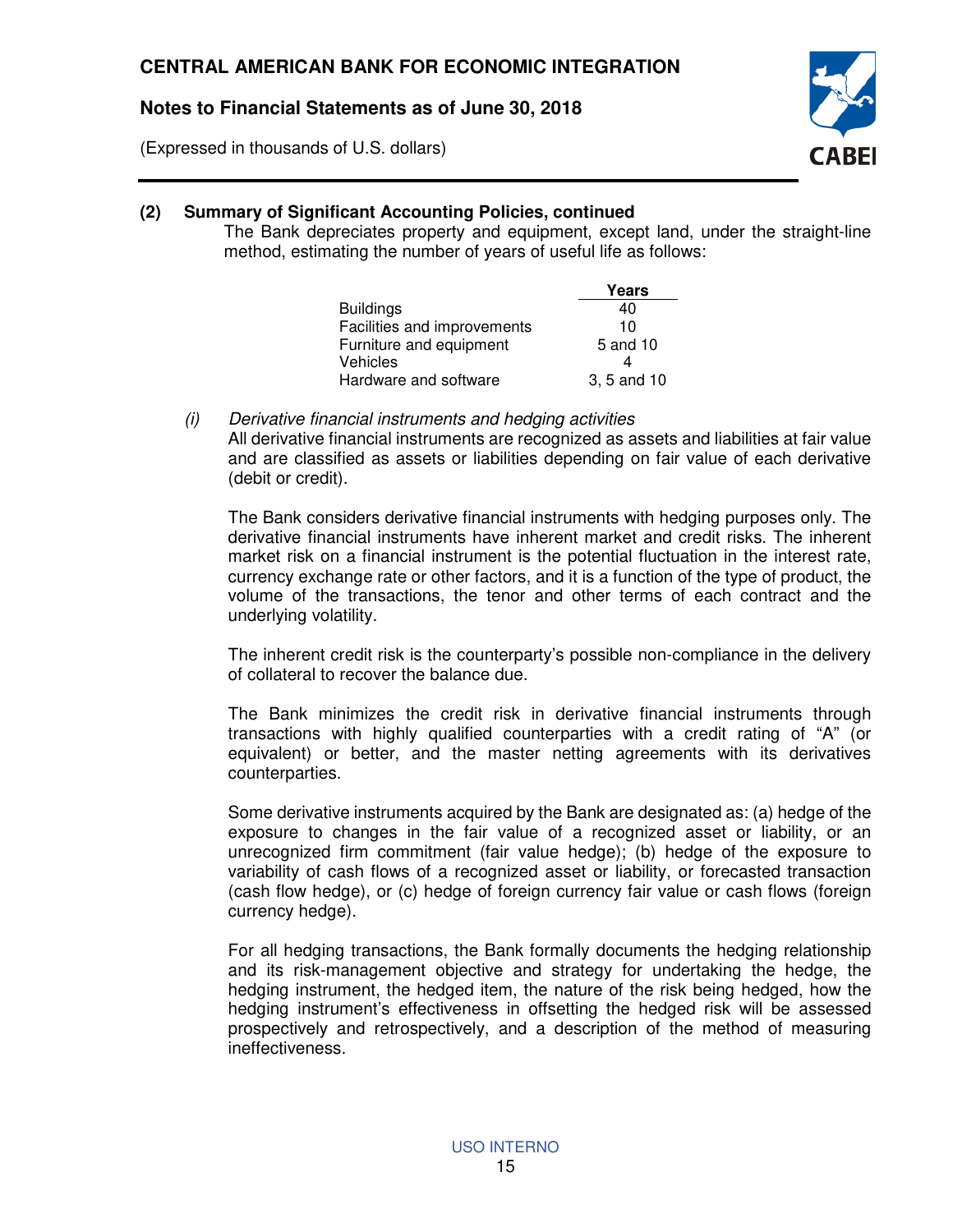(Expressed in thousands of U.S. dollars)



### **(2) Summary of Significant Accounting Policies, continued**

This process includes linking all derivatives that are designated as fair-value, cash flow, or foreign-currency hedges to specific assets and liabilities on the balance sheet or to specific firm commitments or forecasted transactions.

The Bank also monitors, both at the hedge's inception and on an ongoing basis, whether the derivatives that are used in hedging transactions are highly effective in offsetting changes in fair values or cash flows of hedged items, or to specific firm commitments or forecasted transactions, as applicable.

Changes in fair value of a derivative instrument that has been designated and qualifies as a fair value hedge, along with the loss or gain on the hedged asset or liability or unrecognized firm commitment of the hedged item that is attributable to the hedged risk, are recorded as valuation of derivative financial instruments and debt in the statement of income.

Changes in fair value of a derivative instrument that is highly effective and which has been designated and qualifies as a cash flow hedge are recorded in other comprehensive loss to the extent that the derivative is effective as a hedge, until earnings are affected by the variability in cash flows of the designated hedged item.

Changes in fair value of a derivative instrument that is highly effective and has been designated and qualifies as a foreign-currency hedge are recorded in either income or other comprehensive loss, depending on whether the hedge transaction is a fair value hedge or a cash flow hedge, respectively.

The ineffective portion of the change in the fair value of a derivative instrument that qualifies as either a fair value hedge or a cash flow hedge is reported in the statement of income.

The Bank discontinues hedge accounting when it is determined that the derivative instrument is no longer effective in offsetting changes in the fair value or cash flows of the hedged item; the derivative expires, is sold, terminated, or exercised; the hedged asset or liability expires, is sold, terminated, or exercised; the derivative is not designated as a hedging instrument because it is unlikely that a forecasted transaction will occur; or management determines that designation of the derivative as a hedging instrument is no longer appropriate.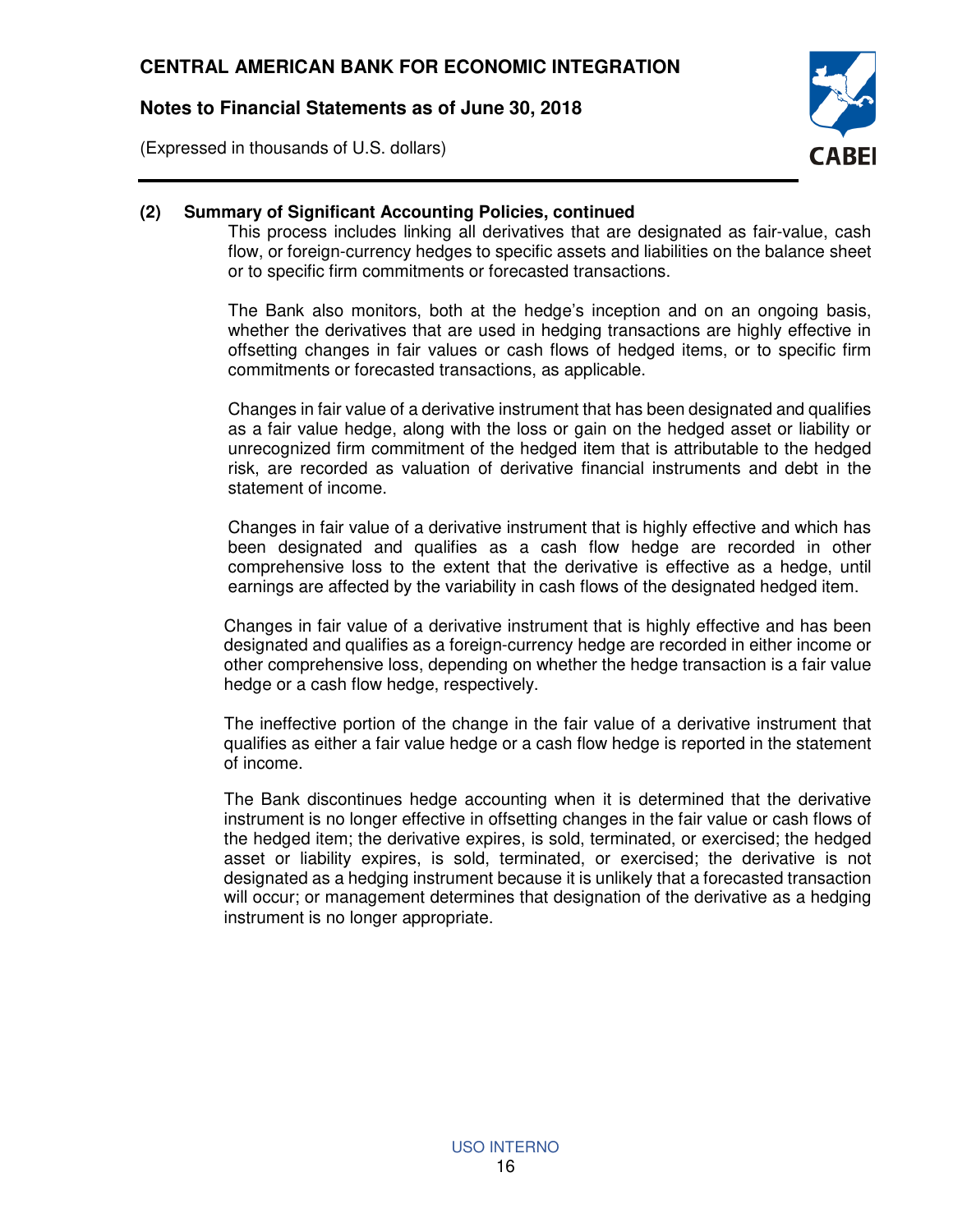(Expressed in thousands of U.S. dollars)



### **(2) Summary of Significant Accounting Policies, continued**

When hedge accounting is discontinued because it is determined that the derivative no longer qualifies as an effective fair value hedge, the Bank continues to carry the derivative on the balance sheet at its fair value and ceases to adjust the hedged asset or liability for changes in fair value of the hedged risk. The adjustment of the carrying amount of the hedged asset or liability is accounted for in the same manner as other components of the carrying amount of that asset or liability.

When hedge accounting is discontinued for cash flow hedges, any changes in fair value of the derivative remain in accumulated other comprehensive loss and are included in earnings of future periods when the hedged cash flows impact earnings.

When hedge accounting is discontinued because the hedged item no longer meets the definition of a firm commitment, the Bank continues to carry the derivative on the balance sheet at its fair value, removes any asset or liability that was recorded pursuant to recognition of the firm commitment from the balance sheet, and recognizes any gain or loss in the statement of income.

When hedge accounting is discontinued because it is probable that a forecasted transaction will not occur, the Bank continues to carry the derivative on the balance sheet at its fair value with subsequent changes in fair value included in the statement of income, and gains and losses that were accumulated in other comprehensive loss are immediately recognized in the statement of income.

In all other situations in which hedge accounting is discontinued, the Bank continues to carry the derivative at its fair value on the balance sheet and recognizes any subsequent changes in its fair value in the statement of income.

In addition, the Bank also enters into derivatives that although being used as economic hedges of risk they do not qualify for hedge accounting in accordance with the guidelines of ASC 815 "Derivatives and Hedging".

Changes to the fair values of these derivatives are recorded as valuation of derivative financial instruments and debt in the statement of income.

The Bank may also enter into derivatives to manage its credit exposure, which includes selling hedges in circumstances in which the Bank may decide to incur additional exposure in a given country.

It is the Bank's policy to recognize in its balance sheet, the offset amounts of its financial instruments, including derivatives.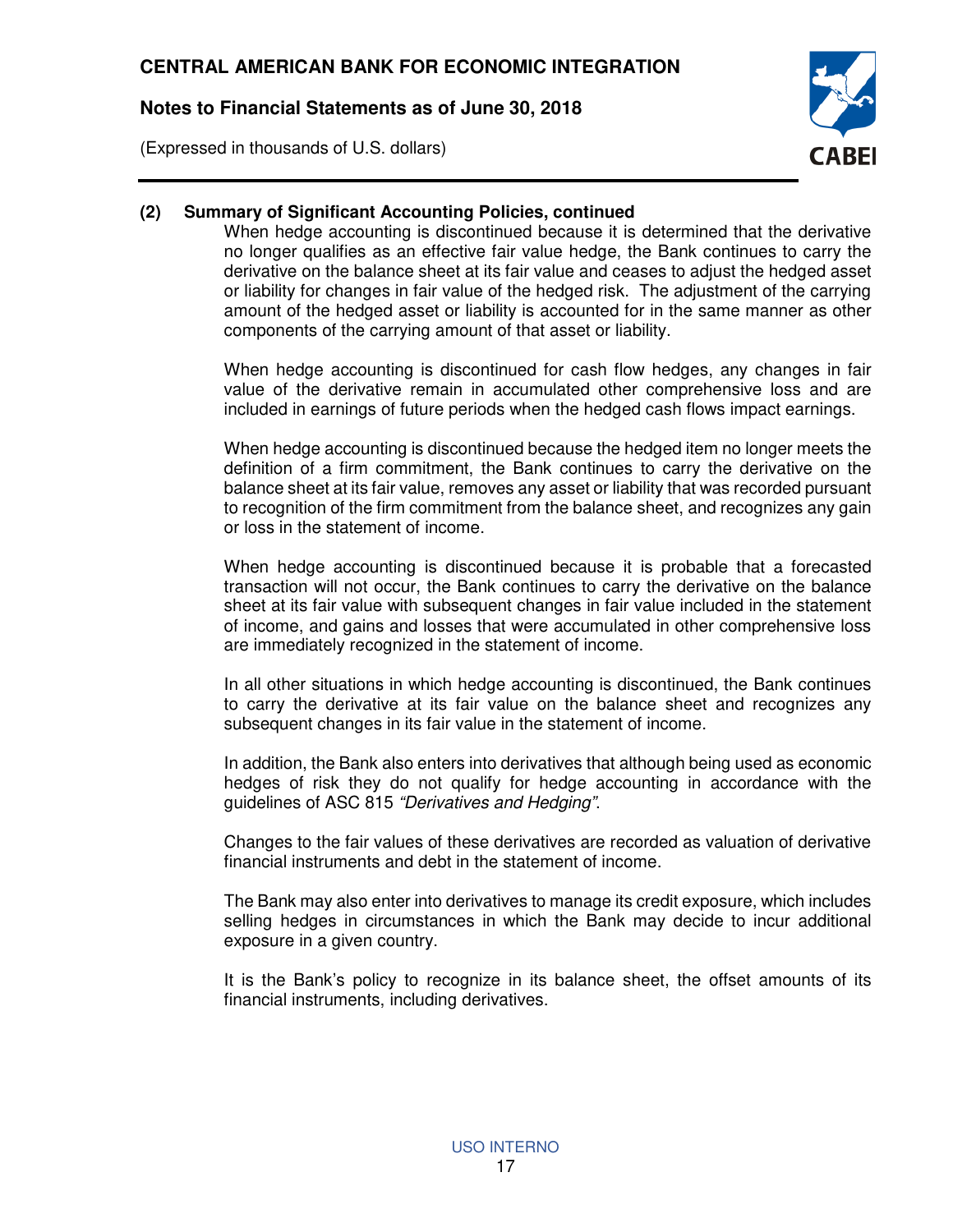(Expressed in thousands of U.S. dollars)



## **(2) Summary of Significant Accounting Policies, continued**

(j) Equity investments

Non-marketable investments in equity of other entities have been mainly recorded at cost. When the Bank has significant influence but not a controlling financial interest in another entity, the investment is accounted for under the equity method and the pro rata share in the entity's income (loss) is included in other operating income (expenses). When an investment is considered impaired, the investment balance is reduced and the amount of the impairment is recognized as other operating expenses.

#### (k) Foreclosed assets in satisfaction of loans

Foreclosed real estate acquired in satisfaction of loans is held for sale and is initially recorded at fair value less cost to sell of the real estate at the date of foreclosure. Any excess of the recorded investment in the loan over the fair value of the asset is recognized as a loss in the statements of income.

After foreclosure, management carries on periodic assessments and these properties are carried at fair value less estimated costs to sell based on recent appraised values. Income and expenses associated to holding these properties in portfolio and the changes to the related valuation allowance are recorded as other operating income (expenses).

(l) Social Benefit Plan

The funded status of the Bank's Social Benefit Plan (the Plan) is recognized on the balance sheet. The funded status is measured as the difference between the fair value of Plan assets and the projected benefit obligation. Overfunded benefit plans, where the fair value of Plan assets exceeds the projected benefit obligation, are aggregated and recorded as assets under the Social Benefit Plan while under-funded benefit plans, where the projected benefit obligation exceeds the fair value of Plan assets, are aggregated and recorded as liabilities under the Social Benefit Plan. The Bank recognizes the projected benefit obligation considering future service cost based on an actuarial study performed annually by an independent actuary. Actuarial gains and losses are recognized as a component of accumulated other comprehensive loss, as a separate component of equity.

(m) Taxes

According to the Bank's Constitutive Agreement, the Bank's income and related transactions within its member countries are exempt from any payment, withholding or collection of any income or duty tax.

## (n) General reserve and annual net income

According to the Constitutive Agreement, the general reserve is increased by the total annual net income, when authorized by the Bank's Board of Governors.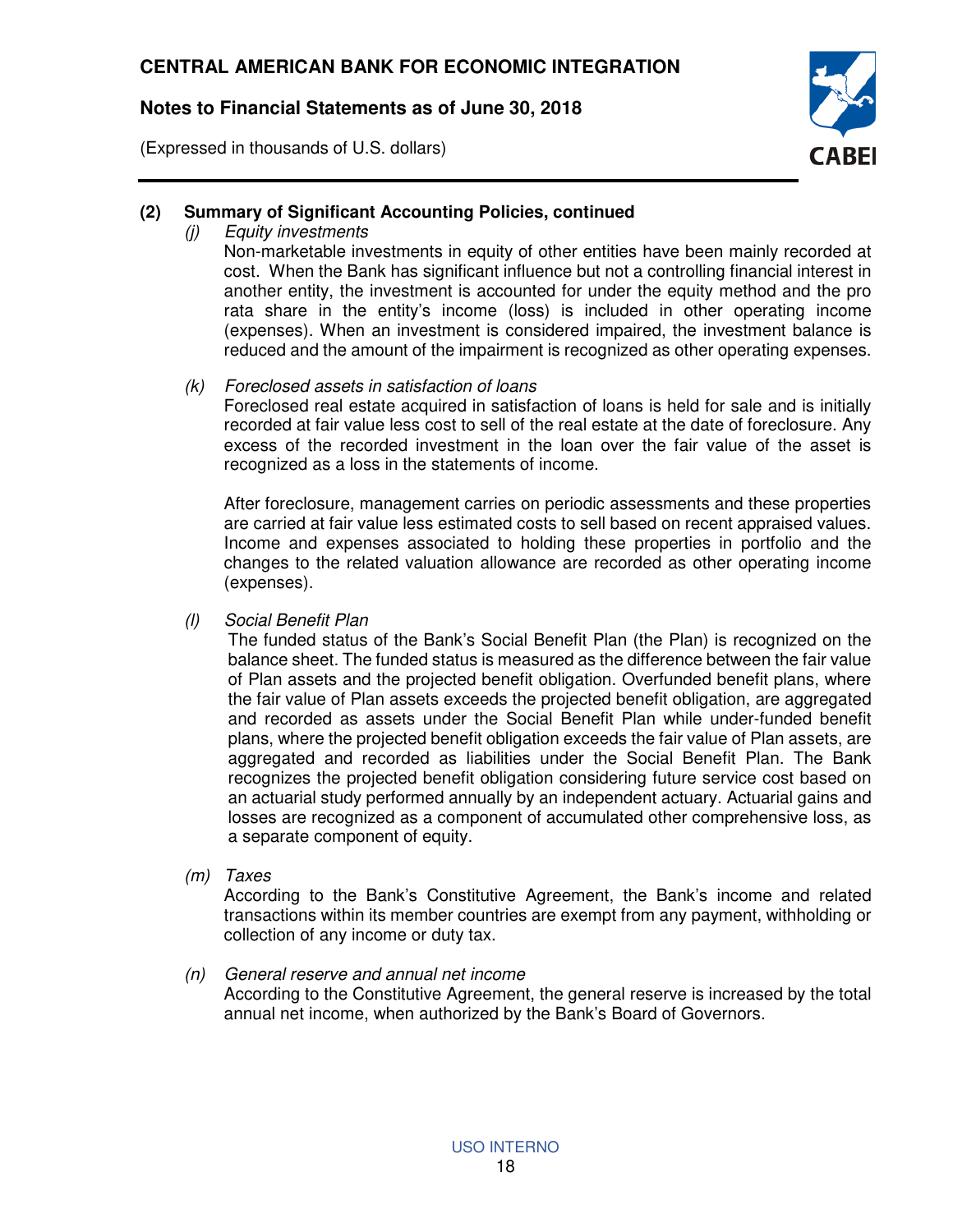(Expressed in thousands of U.S. dollars)



## **(2) Summary of Significant Accounting Policies, continued**

The general reserve is reduced through the use of "E" series certificates by the members who are holders of "A" and "B" shares in order to pay, the subscription of new shares of the unsubscribed authorized share capital made available by the Bank.

#### (o) Revenue and expense recognition

Revenue is recognized when the earnings process is complete and collectability is assured.

Loan origination fees are deferred and recognized in earnings over the term of the related loans as an adjustment to yield. Fees related to loan syndication are recognized when the Bank has concluded all the required services. Asset management fees, measured by the amount of assets managed at a particular date, are accrued as earned. Fees on endorsements and guarantees granted and other commitments are amortized using the straight-line method over the term of these instruments.

Interest expense is recognized under the effective interest method. Fees expense is recognized when the related service is received. Transaction costs are recognized when incurred.

Incremental direct costs associated with originating loans are expensed as incurred as such amounts are immaterial to net earnings.

Issue costs for debt measured at fair value are expensed at the moment of issuance while those related to debt carried at amortized cost are deferred and amortized using a method that approximates to the effective interest method, over the term of the respective debt instrument.

#### (p) Donations received and contributions granted

Donations are recorded as other income when they are received, unless the donations are received with donor-imposed conditions, whereby they are recorded as a liability until the conditions have been satisfied in all material respects or the donor has explicitly waived the conditions.

Contributions granted to public and private sector institutions and funds or programs managed by CABEI are recorded as expenses for the period in which the Bank's Board of Directors authorizes the contributions and the related contracts are signed. These contributions are presented as part of special and other contributions in the statement of income.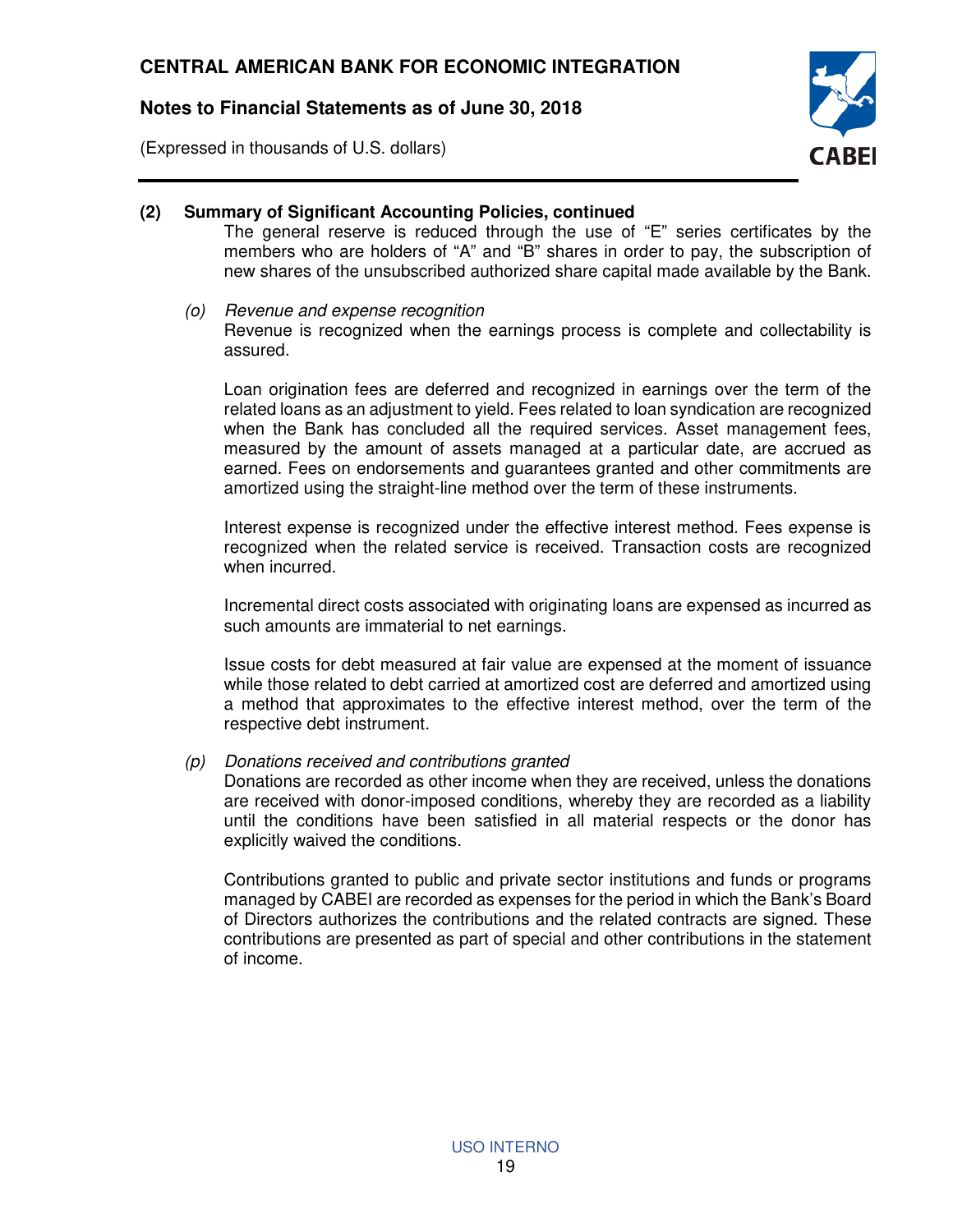(Expressed in thousands of U.S. dollars)



## **(2) Summary of Significant Accounting Policies, continued**

(q) Endorsements, guarantees granted, commitments and contingencies The main objective of the endorsements and guarantees granted by the Bank is to support the regional banking systems. In addition, such off-balance sheet arrangements support the development and integration projects of the Central American region to expand and diversify the banking services offered by CABEI so that its customers may have access to a broad range of services and low financial costs in developing their projects.

To achieve its objective, the Bank grants two main types of endorsements and guarantees:

- Those that replace financing: generally long-term arrangements, such as bank endorsements or payment guarantees that support a financial document or credit contract which in itself secures compliance with obligations related to execution of a project. These endorsements and guarantees are granted taking into account the policies on credit risk concentration limits to CABEI's borrowers.
- Those that do not replace financing: which are granted to support projects for the development of the Central American region and are generally short-term arrangements that are fully collateralized by liquid assets and are generally related to letters of credit and acquisitions of goods and services.

Bank endorsements and guarantees issued are contingencies to the Bank to guarantee the performance of borrowers to third parties. A guarantee is considered a contingency when the borrower incurs the underlying financial obligation and are called when the borrower defaults and the beneficiary executes the guarantee.

The Bank issues guarantees and can require counterguarantees from debtor. The Bank would be required to perform under its guarantees if the payments guaranteed were not made by the debtor and the guaranteed party called the guarantee by demanding payment from the Bank. In the event that a guarantee of a debtor is called, the Bank has the contractual right to require payment from the debtor that has provided the counterguarantee to the Bank.

Loan commitments represent agreements to disburse loans to borrowers at a future date. Such commitments are recognized on the date a loan is disbursed. These commitments have fixed expiration dates and in some cases the commitments expire without disbursing the loans; as such, the total amount committed does not necessarily represent required future cash flows.

The Bank also estimates probable losses related to off-balance sheet commitments such as endorsements and guarantees granted and contractual commitments to disburse loans.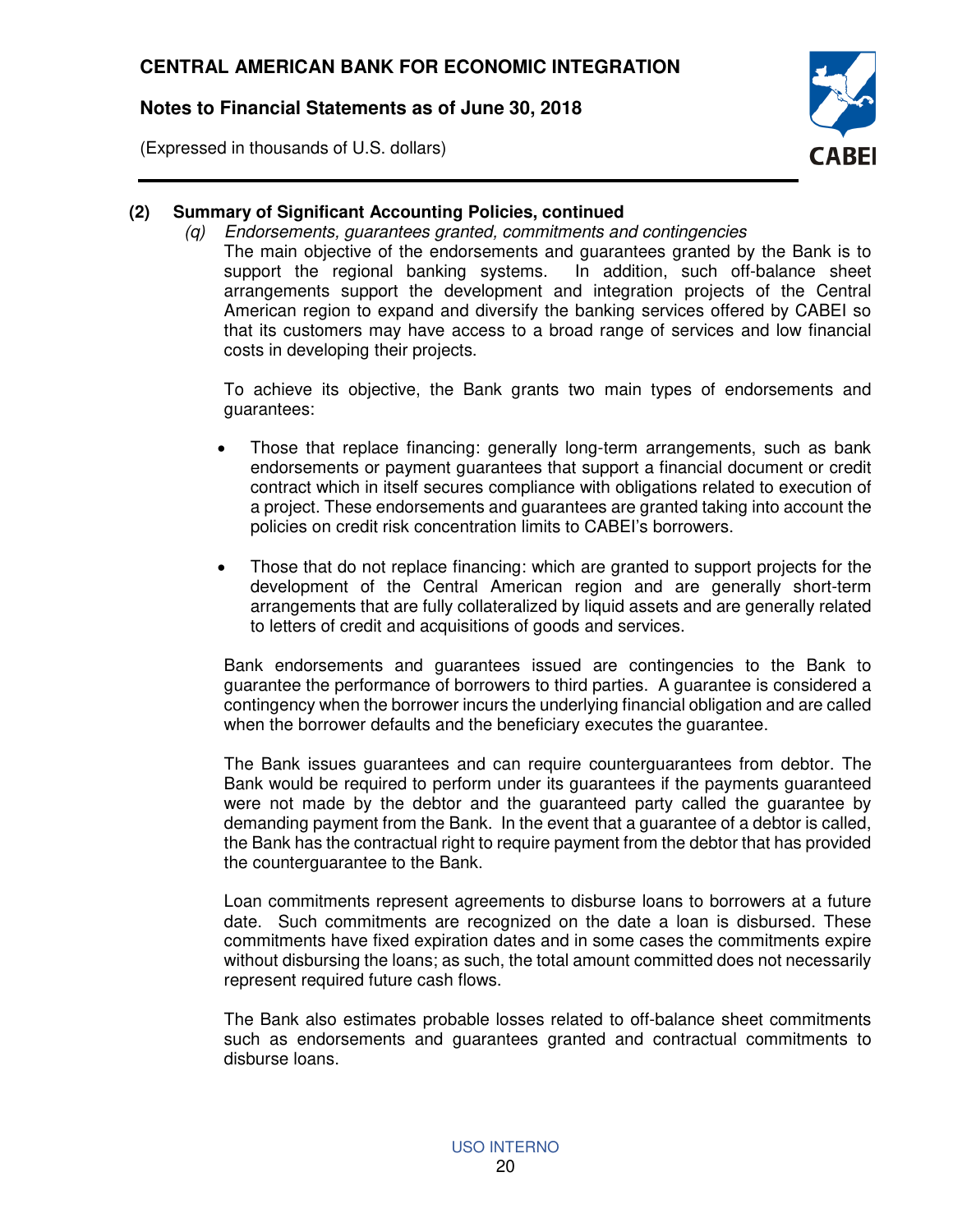(Expressed in thousands of U.S. dollars)



## **(2) Summary of Significant Accounting Policies, continued**

Off-balance sheet commitments are subject to individual credit reviews and are analyzed and segregated by risk according to the internal risk rating system of the Bank. These risk classifications, together with an analysis of current economic conditions, trends in performance and any other relevant information, result in the estimation of the allowance for off-balance sheet commitments (over contingent commitments), which is presented as other liabilities in the balance sheet.

The credit risk to the Bank in these agreements is essentially the same as the credit risk in loans to borrowers.

Standby and commercial letters of credit represent conditional obligations of the Bank which guarantee the performance of a borrower to a third party or exporters.

(r) Use of estimates

To prepare its financial statements in conformity with US GAAP, the Bank's management relies on certain estimates and assumptions that have an impact on the amounts of reported assets and liabilities and the disclosure of contingent assets and liabilities as of the dates of the financial statements, and the amounts reported in income and expenses during the reporting period. Actual results could differ from such estimates.

Material estimates that are particularly susceptible to significant change in the near term relate mainly to the determination of the allowance for loan losses, valuation of securities available for sale and derivative financial instruments, valuation of foreclosed assets, valuation of liabilities measured at fair value, valuation of projected benefit obligations, and the status of contingencies.

(s) Segment reporting

Management has determined that the Bank has only one reportable segment since it does not manage or report internally its operations to evaluate performance or allocate resources based on a determination of the contributions to net income of individual operations.

(t) Accounting policy changes

As of December 31, 2017, CABEI adopted the accounting policy related to Accounting Standards Update (ASU) No. 2016-01, "Financial Instruments - General: Recognition and Measurement of Financial Assets and Financial Liabilities ", which establishes that changes in fair value attributable to the credit risk of a specific financial instrument, when the Fair Value Option has been chosen for financial liabilities, must be recognized separately in other comprehensive income (loss) in the balance sheet, instead of in the statement of income.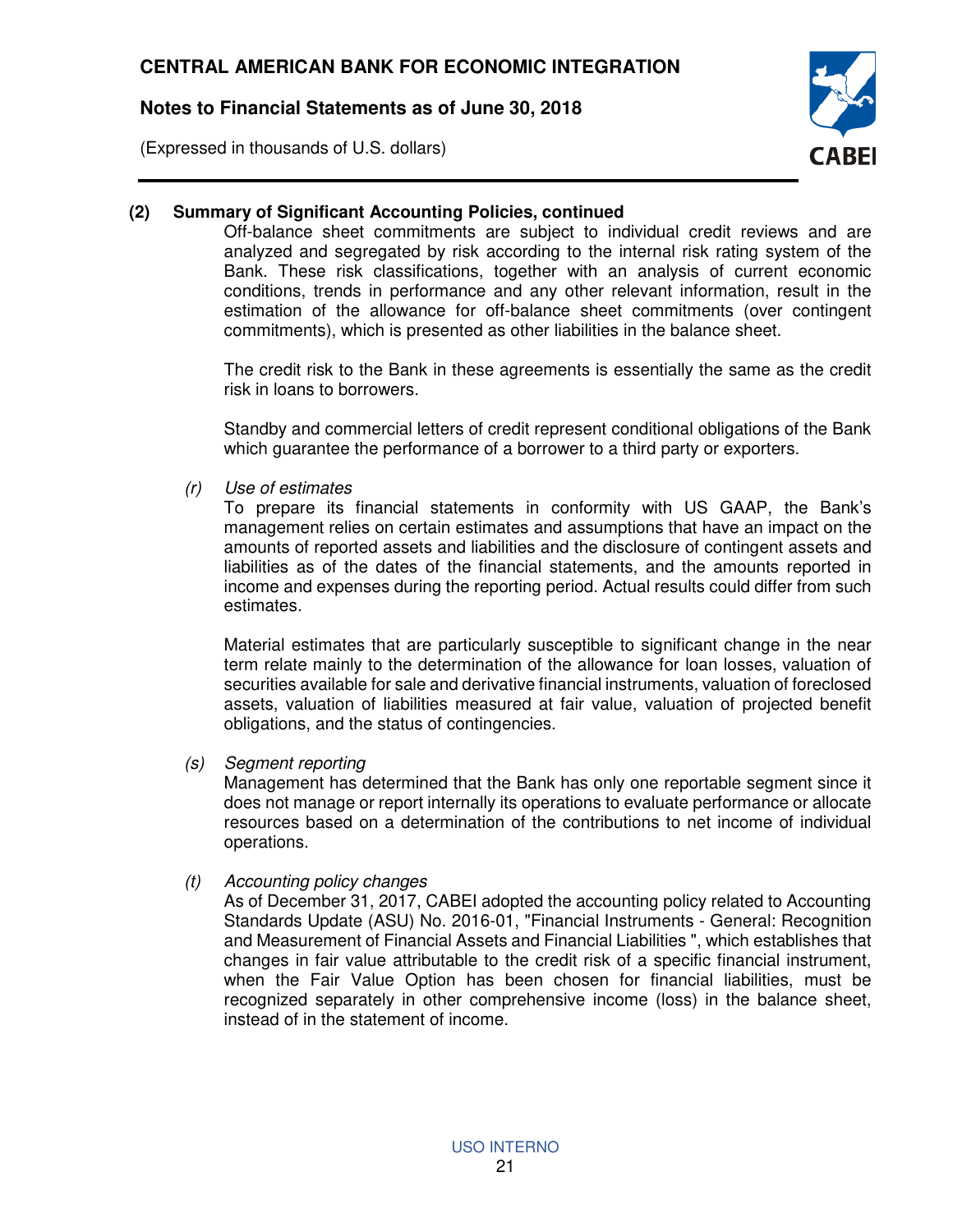(Expressed in thousands of U.S. dollars)



### **(2) Summary of Significant Accounting Policies, continued**

The accounting regulations establish that the entity must present separately in other comprehensive income (loss), the portion of the total change in the fair value of a liability that results from a change in the credit risk of a specific instrument. The entity may consider the portion of the total change in fair value that excludes the amount resulting from a change in a market risk basis, such as a risk-free rate or a benchmark interest rate, that results in a change in the credit risk of a specific instrument. The entity must apply the method consistently for financial liabilities.

If the liability is settled before its maturity, the accumulated gains and losses due to these changes will be reclassified from other comprehensive income (loss) to the statement of income.

The following items in the balance sheets as of December 31, 2017 and income statement for the six-month period ended June 30, 2018, were affected by the change:

|                                      | <b>Presentation of Change in Credit Risk</b><br>of Debt Instruments at Fair Value |                                                      |                                                           |
|--------------------------------------|-----------------------------------------------------------------------------------|------------------------------------------------------|-----------------------------------------------------------|
|                                      | <b>Without Change</b><br>in Accounting<br><b>Policy</b>                           | With Change in<br><b>Accounting</b><br><b>Policy</b> | <b>Effect of Change</b><br>in Accounting<br><b>Policy</b> |
| <b>Balance Sheets</b>                |                                                                                   |                                                      |                                                           |
| As of December 31, 2017              |                                                                                   |                                                      |                                                           |
| <b>Equity</b>                        |                                                                                   |                                                      |                                                           |
| Retained earnings                    | 86,919                                                                            | 101,380                                              | 14,461                                                    |
| Accumulated other comprehensive loss | (21,174)                                                                          | (35, 635)                                            | (14,461)                                                  |
| <b>Statements of Income</b>          |                                                                                   |                                                      |                                                           |
| As of December 31, 2017              |                                                                                   |                                                      |                                                           |
| Valuation of derivative financial    |                                                                                   |                                                      |                                                           |
| instruments and debt                 | (26,190)                                                                          | (11, 729)                                            | (14,461)                                                  |
| Net income                           | 69,329                                                                            | 83,790                                               | 14,461                                                    |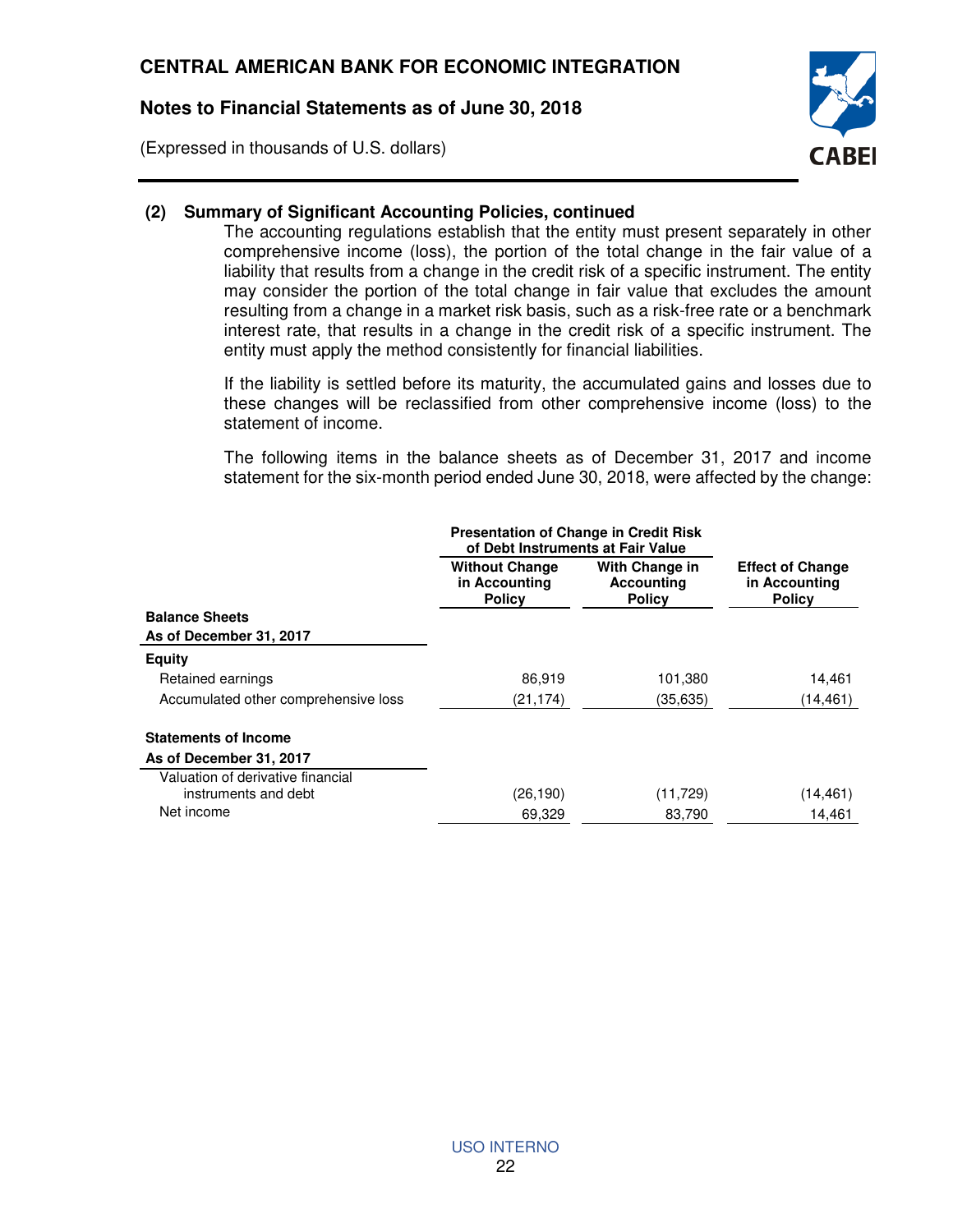(Expressed in thousands of U.S. dollars)



### **(2) Summary of Significant Accounting Policies, continued**

For comparative purposes, the figures of the statement of income for the semester ended on June 30, 2017, the results of the change in the accounting policy, as follows:

|                                                                               | <b>Presentation of Change in Credit Risk</b><br>of Debt Instruments at Fair Value |                                                      |                                                           |
|-------------------------------------------------------------------------------|-----------------------------------------------------------------------------------|------------------------------------------------------|-----------------------------------------------------------|
|                                                                               | <b>Without Change</b><br>in Accounting<br><b>Policy</b>                           | With Change in<br><b>Accounting</b><br><b>Policy</b> | <b>Effect of Change</b><br>in Accounting<br><b>Policy</b> |
| <b>Statement of Income</b><br>For the six-month period ended June 30,<br>2017 |                                                                                   |                                                      |                                                           |
| Valuation of derivative financial<br>instruments and debt                     | 48                                                                                | 38.456                                               | 38,408                                                    |
| Net income                                                                    | 19,133                                                                            | 57.541                                               | 38,408                                                    |

#### (u) Uniformity

The figures for the Statements of Income, of Comprehensive Income, of Changes in Equity and of Cash Flows for the six-month period ended June 30, 2017, were modified for comparative purposes to show the effect due to changes in credit risk of debt instruments at fair value. For the six-month period ended June 30, 2017, such effect represented an increase of 38,408 in the accounts of valuation of derivative financial instruments and debt and net income presented in the statement of income (see note 2.t).

#### **(3) Fair Values and Fair Value Option**

Bank's management has established a process for determining fair value. The fair value is primarily based on quoted market prices, when are available. If market prices or quotations are not available, fair value is determined based on internally developed models that primarily use as input, information independently obtained of market or market parameters, including but not limited to yield curves, interest rates, debt prices, foreign currency exchange rates and credit curves.

However, in situations where there is little or no activity in the market for an asset or liability at the measurement date, the fair value measurement reflects the Bank's own judgments about assumptions that market participants would use in pricing the asset or liability.

The assumptions are developed by the Bank based on the best information available in the circumstances, including expected cash flows, discount rates appropriately adjusted for risk and the availability of observable and unobservable inputs.

Management establishes the policies and methodologies for the valuation of financial instruments. These policies and methodologies are applied to determine, at least quarterly, the valuation of financial instruments. Such valuation and its changes are reviewed with the same frequency.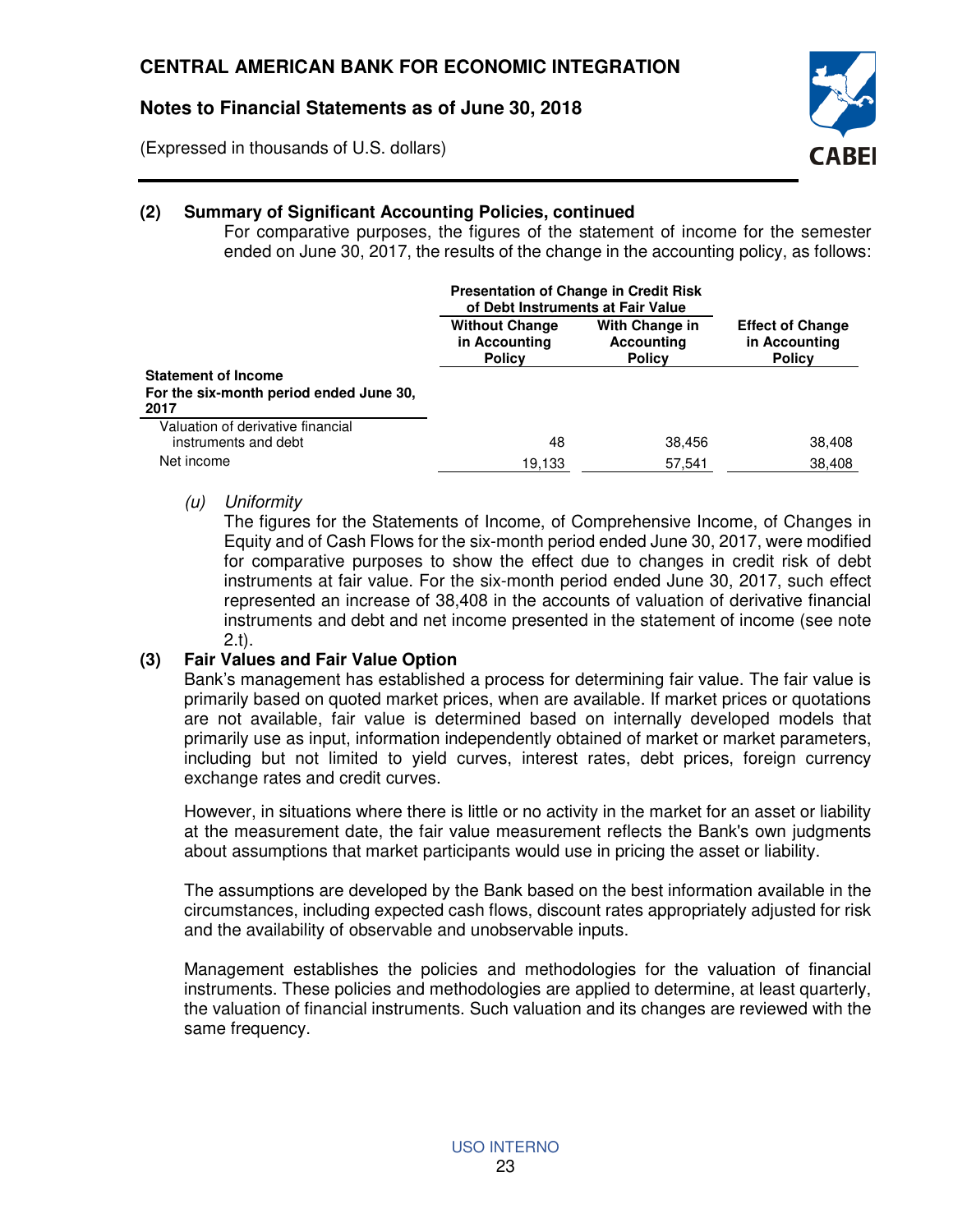(Expressed in thousands of U.S. dollars)



## **(3) Fair Values and Fair Value Option, continued**

The methods described above can generate fair value estimates that are not indicative of net realizable value or that do not reflect future values.

Furthermore, while the Bank believes that its valuation methods are appropriate and consistent with those used by other market participants, the use of different methodologies or assumptions to determine the fair value of certain financial instruments could result in different estimates of fair value at the reporting date.

#### **(i) Valuation techniques applied**

A significant portion of the Bank's assets and liabilities are short-term financial instruments, with maturity of less than one year, and/or with floating interest rates.

These short-term instruments and/or with floating interest rates are considered to have a fair value equivalent to their recorded value as of the date of the financial statements. The foregoing applies to cash and demand deposits, interest-bearing deposits with banks, loans receivable issued at floating interest rates, loans payable in U.S. dollars at floating interest rates and accrued interest receivable and payable.

For assets and liabilities recognized, on a recurring or non-recurring basis (including those for which the fair value option has been elected), or disclosed at fair value, the Bank uses the following valuation techniques:

- Investments in securities: Fair value has been calculated on the basis of the prices as quoted in the market and, in their absence, they have been calculated based on discounted future cash flows using the current yields of similar securities.
- Loans, net: The fair values for fixed-rates performing loans and without hedge are estimated on the basis of an analysis of discounted future cash flows, using the Commercial Interest Reference Rate (CIRR) as a reference. CIRR is the official rate applied by Export Credit Agencies, as published by the Export-Import Bank of the United States of America and is based on the rates accrued on U.S. Treasury bonds.
- Equity investments: The Bank's equity investments in other entities are nonmarketable; hence, they do not have available market price quotations. Most of these entities are special purpose entities or entities in which the Bank has no control or significant influence. Currently, it is impracticable to determine the fair value of these investments without incurring in excessive cost.
- Derivative financial instruments: Fair values have been determined on the basis of valuation models that use parameters constructed from market data. Furthermore, the Bank determines CABEI's and its counterparties' credit risk in the valuation of derivative financial instruments (note 18).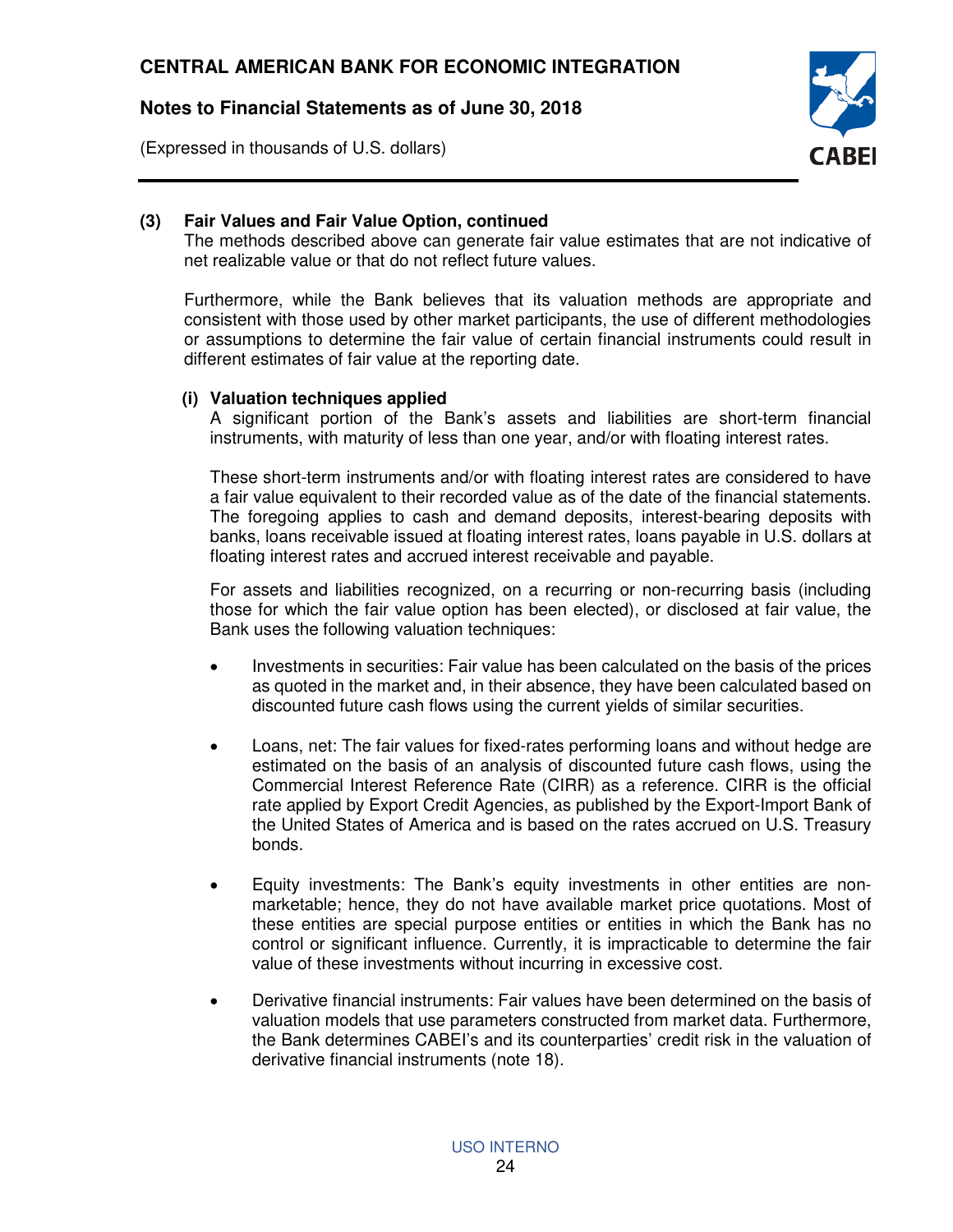(Expressed in thousands of U.S. dollars)



#### **(3) Fair Values and Fair Value Option, continued**

 Loans and bonds payable: Fair values are determined through the use of valuation models based on interest rate yield curves constructed from market data. Those yield curves are adjusted to incorporate the Bank's credit risk spread. This fair value does not represent a current indicator of an exit price. The Bank includes its own credit risk and exchange rate, among other inputs, in the valuation of its debt instruments.

The fair values for loans payable at fixed-rates and without hedge are estimated based on an analysis of discounted cash flows, using the CIRR as a reference.

The fair values for bonds payable issued in U.S. dollars, at fixed-rates and without hedge, are estimated on the basis of an analysis of discounted future cash flows, based on the 10 year swap rate reported by Bloomberg.

- Commercial paper programs and certificates of deposit: The fair values are estimated on the basis of an analysis of discounted future cash flows, using as a reference the interest rates of the most recent transactions agreed upon with the Bank prior to each year-end.
- Contingent commitments: The fair value of these financial instruments is based on the counterparty credit risk.

As of June 30, 2018 and December 31, 2017, the Bank does not maintain assets and liabilities classified within Level 3 of the fair value hierarchy.

#### **(ii) Recurring Fair Value Measurements**

The following tables present the financial assets and liabilities valued at their fair value on a recurring basis as of June 30, 2018 and December 31, 2017, classified according to the fair value hierarchy:

|                                  | Level 1 | Level 2   | <b>Total 2018</b> |
|----------------------------------|---------|-----------|-------------------|
| Assets                           |         |           |                   |
| Securities available for sale    | 173,156 | 1,182,002 | 1,355,158         |
| Derivative financial instruments | 0       | 43,259    | 43,259            |
| Liabilities                      |         |           |                   |
| Loans payable                    | 0       | 222,791   | 222.791           |
| Bonds payable                    | 0       | 4,248,368 | 4,248,368         |
| Derivative financial instruments | 0       | 6.703     | 6.703             |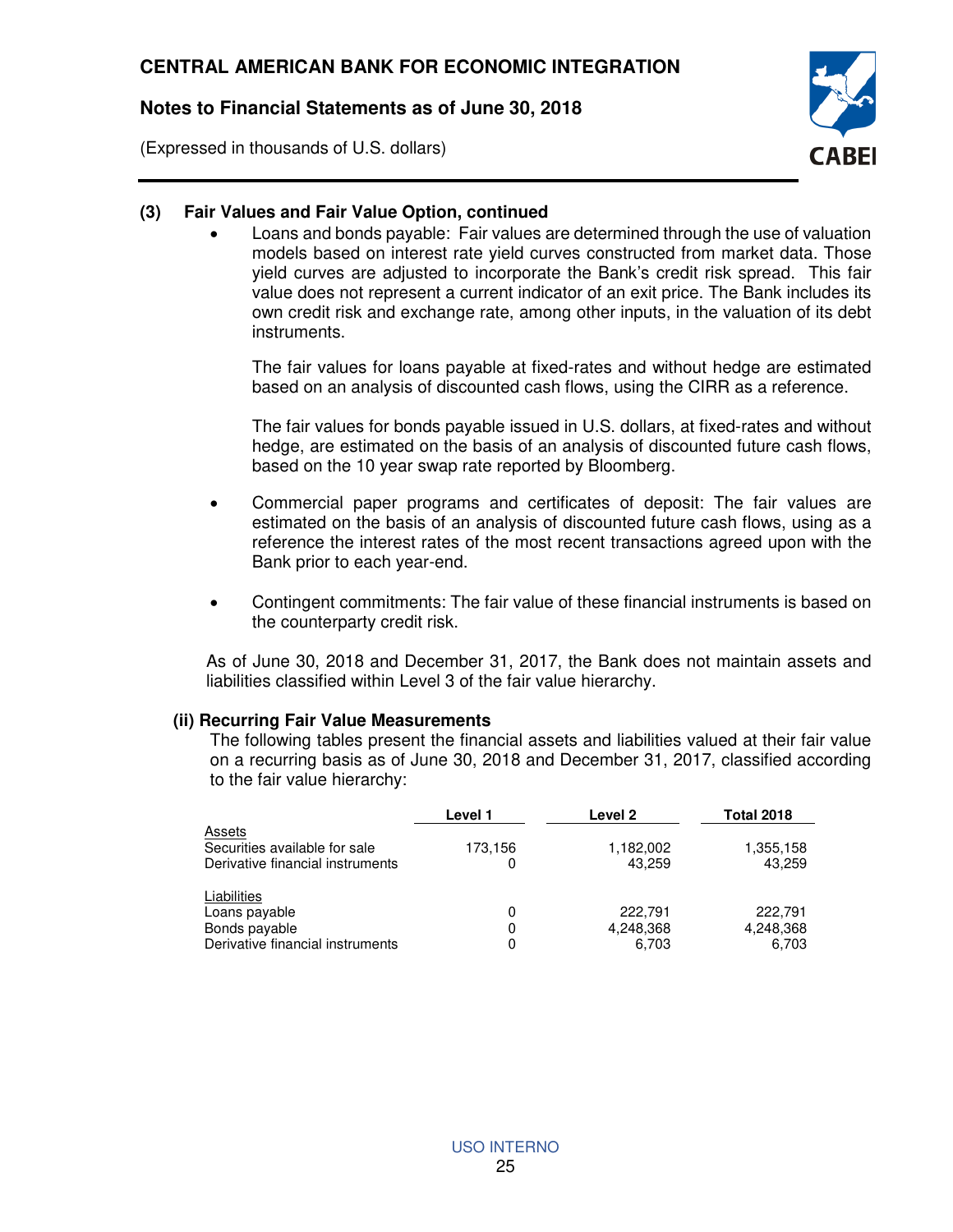(Expressed in thousands of U.S. dollars)



# **(3) Fair Values and Fair Value Option, continued**

|                                                                                   | Level 1      | Level 2                       | <b>Total 2017</b>             |
|-----------------------------------------------------------------------------------|--------------|-------------------------------|-------------------------------|
| Assets<br>Securities available for sale<br>Derivative financial instruments       | 144,075<br>0 | 1,015,471<br>24,066           | 1,159,546<br>24,066           |
| Liabilities<br>Loans payable<br>Bonds payable<br>Derivative financial instruments | 0<br>0<br>0  | 236,209<br>3,852,882<br>5,796 | 236,209<br>3,852,882<br>5,796 |

### **(iii) Changes in Fair Value Level 3 Category**

The following table presents a roll-forward for year ended December 31, 2017 (including changes in fair value) of financial instruments classified by the Bank within Level 3 of the fair value hierarchy. When an instrument is classified in Level 3, the decision is based on the importance of unobservable assumptions in determining the overall fair value.

Level 3 instruments usually include, in addition to unobservable or Level 3 components, observable components (i.e., components that are actively traded and can be validated in external sources); therefore, gains and losses in the tables below include changes in fair value partially caused by observable factors that are part of the valuation methodology.

Changes in fair values of the instruments classified in Level 3 that occurred during the year ended December 31, 2017 are as follows:

|                                | 2017  |
|--------------------------------|-------|
| Balance at beginning of period | 100   |
| Amortizations                  | (100) |
| Balance at end of period       |       |

For the six-month period ended June 30, 2018, the Bank does not present movements of financial assets and liabilities categorized within Level 3.

The effect in net income is presented as realized gain on securities available for sale.

#### **(iv) Transfers between Fair Value Level 1 and Level 2 Categories**

The Bank's accounting policies include the recognition of transfers between levels of the fair value hierarchy at the date of any event or change in circumstances that caused the transfer. During the six-month period ended June 30, 2018 and year ended December 31, 2017, there were no transfers between Levels 1 and 2.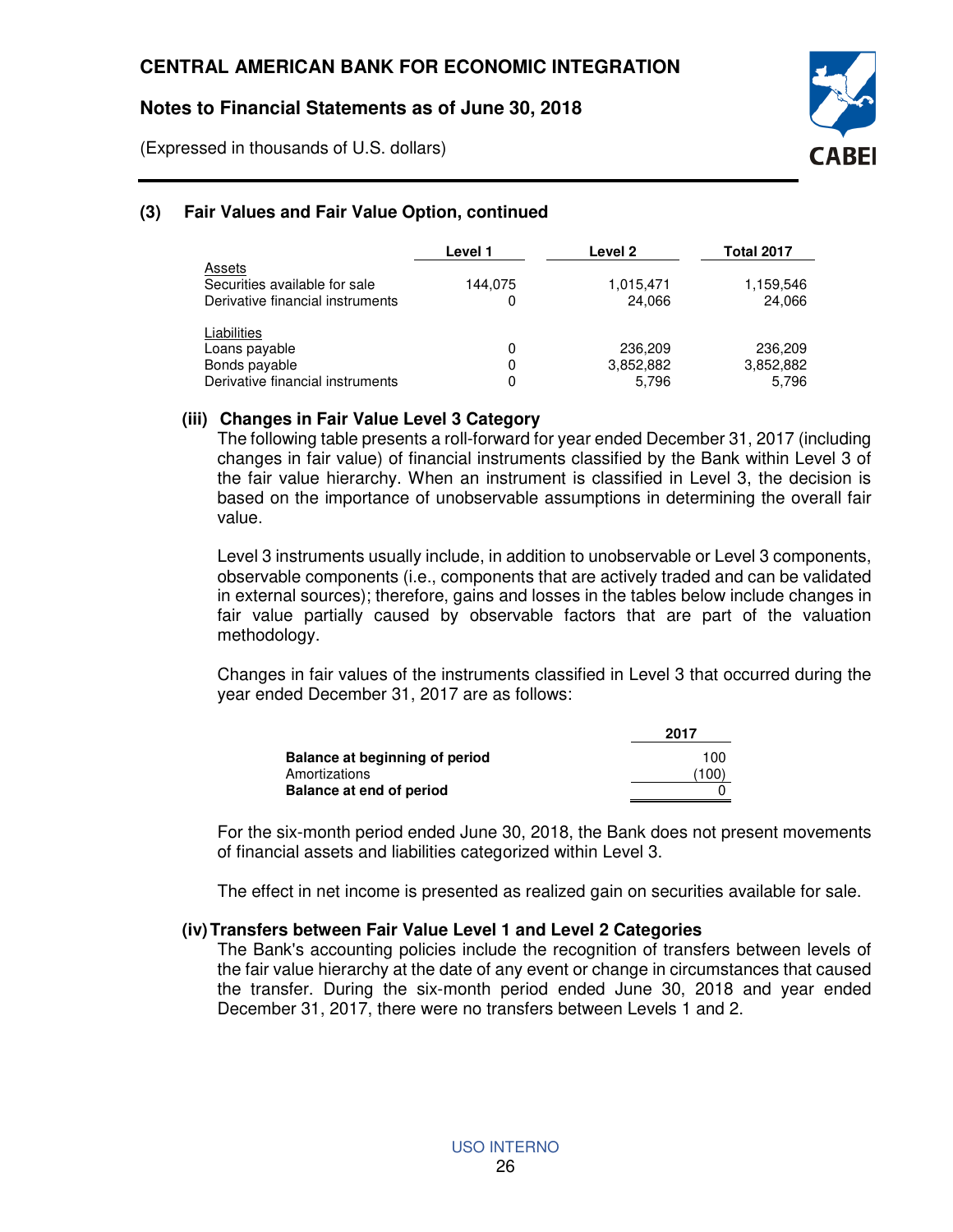(Expressed in thousands of U.S. dollars)



#### **(3) Fair Values and Fair Value Option, continued (v) Non-Recurring Fair Value Measurements**

The Bank holds non-financial assets that are measured at fair value. Some non-financial assets that are not measured at fair value on a recurring basis are subject to fair value adjustments in certain circumstances. These assets include those assets that are available for sale (at time of initial recognition or further impairment), some loans that are reduced to fair value of collateral, when considering their present impairment; and other non-financial long-lived assets when determined to be impaired.

Fair value for loans is estimated using the discounted future cash flows method, the value of collateral, or the observed market value of the loan, when applicable. This fair value does not represent a current indicator of an exit price. The fair values of foreclosed assets are estimated using the fair value of the foreclosed asset less costs to sell, which does not differ significantly from its maximum and best use.

The following table presents the fair value measurements of assets that are measured at fair value on a nonrecurring basis and the increase in fair value, which has been included in the statement of income for the six-month periods ended June 30, 2018 and year ended December 31, 2017:

|                        | 2018                                 |     | 2017              |                 |  |
|------------------------|--------------------------------------|-----|-------------------|-----------------|--|
| <b>Level 3</b>         | <b>Fair Value</b><br><b>Increase</b> |     | <b>Fair Value</b> | <b>Increase</b> |  |
| Loans, net             | 43,614                               | 943 | 23.772            | 860             |  |
| Foreclosed assets, net | 12.152                               |     | 12.152            | O               |  |
|                        | 55,766                               | 943 | 35.924            | 860             |  |

#### **(vi) Fair Value Option**

Guideline of ASC 825-10-25 refers to "Fair Value Option", which allows the option to elect measuring at fair value certain financial assets and liabilities that do not require such measurement. Once the option has been elected it becomes irrevocable. Likewise, the standard also requires that changes to the fair value of these financial assets and liabilities be recorded in the statement of income.

The Bank has elected to measure at fair value the financial liabilities denominated in a currency other than the U.S. dollar, for which it has contracted a derivative for fair value hedging, for foreign currency or interest rate fluctuations. For such liabilities, up to December 31, 2007 the Bank had used hedge accounting.

The main purpose for applying ASC 825-10-25 is to reduce the volatility of the Bank's earnings generated by using hedge accounting, considering that both the financial liabilities and the related hedging instruments are generally maintained until maturity. Consequently, the Bank has discontinued hedge accounting for these transactions. The Bank has elected not to apply the option to measure at fair value other financial liabilities, as they do not produce volatility in the statement of income.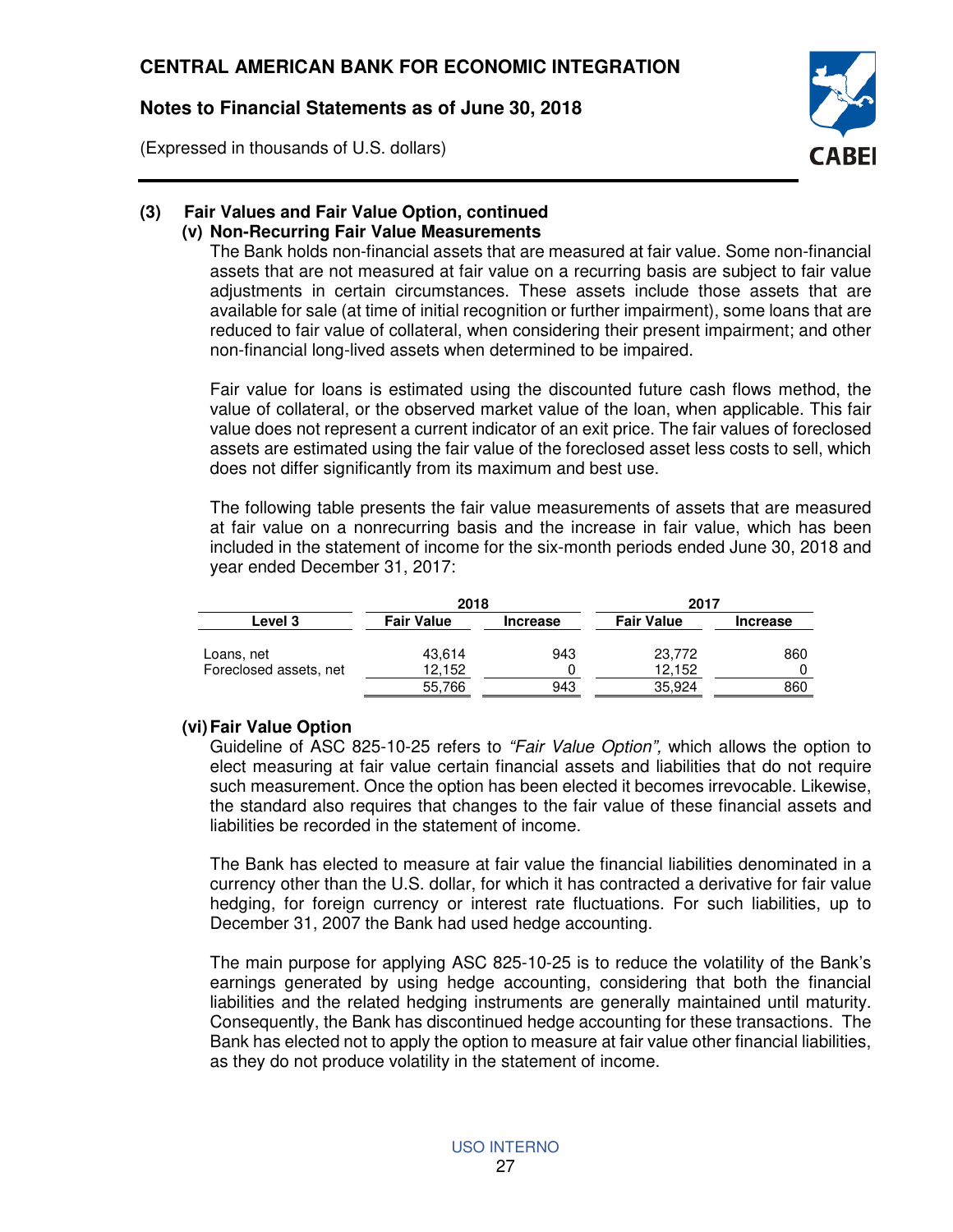(Expressed in thousands of U.S. dollars)



## **(3) Fair Values and Fair Value Option, continued**

Changes in the fair value of financial liabilities result from changes in interest rates, foreign exchange rates and the Bank's credit risk spread. The Bank periodically reviews its credit margin in every market in which it operates.

For the six-month periods ended June 30, 2018 and 2017, for loans payable at fair value, the Bank recorded gains and losses of 4,979 and 14,690, respectively, in the statement of income. For the six-month periods ended June 30, 2018 and 2017, for bonds payable at fair value, the Bank recorded gains and losses of 182,441 and 235,407, respectively, in the statement of income.

These gains and losses are a result of changes in fair values of financial liabilities, for which the fair value option was elected based on the methods stated in section (i) of this note; they are presented as valuation of derivative financial instruments and debt, in the statement of income.

Interest and fees generated by these loans and bonds payable were calculated on an accrual basis in accordance with the contractual terms of each transaction and have been recorded as financial expenses in the statement of income.

As of June 30, 2018 and December 31, 2017, the difference between the fair value of the instruments elected for application of ASC 825-10-25 and the unpaid principal balances of such instruments is as follows:

|                                | 2018                 |                          |                       | 2017                 |                      |                      |
|--------------------------------|----------------------|--------------------------|-----------------------|----------------------|----------------------|----------------------|
|                                | <b>Fair Value</b>    | <b>Amortized</b><br>Cost | <b>Decrease</b>       | <b>Fair Value</b>    | Amortized<br>Cost    | <b>Decrease</b>      |
| Loans payable<br>Bonds payable | 222.791<br>4.248.368 | 234.267<br>4,554,692     | (11.476)<br>(306,324) | 236.209<br>3,852,882 | 238.934<br>3,968,633 | (2,725)<br>(115.751) |

#### **(vii) Fair Value of Financial Instruments**

The Bank's management applies its best judgment to estimate the fair values of its financial instruments. Minor changes in the assumptions used might have a significant impact on the estimates of current values.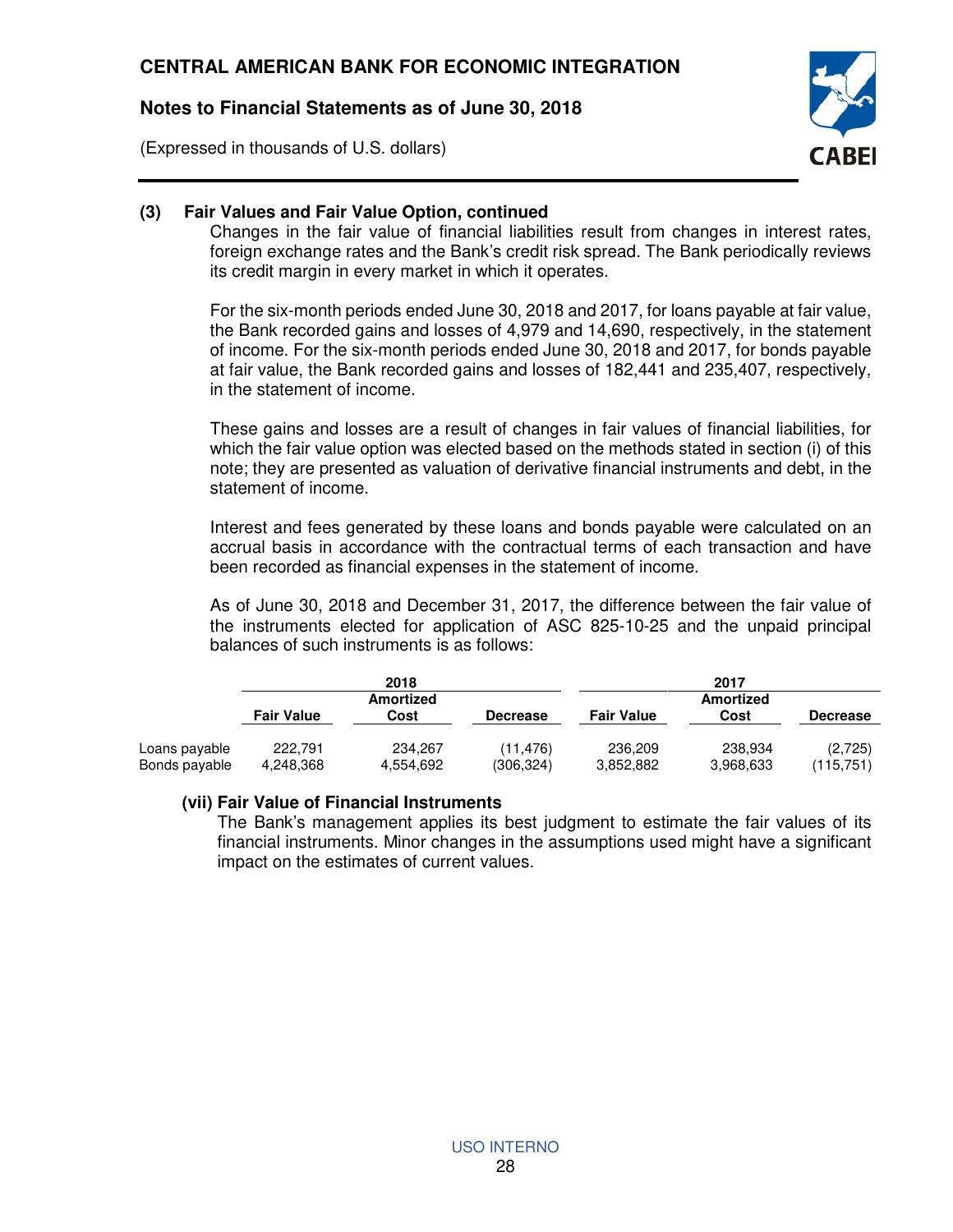(Expressed in thousands of U.S. dollars)



## **(3) Fair Values and Fair Value Option, continued**

As of June 30, 2018 and December 31, 2017, the estimated fair values of the Bank's financial instruments are as follows:

|                                      | 2018                      |                   | 2017                      |                   |
|--------------------------------------|---------------------------|-------------------|---------------------------|-------------------|
|                                      | Carrying<br><b>Amount</b> | <b>Fair Value</b> | Carrying<br><b>Amount</b> | <b>Fair Value</b> |
| <b>Assets</b>                        |                           |                   |                           |                   |
| Cash and demand deposits             | 9,392                     | 9,392             | 3,692                     | 3,692             |
| Interest-bearing deposits with banks | 1,834,945                 | 1,834,945         | 1,824,056                 | 1,824,056         |
| Securities available for sale        | 1,355,158                 | 1,355,158         | 1,159,546                 | 1,159,546         |
| Loans, net                           | 6,883,817                 | 6,877,589         | 6,542,568                 | 6,564,017         |
| Accrued interest receivable          | 86.925                    | 86.925            | 82.811                    | 82,811            |
| Derivative financial instruments     | 43,259                    | 43.259            | 24,066                    | 24,066            |
| <b>Liabilities</b>                   |                           |                   |                           |                   |
| Loans payable                        | 1,123,249                 | 1,098,280         | 1,255,209                 | 1,236,737         |
| Bonds payable                        | 4,854,431                 | 4,854,923         | 4,472,414                 | 4,473,685         |
| Commercial paper programs            | 24,965                    | 25.028            | 40.833                    | 41,082            |
| Certificates of deposit              | 1,196,032                 | 1,096,017         | 1,047,698                 | 1,048,089         |
| Certificates of investment           | 499                       | 499               | 560                       | 560               |
| Accrued interest payable             | 53,067                    | 53,067            | 41,035                    | 41,035            |
| Derivative financial instruments     | 6.703                     | 6.703             | 5.796                     | 5.796             |

As of June 30, 2018 and December 31, 2017, loans payable include 900,458 and 1,019,000, respectively, which are recognized at amortized cost, whose fair value has been estimated at 875,489 and 1,000,528, respectively. Likewise, as of the aforementioned dates, bonds payable include 606,555 and 619,532, respectively, which are recognized at amortized cost, whose fair value has been estimated at 607,119 and 620,803, respectively.

## **(4) Cash and Demand Deposits**

As of June 30, 2018 and December 31, 2017, cash and demand deposits are composed by currency, as follows:

|                                      | 2018  | 2017  |
|--------------------------------------|-------|-------|
| U.S. dollar                          | 5,500 | 3,345 |
| Currencies of the founding countries | 594   | 260   |
| Other currencies                     | 3.298 | 87    |
|                                      | 9.392 | 3.692 |

## **(5) Interest-bearing Deposits with Banks**

Interest bearing deposits usually are time deposits with terms of up to three months, renewable with respect to the term and interest rate; accordingly, face value approximates market value.

As of June 30, 2018 and December 31, 2017, their carrying amounts are 1,834,945 and 1,824,056, respectively. These carrying amounts are set in currencies other than those of the founding countries.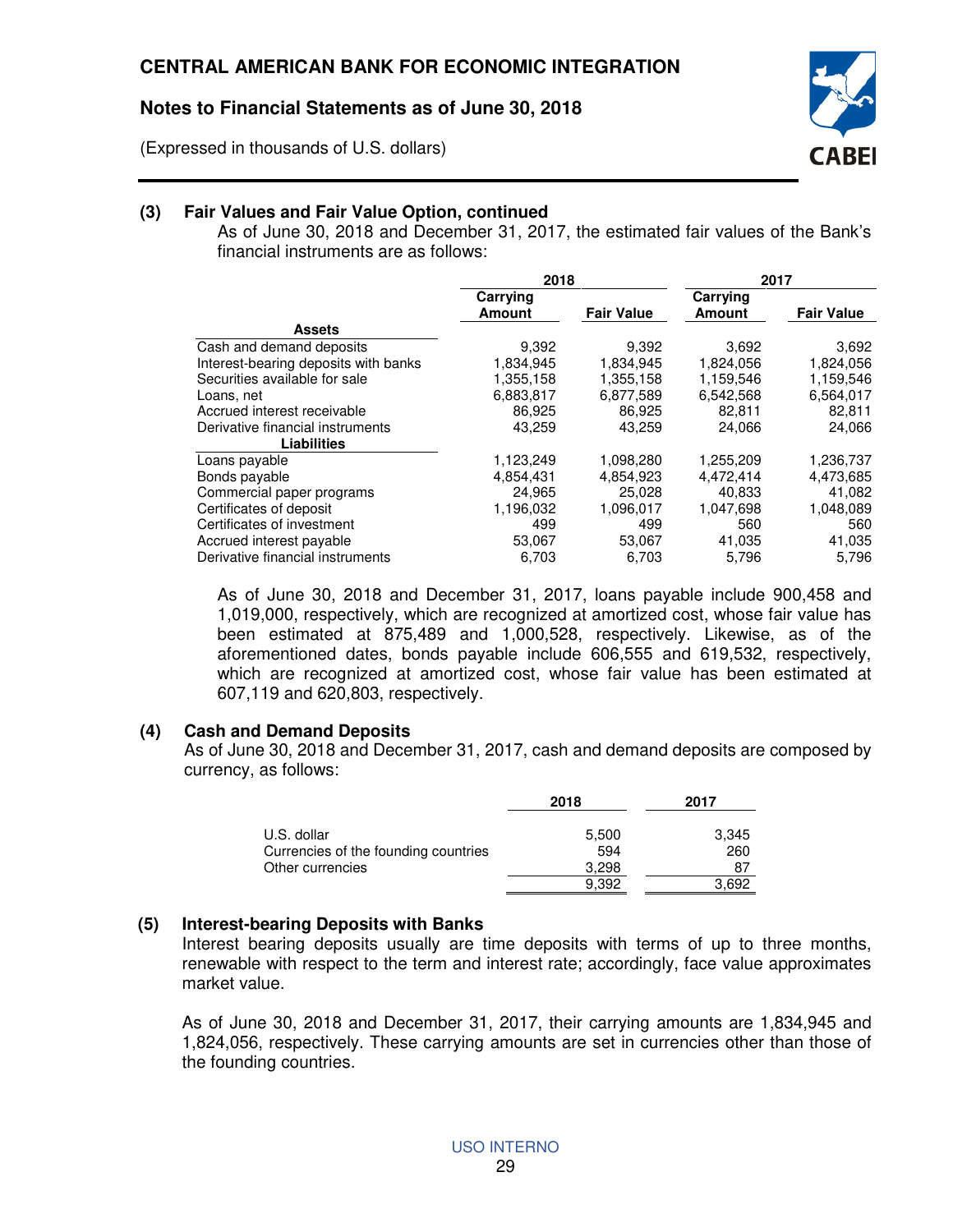(Expressed in thousands of U.S. dollars)



## **(6) Securities Available for Sale**

The amortized cost of securities available for sale, unrealized gross losses and gains recognized in accumulated other comprehensive loss, the effect of hedging transactions and fair value of securities available for sale, as of June 30, 2018 and December 31, 2017 are as follows:

|                                         |                          |                                      | 2018                                |                                             |               |
|-----------------------------------------|--------------------------|--------------------------------------|-------------------------------------|---------------------------------------------|---------------|
| Securities available<br>for sale $^1$ : | <b>Amortized</b><br>cost | <b>Unrealized</b><br>gross<br>losses | <b>Unrealized</b><br>gross<br>gains | <b>Effect of</b><br>hedging<br>transactions | Fair<br>value |
| Sovereign                               | 736,300                  | (5,346)                              | 161                                 | 5,774                                       | 736,889       |
| Supranational                           | 383,785                  | (3,706)                              | 110                                 | 0                                           | 380,189       |
| Corporate                               | 95,098                   |                                      | 0                                   | 0                                           | 95,098        |
| Investment funds                        | 142,584                  |                                      | 398                                 | 0                                           | 142,982       |
|                                         | 1,357,767                | (9,052)                              | 669                                 | 5,774                                       | 1,355,158     |
|                                         |                          |                                      | 2017                                |                                             |               |
|                                         |                          | <b>Unrealized</b>                    | <b>Unrealized</b>                   | <b>Effect of</b>                            |               |
| <b>Securities available</b>             | <b>Amortized</b>         | gross                                | gross                               | hedging                                     | Fair          |
| for sale $^1$ :                         | cost                     | losses                               | gains                               | transactions                                | Value         |
| Sovereign                               | 563,911                  | (3,215)                              | 39                                  | 10,552                                      | 571,287       |
| Supranational                           | 369,550                  | (1,993)                              | 87                                  | 0                                           | 367,644       |
| Corporate                               | 73,982                   | (274)                                | 0                                   | 0                                           | 73,708        |
| Investment funds                        | 141,297                  | 0                                    | 5,610                               | 0                                           | 146,907       |
|                                         | 1,148,740                | (5,482)                              | 5,736                               | 10,552                                      | 1,159,546     |

The effect of hedging transactions represents the portion of the unrealized gain or loss attributable to the risk covered in those securities by derivatives designated as fair value hedges. This effect is recognized in earnings.

For the six-month periods ended June 30, 2018 and 2017, the realized gross gain was 1,597 and 1,864, respectively. There was no realized gross loss during the six-month periods ended June 30, 2018 and 2017.

The gains were realized by considering the unamortized cost of each fund or marketable security sold.

 $1$  The entirety of securities available for sale as of June 30, 2018 and December 31, 2017 is denominated in U.S. dollars.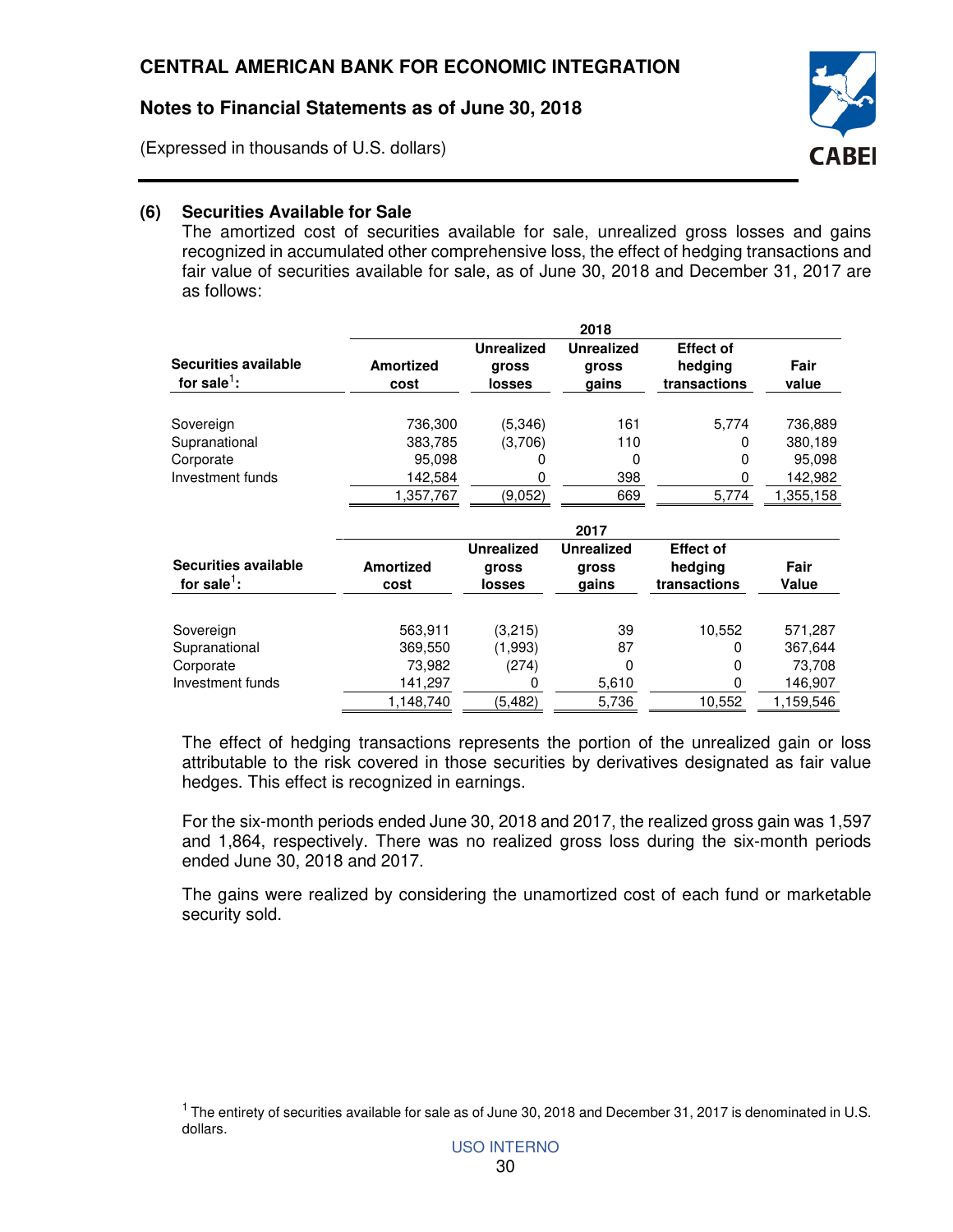(Expressed in thousands of U.S. dollars)



## **(6) Securities Available for Sale, continued**

As of June 30, 2018 and December 31, 2017, the fair values and unrealized gross losses on securities available for sale that have been in continuous unrealized gross losses position are as follows:

|                          | 2018                |                   |                     |                     |              |  |
|--------------------------|---------------------|-------------------|---------------------|---------------------|--------------|--|
|                          | Less than 12 months |                   |                     | 12 months or longer |              |  |
|                          |                     | <b>Unrealized</b> |                     | <b>Unrealized</b>   |              |  |
| Securities available for | Fair                | gross             | Fair                | gross               |              |  |
| sale:                    | value               | losses            | value               | losses              | <b>Total</b> |  |
| Sovereign                | 136,647             | (1,577)           | 356,957             | (3,769)             | (5,346)      |  |
| Supranational            | 29,565              | (499)             | 213,496             | (3,207)             | (3,706)      |  |
|                          | 166,212             | (2,076)           | 570,453             | (6,976)             | (9,052)      |  |
|                          |                     |                   |                     |                     |              |  |
|                          |                     |                   | 2017                |                     |              |  |
|                          | Less than 12 months |                   | 12 months or longer |                     |              |  |
|                          |                     | <b>Unrealized</b> |                     | <b>Unrealized</b>   |              |  |
| Securities available for | Fair                | gross             | Fair                | gross               |              |  |
| sale:                    | value               | losses            | value               | losses              | Total        |  |
| Sovereign                | 176,793             | (964)             | 305,925             | (2,251)             | (3,215)      |  |
| Supranational            | 161,054             | (1,083)           | 83,812              | (910)               | (1,993)      |  |
| Corporate                | 0                   | 0                 | 23,765              | (274)               | (274)        |  |
|                          | 337,847             | (2,047)           | 413,502             | (3, 435)            | (5, 482)     |  |

Bank's management believes that the unrealized losses of such securities are substantially related to market interest rate fluctuations and not to deterioration in the creditworthiness of the issuer or guarantor. As of June 30, 2018, the Bank's management has no intention of selling the securities classified as available for sale, described in the previous table, and considers it is more likely than not, that the Bank will not have to sell the aforementioned securities before it recovers their cost. Therefore, Bank's management believes the impairments presented in the table above are temporary and no other than temporary impairment has been recorded in the statements of income.

The criteria considered in determining if a loss is other than temporary include: the length of time during which the fair value has been below the amortized cost, the severity of the impairment, the cause of the impairment and the financial condition of the issuer, and CABEI´s ability and intent to hold the security for a period of time sufficient to allow for any anticipated recovery.

CABEI's review for impairment generally consists of: identification and assessment of the securities with possible impairment indicators, and individual assessment of securities whose fair value is less than the amortized cost for a security.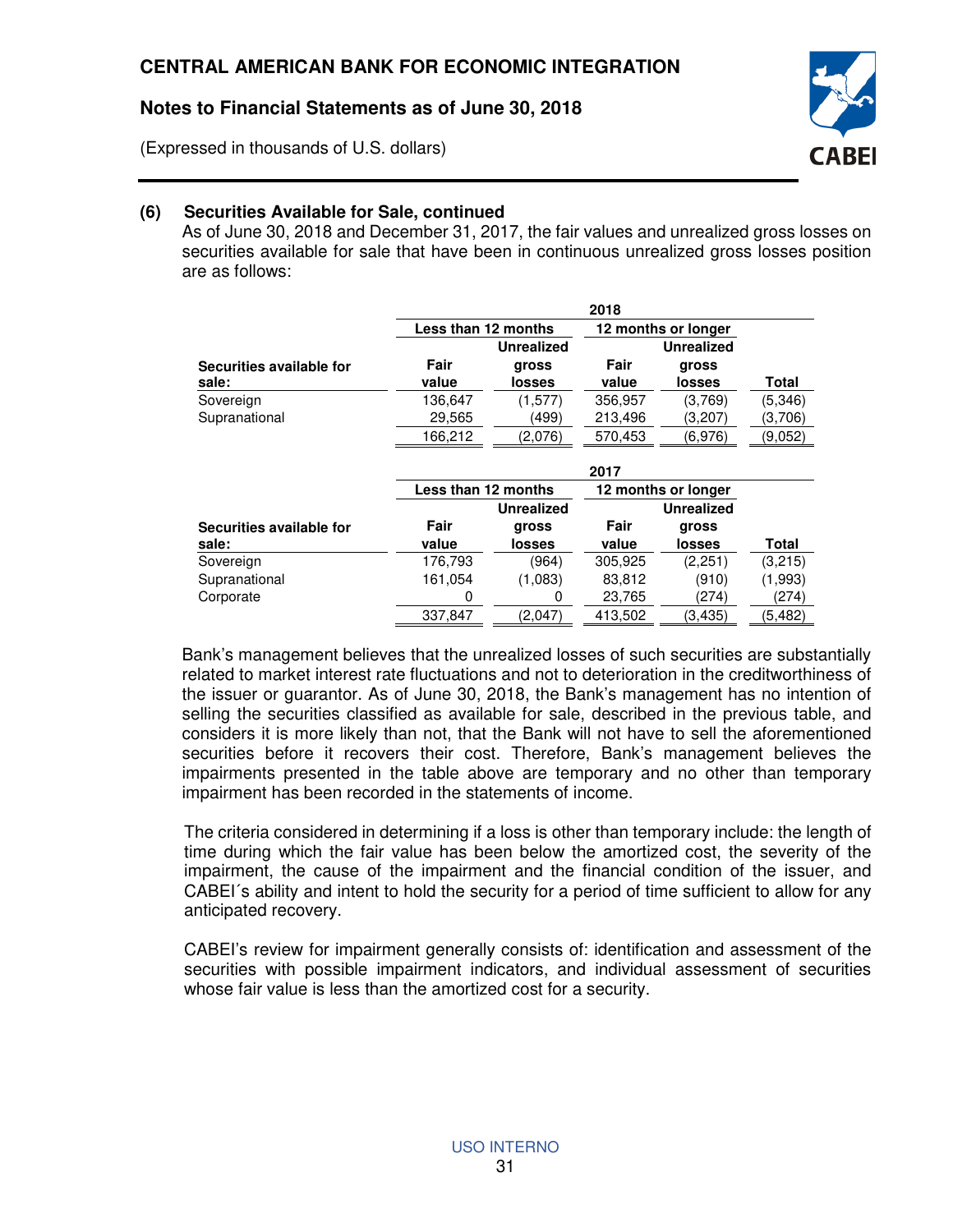(Expressed in thousands of U.S. dollars)



#### **(6) Securities Available for Sale, continued**

A summary of the securities available for sale as of June 30, 2018, in accordance with the contractual maturities, is presented in the following table. The expected maturities may differ from contractual maturities because issuers might have the right to redeem or prepay obligations without penalty in certain cases.

|                | Years    |                      |                       |          |          |
|----------------|----------|----------------------|-----------------------|----------|----------|
|                | Within 1 | After 1 but within 5 | After 5 but within 10 | After 10 | Total    |
| Amortized cost | 726.719  | 560.458              |                       | 70.590   | .357.767 |

### **(7) Loans**

Considering the financial policy described in note 2 (e), CABEI complies with its concentration limits of credit risk. A detail of loans, as of June 30, 2018 and December 31, 2017, is as follows:

|                    | 2018          |                |           | 2017          |                |           |
|--------------------|---------------|----------------|-----------|---------------|----------------|-----------|
|                    | <b>Public</b> | <b>Private</b> |           | <b>Public</b> | <b>Private</b> |           |
|                    | <b>Sector</b> | <b>Sector</b>  | Total     | <b>Sector</b> | <b>Sector</b>  | Total     |
| Guatemala          | 1,003,961     | 115,868        | 1,119,829 | 1,012,599     | 88.783         | 1,101,382 |
| El Salvador        | 1,116,676     | 75,081         | 1,191,757 | 1,080,642     | 80,041         | 1,160,683 |
| Honduras           | 1,075,881     | 342,147        | 1,418,028 | 1.074.731     | 285.923        | 1,360,654 |
| Nicaragua          | 772,583       | 278,054        | 1.050.637 | 703,945       | 261,396        | 965,341   |
| Costa Rica         | 1,216,223     | 214,536        | 1,430,759 | 1,165,127     | 205,139        | 1,370,266 |
| Dominican Republic | 209,521       | 0              | 209,521   | 236,183       | 0              | 236,183   |
| Panama             | 100,000       | 244,675        | 344,675   | 100,000       | 208,851        | 308,851   |
| <b>Belize</b>      | 10.245        | 0              | 10.245    | 10.687        |                | 10,687    |
| Colombia           | 183,575       | 0              | 183,575   | 183,494       | 0              | 183,494   |
| Mexico             | 127,299       | 0              | 127.299   | 134,787       | 0              | 134,787   |
| Argentina          | 2,505         | O              | 2,505     | 2,501         |                | 2,501     |
| Subtotal           | 5,818,469     | 1.270.361      | 7.088.830 | 5,704,696     | 1,130,133      | 6,834,829 |
| Allowance for loan |               |                |           |               |                |           |
| losses             | 154,258)      | (50,755)       | (205,013) | (236,081)     | (56,180)       | (292,261) |
| Loans, net         | 5,664,211     | .219,606       | 6,883,817 | 5,468,615     | .073.953       | 6,542,568 |

As of June 30, 2018, a detail of loans, by maturity, is as follows:

| Up to 1  | After 1 but<br>within 2 | After 2 but<br>within 3 | After 3 but<br>within 4 | After 4 but<br>within 5 | After 5   | Total     |
|----------|-------------------------|-------------------------|-------------------------|-------------------------|-----------|-----------|
|          |                         |                         |                         |                         |           |           |
| .329,265 | 689.272                 | 640,155                 | 575,660                 | 553,464                 | 3,301,014 | 7.088.830 |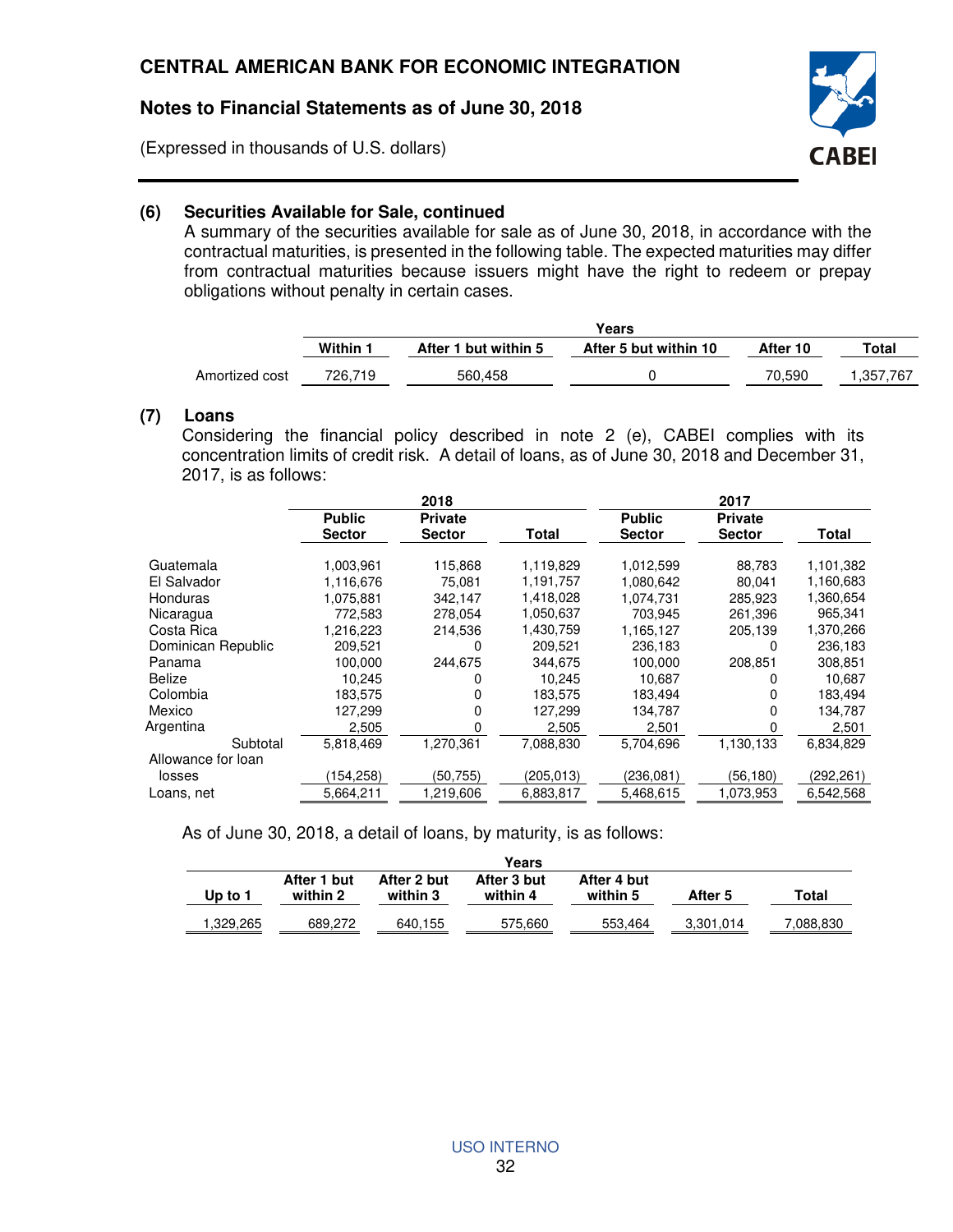(Expressed in thousands of U.S. dollars)



## **(7) Loans, continued**

As of June 30, 2018 and December 31, 2017, a detail of loans, by economic activity segment is as follows:

|                                                         | 2018      | 2017      |
|---------------------------------------------------------|-----------|-----------|
| Construction                                            | 2,539,382 | 2,463,427 |
| Supply of electricity, gas, steam, and air conditioning | 1,880,605 | 1,938,671 |
| Multi-sector                                            | 860,256   |           |
|                                                         |           | 870,695   |
| Financial and insurance activities                      | 509,625   | 353.685   |
| Wholesale and retail                                    | 302,567   | 297,694   |
| Human health care and social assistance                 | 219,844   | 212,657   |
| Water supply; sewage disposal, waste management, and    |           |           |
| decontamination                                         | 172,393   | 173,621   |
| Agriculture, ranching, forestry, and fishing            | 147,409   | 134,381   |
| Professional, scientific and technical activities       | 116,539   | 76,322    |
| Manufacturing industry                                  | 112,729   | 75,455    |
| Information and communication                           | 77,985    | 84,731    |
| Transportation and storage                              | 38,705    | 41,082    |
| Lodging activities and food services                    | 37,090    | 38,393    |
| Education                                               | 25,600    | 25,667    |
| Real estate                                             | 23,845    | 24,436    |
| Arts, entertainment and recreational activities         | 12,435    | 13,634    |
| Administrative services and support activities          | 7,163     | 7,707     |
| Public administration and social security plans         | 4,658     | 2,571     |
|                                                         | 7,088,830 | 6,834,829 |

As of June 30, 2018 and December 31, 2017, a detail of loans, by currency, is as follows:

|                                                                   | 2018                         | 2017                         |
|-------------------------------------------------------------------|------------------------------|------------------------------|
| U.S. dollar<br>Currencies from Central American countries<br>Euro | 6.995.422<br>91.141<br>2.267 | 6,802,098<br>30,056<br>2.675 |
|                                                                   | 7,088,830                    | 6,834,829                    |

For the six-month period ended June 30, 2018 and the year ended December 31, 2017, the weighted average yield on loans, after considering swap contracts when applicable, was 5.54% and 5.46% per annum, respectively.

As of June 30, 2018 and December 31, 2017, there are no installments from loans to the public or private sector in arrears.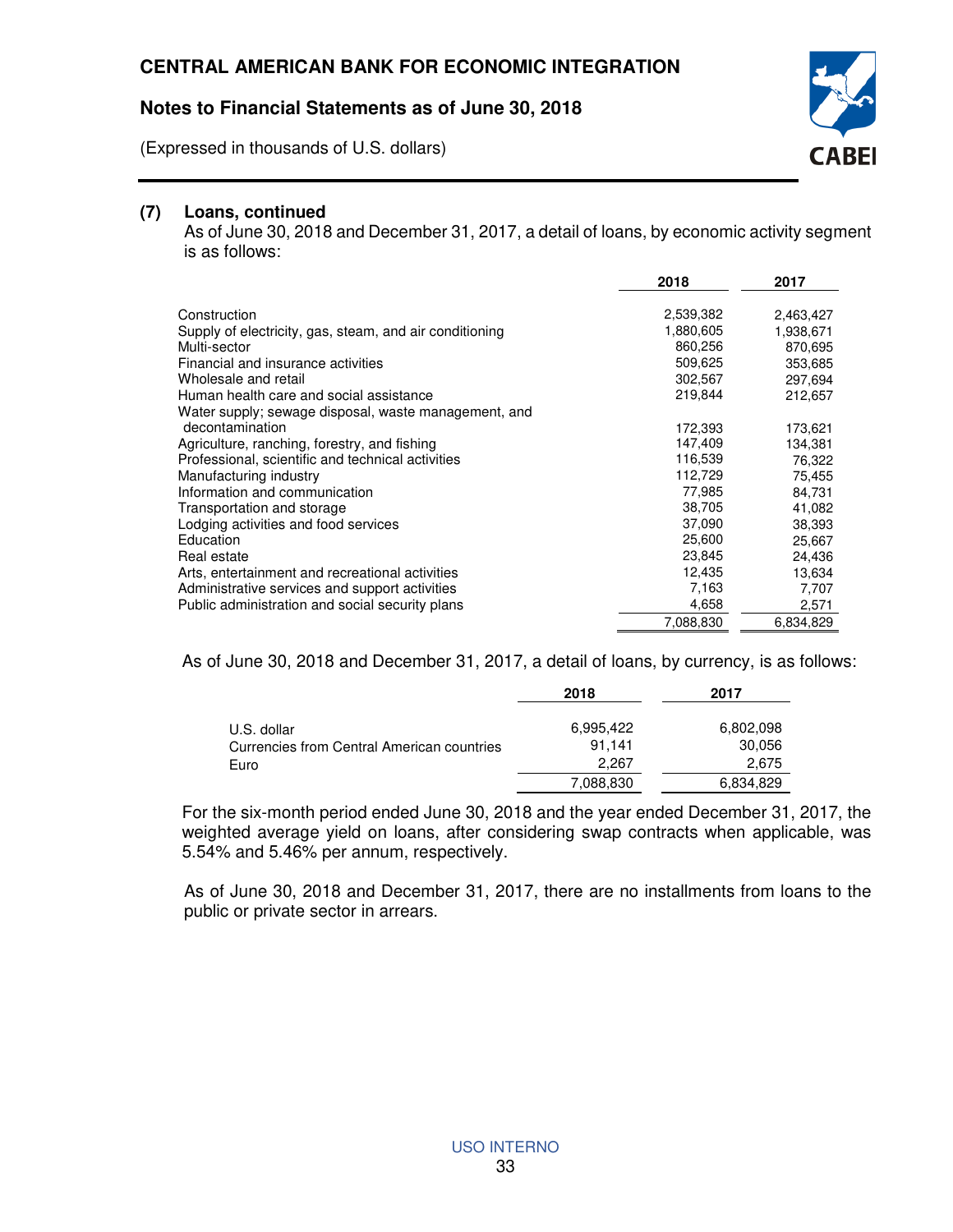(Expressed in thousands of U.S. dollars)



As of June 30, 2018 and December 31, 2017, the following tables present impaired loans to the private sector:

**CABEI** 

|                                          |                        |                                 | 2018                               |                                                                     |                                                     |                                                   |
|------------------------------------------|------------------------|---------------------------------|------------------------------------|---------------------------------------------------------------------|-----------------------------------------------------|---------------------------------------------------|
| <b>Impaired loans</b>                    | Recorded<br>investment | Overdue<br>principal<br>balance | <b>Allowance</b><br><b>Balance</b> | Annual<br>average<br>recorded<br>investment on<br>impaired<br>loans | <b>Accumulated</b><br>interest on<br>impaired loans | Interest income<br>collected on<br>impaired loans |
| With an<br>allowance for<br>loan losses  |                        |                                 |                                    |                                                                     |                                                     |                                                   |
| Honduras                                 | 26,233                 | 0                               | 4,225                              | 27,462                                                              | 551                                                 | $\mathbf 0$                                       |
| Costa Rica                               | 975                    | 0                               | 373                                | 1,156                                                               | $\mathbf{1}$                                        | 32                                                |
| Panama                                   | 24,265                 | 0                               | 3.261                              | 25,163                                                              | 79                                                  | 855                                               |
|                                          | 51,473                 | $\mathbf 0$                     | 7,859                              | 53,781                                                              | 631                                                 | 887                                               |
| Impaired loans<br>with accrual<br>status | 51,473                 | $\mathbf 0$                     | 7,859                              | 53,781                                                              | 631                                                 | 887                                               |
|                                          |                        |                                 | 2017                               |                                                                     |                                                     |                                                   |
| <b>Impaired loans</b>                    | Recorded<br>investment | Overdue<br>principal<br>balance | <b>Allowance</b><br><b>Balance</b> | Annual<br>average<br>recorded<br>investment on<br>impaired<br>loans | <b>Accumulated</b><br>interest on<br>impaired loans | Interest income<br>collected on<br>impaired loans |
| With an<br>allowance for<br>loan losses  |                        |                                 |                                    |                                                                     |                                                     |                                                   |
| Guatemala                                | 2,451                  | $\mathbf 0$                     | 37                                 | 5,662                                                               | 1                                                   | 444                                               |
| Costa Rica                               | 1,184                  | 0                               | 399                                | 1,473                                                               | $\mathbf{1}$                                        | 105                                               |
| Panama                                   | 25,041                 | $\mathbf 0$                     | 4,468                              | 25,437                                                              | 77                                                  | 669                                               |
|                                          | 28,676                 | $\mathbf 0$                     | 4,904                              | 32,572                                                              | 79                                                  | 1,218                                             |
| Impaired loans<br>with accrual<br>status | 28,676                 | 0                               | 4,904                              | 32,572                                                              | 79                                                  | 1.218                                             |

As of June 30, 2018 and December 31, 2017, there were no impaired loans with non-accrual status.

As of June 30, 2018 and December 31, 2017, under accounting standard ASC 310, there were no individually impaired public sector loans.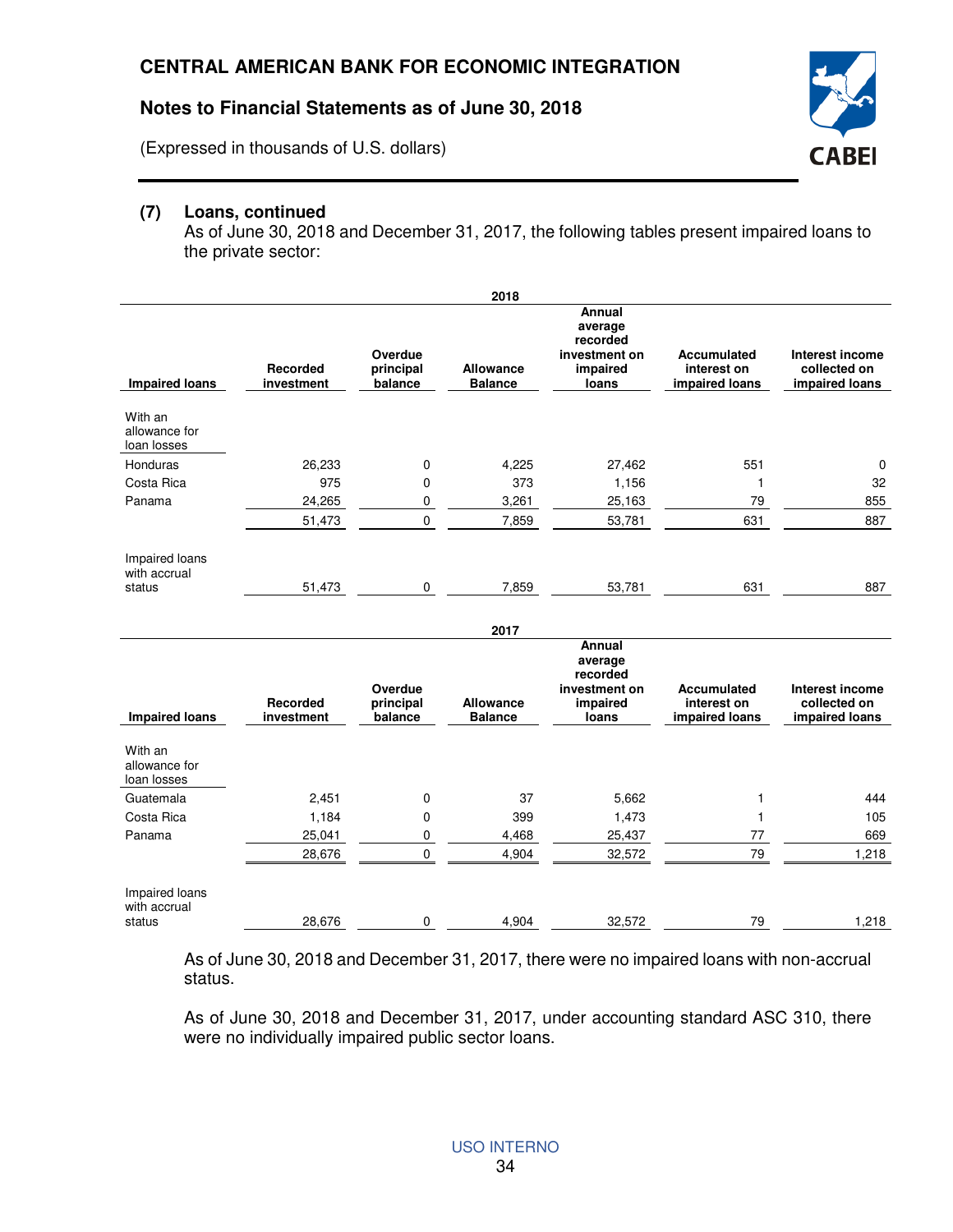(Expressed in thousands of U.S. dollars)

#### **(7) Loans, continued**

As of June 30, 2018 and December 31, 2017, the credit quality of public sector loans, sovereign and non-sovereign, based on risk ratings assigned by credit rating agencies is as follows:

|                                                                         | 2018                              | 2017                                           |
|-------------------------------------------------------------------------|-----------------------------------|------------------------------------------------|
| BBB+ / BBB / BBB-<br>BB+ / BB / BB-<br>B+ / B / B-<br>CCC+ / CCC / CCC- | 410,874<br>2,220,184<br>3,187,411 | 418.281<br>2,413,909<br>1,791,864<br>1,080,642 |
|                                                                         | 5,818,469                         | 5,704,696                                      |

As of June 30, 2018 and December 31, 2017, the credit quality of private sector loans based on risk ratings described in note 2 (f), is the following:

|                | 2018      |                |                    |           |  |
|----------------|-----------|----------------|--------------------|-----------|--|
| <b>Private</b> |           | <b>Special</b> |                    |           |  |
| <b>Sector</b>  | Normal    | <b>Mention</b> | <b>Substandard</b> | Total     |  |
| Guatemala      | 113.429   | 2,439          | 0                  | 115,868   |  |
| El Salvador    | 73,621    | 1.460          | 0                  | 75.081    |  |
| Honduras       | 278,307   | 37,607         | 26,233             | 342.147   |  |
| Nicaragua      | 231,590   | 46,463         | O                  | 278.053   |  |
| Costa Rica     | 189,436   | 281            | 24,820             | 214,537   |  |
| Panama         | 194,247   | 26,163         | 24,265             | 244,675   |  |
|                | 1,080,630 | 114.413        | 75,318             | 1,270,361 |  |
|                |           |                |                    |           |  |

|                | 2017          |                |                    |           |  |  |
|----------------|---------------|----------------|--------------------|-----------|--|--|
| <b>Private</b> |               | <b>Special</b> |                    |           |  |  |
| <b>Sector</b>  | <b>Normal</b> | <b>Mention</b> | <b>Substandard</b> | Total     |  |  |
| Guatemala      | 79.143        | 7,189          | 2.451              | 88,783    |  |  |
| El Salvador    | 78.427        | 1.614          | 0                  | 80.041    |  |  |
| Honduras       | 218,825       | 67,098         | 0                  | 285,923   |  |  |
| Nicaragua      | 237,277       | 24.119         | 0                  | 261,396   |  |  |
| Costa Rica     | 179.167       | 352            | 25,620             | 205,139   |  |  |
| Panama         | 156,932       | 26,878         | 25,041             | 208,851   |  |  |
|                | 949,771       | 127,250        | 53,112             | 1,130,133 |  |  |

As of June 30, 2018 and December 31, 2017, there are no loans from the private sector in doubtful or loss category.

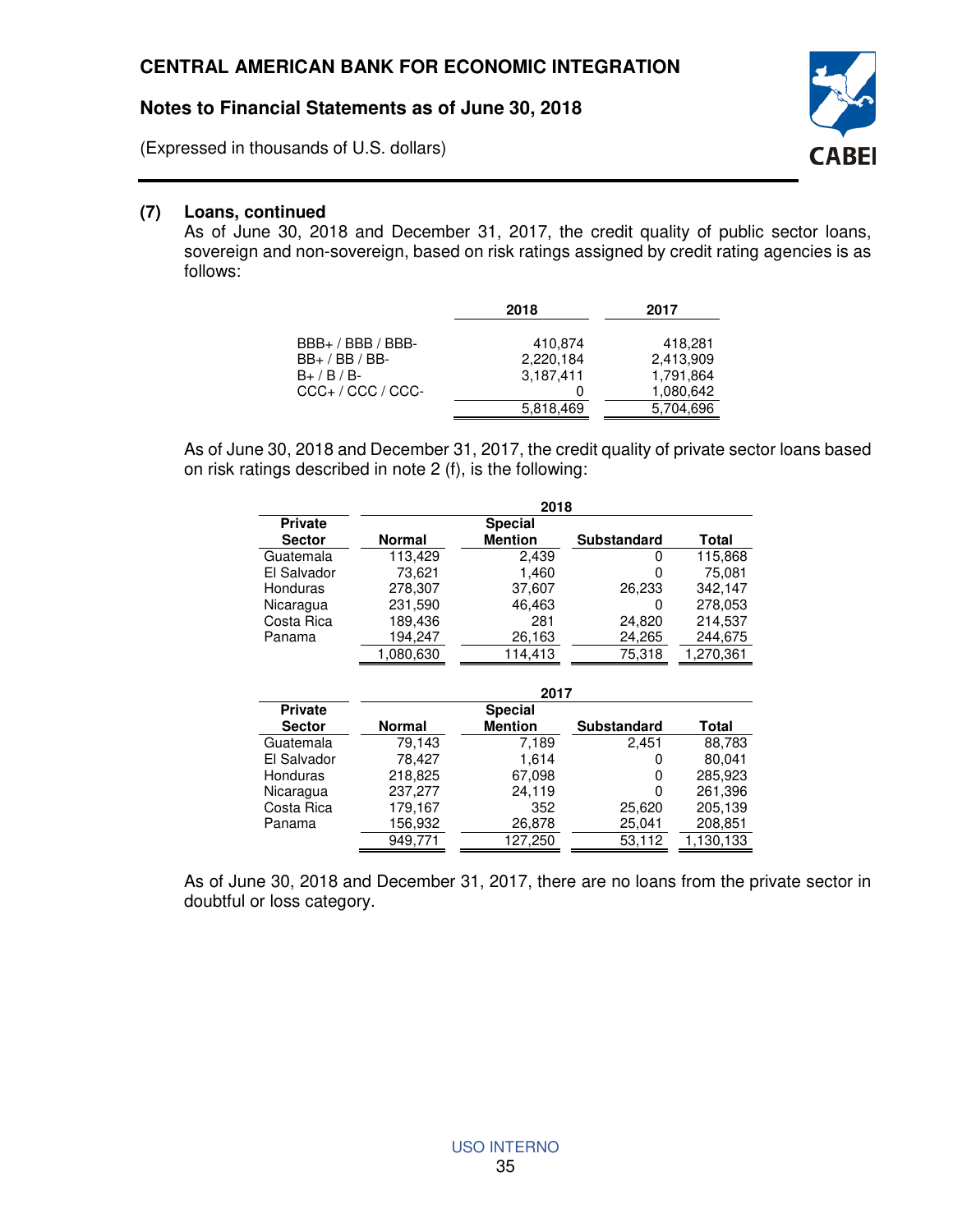(Expressed in thousands of U.S. dollars)



For the six-month period ended June 30, 2018 and the year ended December 31, 2017, the movement in the provision for loan losses is as follows:

**CABEI** 

|                         | 2018          |                |          | 2017          |                |          |
|-------------------------|---------------|----------------|----------|---------------|----------------|----------|
|                         | <b>Sector</b> |                |          |               | <b>Sector</b>  |          |
|                         | <b>Public</b> | <b>Private</b> | Total    | <b>Public</b> | <b>Private</b> | Total    |
| At beginning of period  | 236.081       | 56,180         | 292.261  | 134.567       | 59.583         | 194,150  |
| (Reversal of) provision | (81,823)      | (5.493)        | (87,316) | 101.514       | (2,767)        | 98,747   |
| Recoveries              |               | 70             | 70       |               | 829            | 829      |
| Loan write-offs         |               | (2)            | (2)      |               | (1, 465)       | (1, 465) |
| At end of period        | 154,258       | 50,755         | 205,013  | 236,081       | 56,180         | 292,261  |

As June 30, 2018 and December 31, 2017, the balances of provision and recorded investment are presented below:

|                                              | 2018          |                | 2017      |               |                |           |
|----------------------------------------------|---------------|----------------|-----------|---------------|----------------|-----------|
|                                              | <b>Public</b> | <b>Private</b> |           | <b>Public</b> | <b>Private</b> |           |
|                                              | <b>Sector</b> | <b>Sector</b>  | Total     | <b>Sector</b> | <b>Sector</b>  | Total     |
| <b>Loans Measured</b><br><b>Individually</b> |               |                |           |               |                |           |
| Specific allowance                           | 0             | 7,859          | 7,859     | $\mathbf 0$   | 4,904          | 4,904     |
| Recorded investment                          | 0             | 51,473         | 51,473    | 0             | 28,676         | 28,676    |
| <b>Loans Measured</b><br><b>Collectively</b> |               |                |           |               |                |           |
| Generic allowance                            | 154,258       | 42,896         | 197,154   | 236,081       | 51,276         | 287,357   |
| Recorded investment                          | 5,818,469     | 1,185,421      | 7,003,890 | 5,704,696     | 1,068,510      | 6,773,206 |
| Loans Without an<br><b>Allowance</b>         |               |                |           |               |                |           |
| Recorded investment                          | $\mathbf 0$   | 33,467         | 33,467    | $\mathbf 0$   | 32,947         | 32,947    |
| <b>Total</b>                                 |               |                |           |               |                |           |
| Allowance                                    | 154,258       | 50,755         | 205,013   | 236,081       | 56,180         | 292,261   |
| Recorded investment                          | 5,818,469     | 1,270,361      | 7,088,830 | 5,704,696     | 1,130,133      | 6,834,829 |

Recorded investment means the loan exposure amount reported on the Bank's balance sheet, net of partial write-offs.

For the six-month period ended June 30, 2018 and year ended December 31, 2017, the movement in the balance of restructured loans is the following:

|                                                   | 2018    | 2017     |
|---------------------------------------------------|---------|----------|
| At beginning of period                            | 75.131  | 83,935   |
| Troubled debt restructurings, due to modification |         |          |
| of term and interest rate                         |         | 1,253    |
| Interest capitalization                           |         | 494      |
| Recoveries                                        | (5,037) | (10,551) |
| At end of period                                  | 70.094  | 75,131   |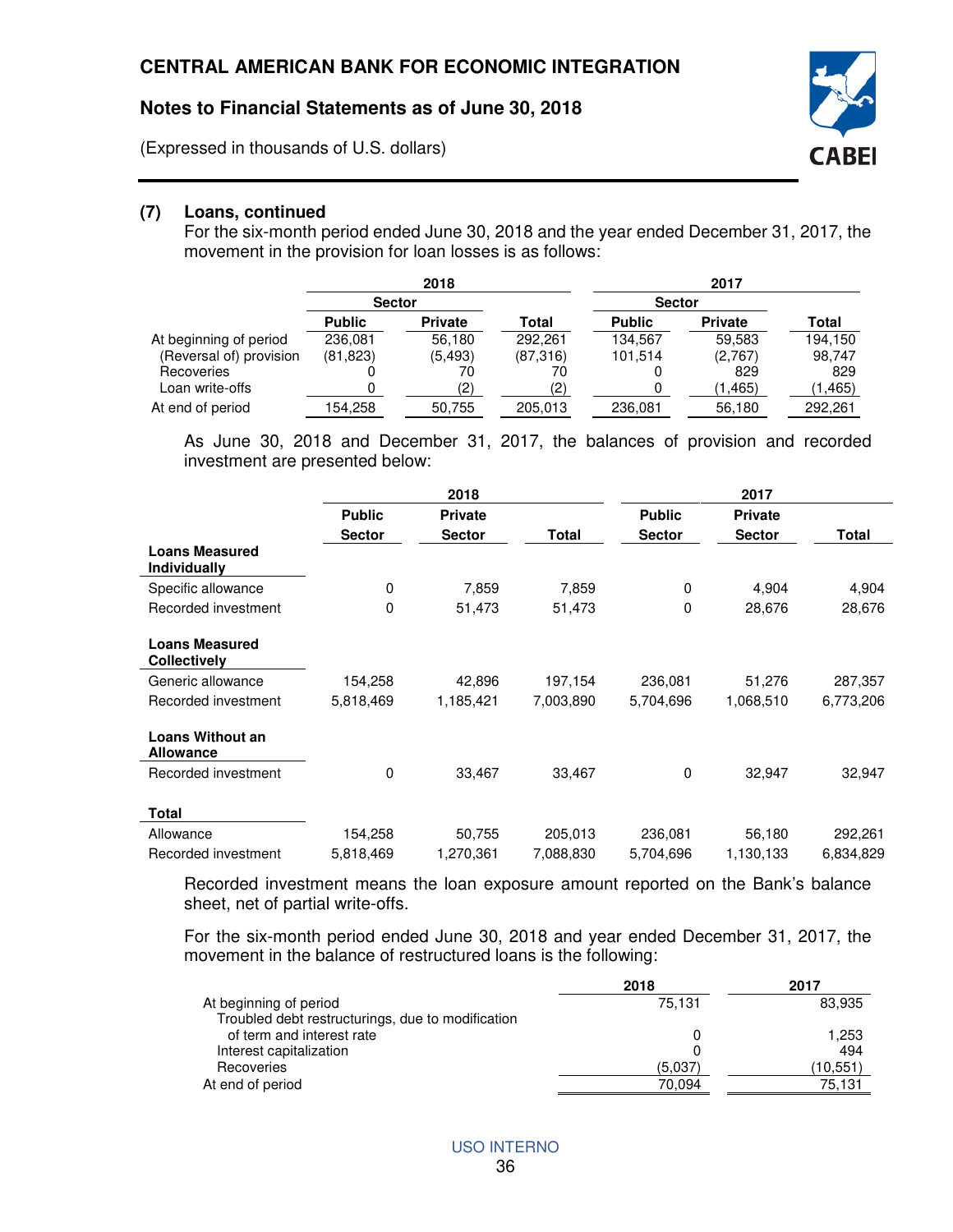(Expressed in thousands of U.S. dollars)



#### **(7) Loans, continued**

The balances of restructured loans and write-offs for the aforementioned periods fully correspond to loans to the private sector. As of June 30, 2018 and December 31, 2017, the number of restructured loans is 4 and 5, respectively. For the six-month period ended June 30, 2018, there were no restructured loans. During the year ended December 31, 2017, the balance of the loans prior to their restructuring was 26,571.

As of June 30, 2018 and December 31, 2017, there are no arrears of restructured loans. The installments in arrears are considered in the individual impairment assessment of each restructured loan. At those dates, there are no commitments to make additional disbursements for impaired loans or troubled debt restructurings.

#### **(8) Accrued Interest Receivable**

 As of June 30, 2018 and December 31, 2017, accrued interest receivable is detailed as follows:

|                                         | 2018   | 2017   |
|-----------------------------------------|--------|--------|
| On Ioans                                | 74.550 | 71.273 |
| On interest-bearing deposits with banks | 7.272  | 6.548  |
| On securities available for sale        | 5,103  | 4.990  |
|                                         | 86.925 | 82.811 |

#### **(9) Property and Equipment, Net**

As of June 30, 2018 and December 31, 2017, property and equipment are detailed as follows:

|                                                | 2018     | 2017     |
|------------------------------------------------|----------|----------|
| <b>Buildings</b>                               | 29,992   | 29,992   |
| Computer equipment and software                | 22,213   | 22,408   |
| Installations                                  | 18,117   | 17,479   |
| Office furniture and equipment                 | 5,799    | 5,696    |
| <b>Vehicles</b>                                | 2,660    | 2,563    |
|                                                | 78,781   | 78,138   |
| Less accumulated depreciation and amortization | (51,695) | (50,707) |
|                                                | 27,086   | 27,431   |
| Land                                           | 4,697    | 4,697    |
|                                                | 31,783   | 32.128   |

#### **(10) Other Assets**

As of June 30, 2018 and December 31, 2017, other assets are detailed as follows:

|                                                  | 2018   | 2017   |
|--------------------------------------------------|--------|--------|
| Foreclosed assets, net of fair value adjustments | 12.152 | 12.152 |
| Accounts receivable                              | 8.706  | 8,380  |
| Fees paid in advance                             | 1.427  | 835    |
| Other                                            | 19     | 15     |
|                                                  | 22,304 | 21,382 |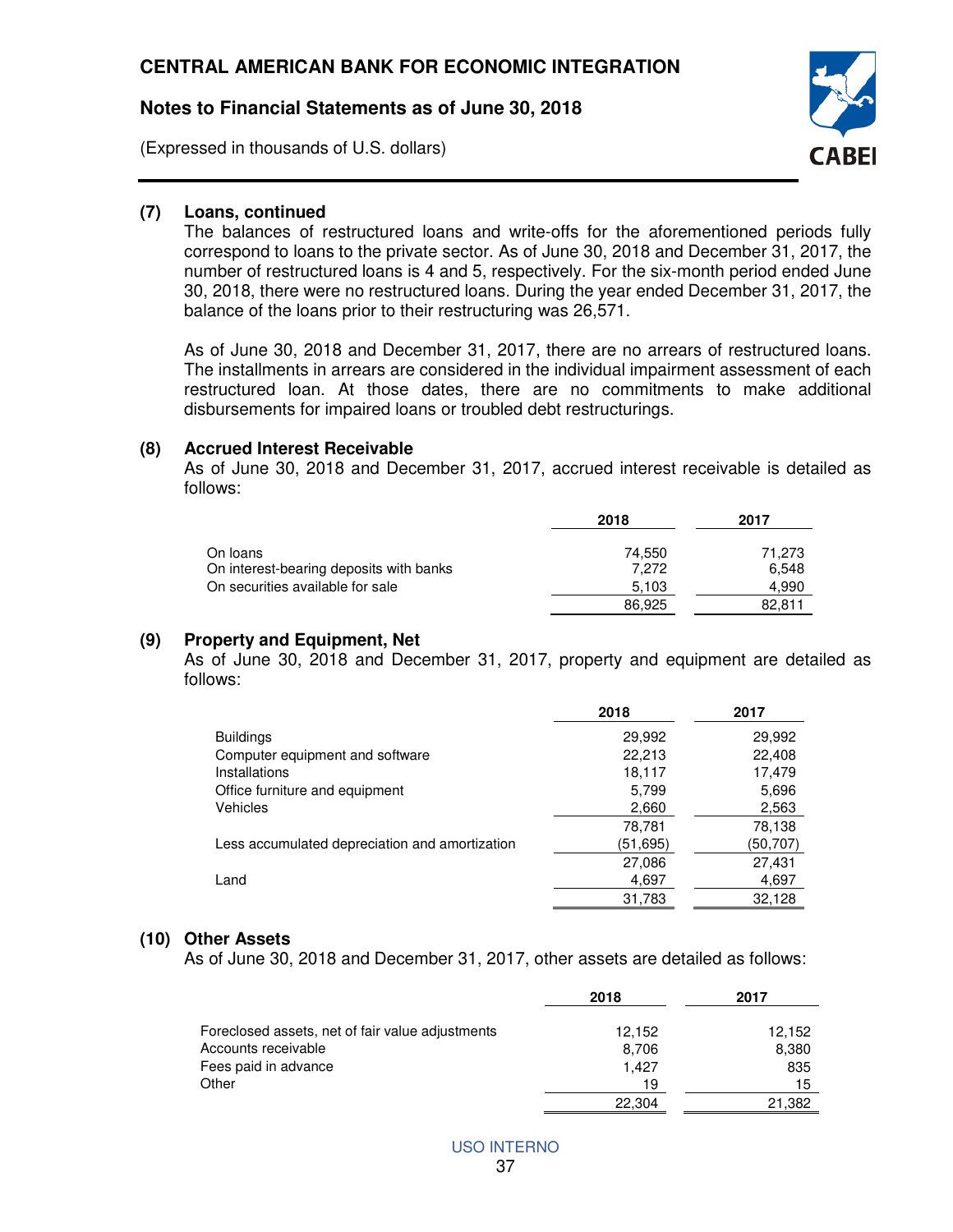(Expressed in thousands of U.S. dollars)



## **(10) Other Assets, continued**

As of June 30, 2018 and December 31, 2017, the balance of foreclosed assets is 12,152 for both periods, net of fair value adjustments of 10,693 for both periods.

#### **(11) Loans Payable**

As of June 30, 2018 and December 31, 2017, loans payable are as follows:

|                                                                 | 2018      | 2017      |
|-----------------------------------------------------------------|-----------|-----------|
|                                                                 |           |           |
| European Investment Bank                                        | 212,358   | 219,272   |
| Banco Nacional de Comercio Exterior, S.N.C. (Bancomext)         | 183,667   | 191,021   |
| Kreditanstalt für Wiederaufbau (KfW)                            | 131,600   | 145,432   |
| Agence Française de Développement                               | 110,780   | 115,928   |
| The Export Import Bank of Korea                                 | 84,831    | 89,821    |
| Citibank, N.A.                                                  | 75,000    | 150,000   |
| Oesterreichische Entwicklungsbank AG (OeEB)                     | 65,173    | 36,330    |
| Instituto de Crédito Oficial de España                          | 46,816    | 31,378    |
| Nordic Investment Bank                                          | 40,818    | 37,238    |
| Mizuho Bank, Ltd., New York Branch                              | 40,000    | 40,000    |
| Japan Bank for International Cooperation                        | 34,293    | 37,410    |
| Nordea Bank                                                     | 28,209    | 30,216    |
| <b>Wells Fargo</b>                                              | 24,000    | 24,000    |
| <b>BNP Paribas Fortis</b>                                       | 14,436    | 15,761    |
| U.S. Agency for International Development (USAID)               | 6,756     | 7,358     |
| The OPEC Fund for International Development                     | 6,129     | 7,661     |
| Mizuho Bank, Ltd.                                               | 6,000     | 61,000    |
| Fortis Bank SA/NV, Belgium                                      | 5,839     | 6,377     |
| The International Cooperation and Development Fund (TaiwanICDF) | 4,894     | 5,519     |
| Inter-American Development Bank (IDB)                           | 1,650     | 2,875     |
| Loans guaranteed by USAID                                       | 0         | 612       |
|                                                                 | 1,123,249 | 1,255,209 |

Maturities of loans payable as of June 30, 2018 are as follows:

|                 | Years   |                                                                                                          |        |        |         |         |         |
|-----------------|---------|----------------------------------------------------------------------------------------------------------|--------|--------|---------|---------|---------|
|                 | Up to 1 | After 2 but<br>After 3 but<br>After 1 but<br>After 4 but<br>within 4<br>within 3<br>within 5<br>within 2 |        |        | After 5 | Total   |         |
| <b>Balances</b> | 275,649 | 99,845                                                                                                   | 99,017 | 96.188 | 87.972  | 464.578 | 123,249 |

For the six-month period ended June 30, 2018 and the year ended December 31, 2017, the weighted average cost on loans payable, after considering swap contracts when applicable, was 2.77% and 2.39% per annum, respectively.

As of June 30, 2018, loans payable at fixed and variable rates are 462,950 and 660,299, respectively. As of December 31, 2017, loans payable at fixed and variable rates are 494,975 and 760,234, respectively.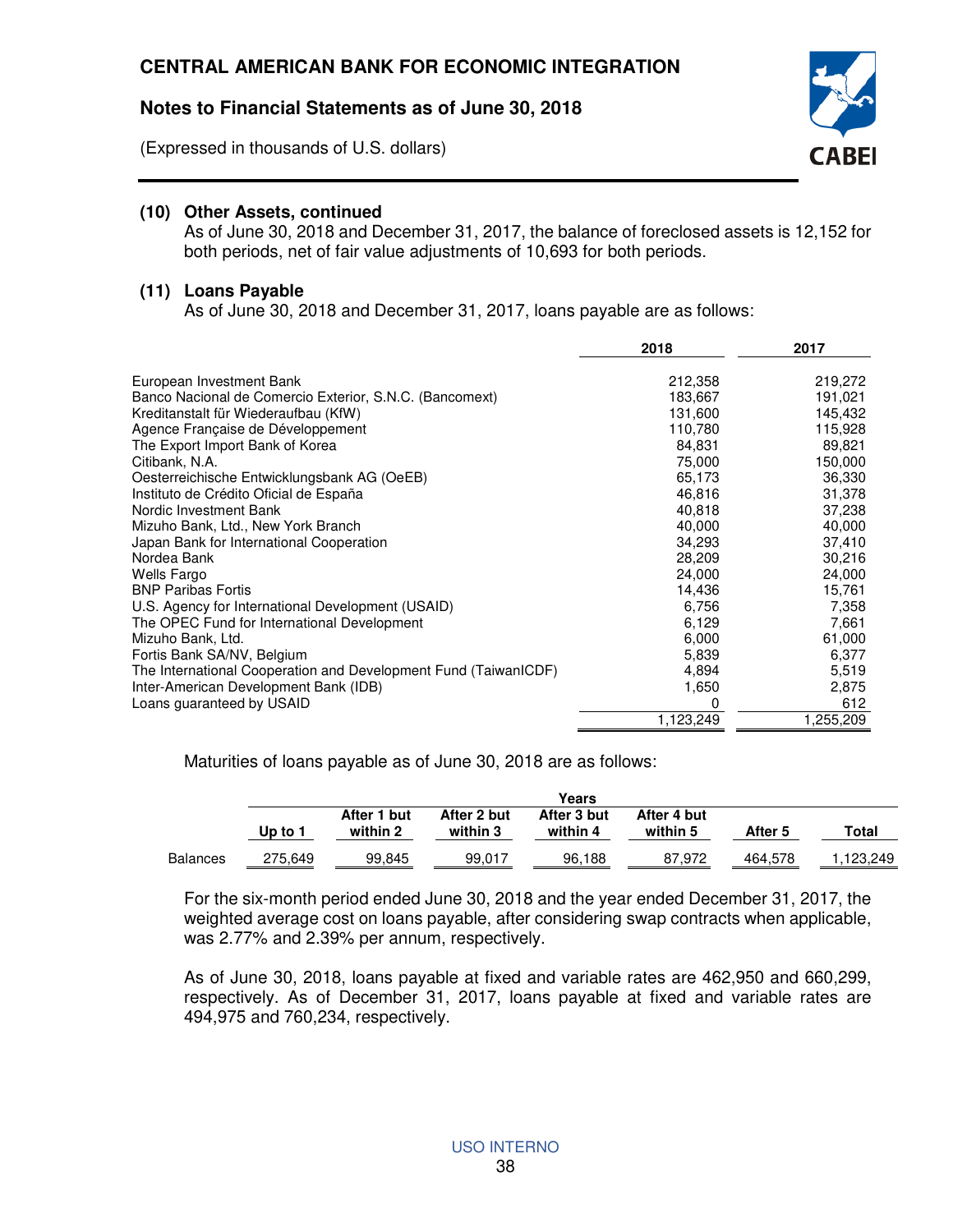(Expressed in thousands of U.S. dollars)

## **(12) Bonds Payable and Commercial Paper Program**

a) As of June 30, 2018 and December 31, 2017, bonds payable are as follows:

CABEI

| <b>Currency</b>       | 2018      | 2017      |
|-----------------------|-----------|-----------|
|                       |           |           |
| Swiss francs          | 1,511,771 | 1,346,229 |
| Mexican pesos         | 759,384   | 636,355   |
| U.S. dollars          | 601,586   | 601,535   |
| Euros                 | 337,020   | 354,960   |
| Yuan                  | 628,427   | 456,193   |
| Yen                   | 241,960   | 187,755   |
| Norwegian kroner      | 185,674   | 186,145   |
| Uruguayan pesos       | 172,645   | 196,213   |
| Australian dollars    | 132,798   | 139,464   |
| South African rands   | 100,061   | 111,556   |
| Hong Kong dollars     | 49.703    | 51,450    |
| Thailand bahts        | 39,859    | 40,979    |
| Colombian pesos       | 35,135    | 35,428    |
| Turkish lira          | 29,280    | 37,276    |
| Costa Rican colones   | 24,651    | 24,540    |
| Nuevos soles          | 0         | 47,803    |
|                       | 4,849,954 | 4,453,881 |
| Fair value adjustment | 4,477     | 18,533    |
|                       | 4,854,431 | 4,472,414 |
|                       |           |           |

Maturities of bonds payable as of June 30, 2018 are as follows:

|                 | Years   |             |             |             |             |           |           |
|-----------------|---------|-------------|-------------|-------------|-------------|-----------|-----------|
|                 |         | After 1 but | After 2 but | After 3 but | After 4 but |           |           |
|                 | Up to 1 | within 2    | within 3    | within 4    | within 5    | After 5   | Total     |
| <b>Balances</b> | 317.220 | 929.464     | 614.103     | 944.614     | 676,574     | 1,372,456 | 4,854,431 |

For the six-month period ended June 30, 2018 and the year ended December 31, 2017, the weighted average cost on bonds payable, after considering swap contracts when applicable, was 3.20% and 2.72% per annum, respectively.

b) As of June 30, 2018 and December 31, 2017, CABEI has the following commercial paper programs:

|                                                                                    | 2018                              |                         |                               |                                       |  |
|------------------------------------------------------------------------------------|-----------------------------------|-------------------------|-------------------------------|---------------------------------------|--|
|                                                                                    | Authorized<br><b>Program Size</b> | Amount<br><b>Issued</b> | Annual<br><b>Average Cost</b> | <b>Contractual</b><br><b>Maturity</b> |  |
| Commercial Paper - Global Program in USD<br>Commercial Paper - Regional Program in | 500.000                           | 24.965                  | $2.27\%$                      | Up to 3 months                        |  |
| Costa Rican colones (CRC)                                                          | 200,000                           |                         | $0.00\%$                      | Up to 6 months                        |  |
|                                                                                    | 700.000                           | 24.965                  |                               |                                       |  |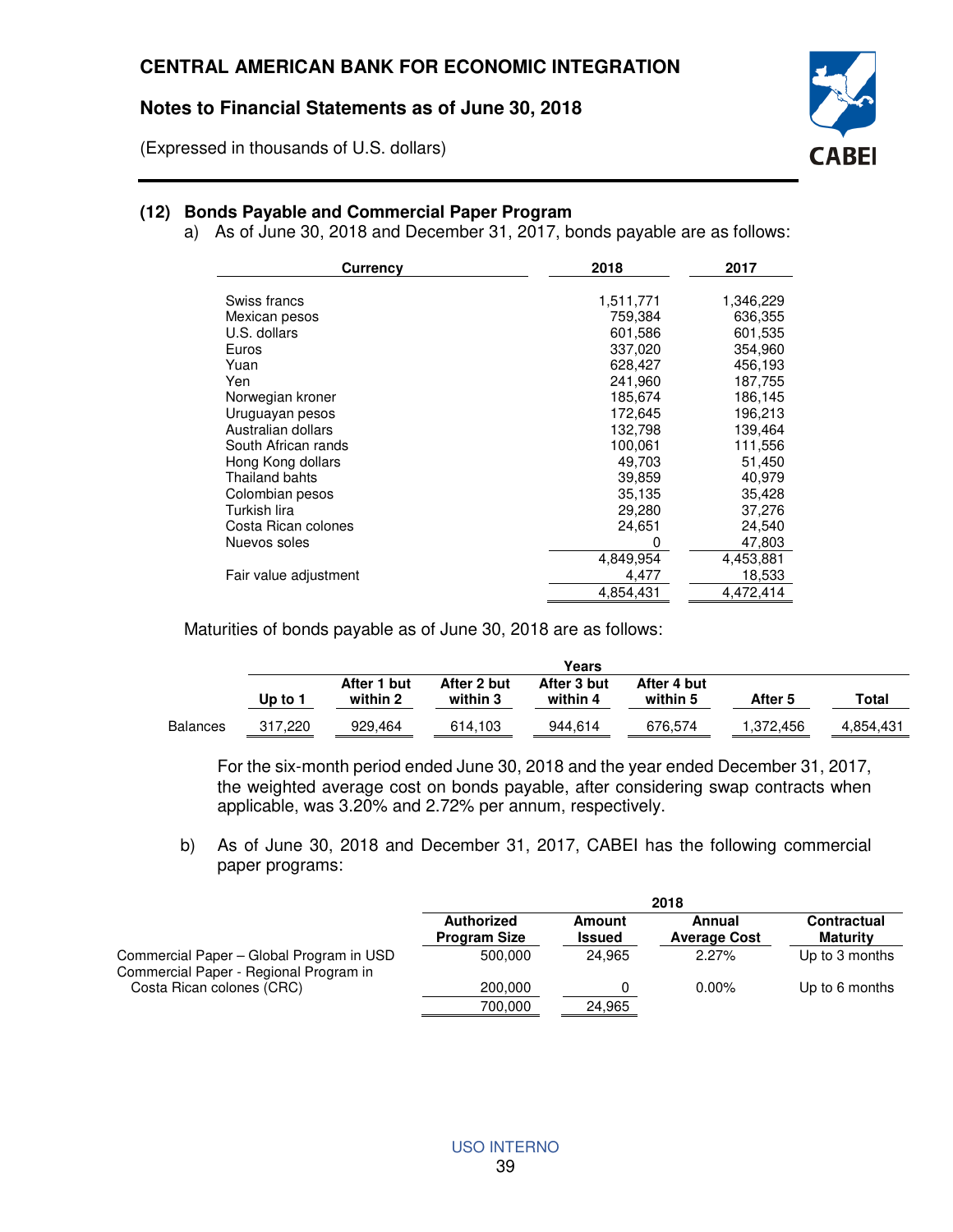(Expressed in thousands of U.S. dollars)



## **(12) Bonds Payable and Commercial Paper Program, continued**

|                                                                                    | 2017                              |                         |                               |                                |  |
|------------------------------------------------------------------------------------|-----------------------------------|-------------------------|-------------------------------|--------------------------------|--|
|                                                                                    | Authorized<br><b>Program Size</b> | Amount<br><b>Issued</b> | Annual<br><b>Average Cost</b> | <b>Contractual</b><br>Maturity |  |
| Commercial Paper - Global Program in USD<br>Commercial Paper - Regional Program in | 500.000                           | 24.943                  | 1.01%                         | Up to 3 months                 |  |
| Costa Rican colones (CRC)                                                          | 200.000                           | 15,890                  | 5.56%                         | Up to 6 months                 |  |
|                                                                                    | 700.000                           | 40.833                  |                               |                                |  |

### **(13) Certificates of Deposit**

As of June 30, 2018 and December 31, 2017, certificates of deposit are as follows:

|                                | 2018      | 2017      |
|--------------------------------|-----------|-----------|
| <b>Central Banks</b>           | 748,335   | 682,775   |
| Public financial institutions  | 190,316   | 140,000   |
| Private financial institutions | 144.202   | 102,041   |
| Multilateral institutions      | 95,026    | 105,000   |
| Other                          | 18,153    | 17,882    |
|                                | 1.196.032 | 1,047,698 |

As of June 30, 2018, the contractual maturities are as follows:

|                 |                     |                                        | Years                   |                         |                         |                         |          |
|-----------------|---------------------|----------------------------------------|-------------------------|-------------------------|-------------------------|-------------------------|----------|
|                 | Up to $6$<br>months | After 6 months<br>but within 1<br>vear | After 1 but<br>within 2 | After 2 but<br>within 3 | After 3 but<br>within 4 | After 4 but<br>within 5 | Total    |
| <b>Balances</b> | .058.713            | 122.758                                | 4.194                   | 3.560                   | 2.736                   | 4.071                   | .196.032 |

For the six-month period ended June 30, 2018 and the year ended December 31, 2017, the weighted average cost on certificates of deposit was 2.02% and 1.34% per annum, respectively.

For the six-month period ended June 30,2018 and the year ended December 31, 2017, the weighted average cost on certificates of deposit, by currency, is as follows:

|                                 | 2018  | 2017     |
|---------------------------------|-------|----------|
| Deposits in U.S. dollars        | 1.94% | 1.33%    |
| Deposits in Costa Rican colones | 6.44% | 3.34%    |
| Deposits in quetzales           | 2.49% | 3.55%    |
| Deposits in lempiras            | 5.93% | $0.00\%$ |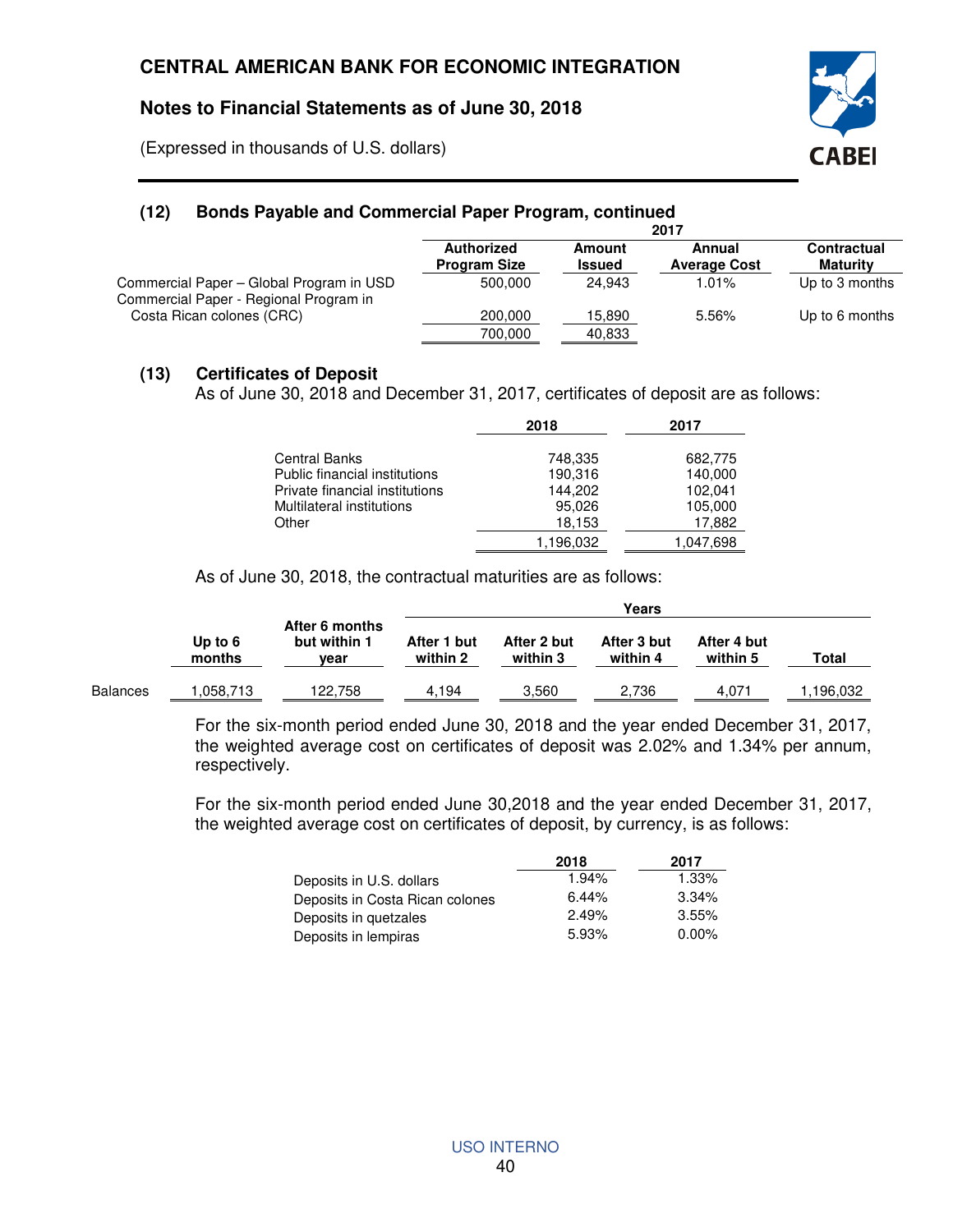(Expressed in thousands of U.S. dollars)



## **(14) Accrued Interest Payable**

As of June 30, 2018 and December 31, 2017, accrued interest payable is as follows:

|                            | 2018   | 2017   |
|----------------------------|--------|--------|
| On bonds payable           | 42.970 | 32.574 |
| On loans payable           | 4.699  | 3,833  |
| On certificates of deposit | 5.398  | 4,203  |
| On commercial paper        |        | 425    |
|                            | 53.067 | 41,035 |

#### **(15) Other Liabilities**

As of June 30, 2018 and December 31, 2017, the other liabilities are detailed below:

|                                                                                                       | 2018   | 2017   |
|-------------------------------------------------------------------------------------------------------|--------|--------|
| Other creditors                                                                                       | 11,919 | 6,844  |
| Financial cooperation to founding countries<br>Deficit of assets over actuarial liabilities of Social | 3,972  | 5,166  |
| Benefit Fund (note 20)                                                                                | 3,866  | 3,866  |
| Technical assistance                                                                                  | 3,157  | 3,125  |
| Bonuses and supplemental compensation                                                                 | 2,784  | 3,382  |
| Transitory deposits                                                                                   | 1,845  | 1,195  |
| Provision for contingencies (note 17)                                                                 | 969    | 1,214  |
| Deferred fees over contingent commitments (note 17)                                                   | 18     | 64     |
| Other provisions                                                                                      | 146    | 1,750  |
|                                                                                                       | 28.676 | 26.606 |

# **(16) Equity**

#### Authorized, Subscribed, and Paid-in Capital

The Bank's authorized capital is 5,000,000, divided into 2,550,000 for founding countries and 2,450,000 for non-founding regional countries and non-regional countries. The issuance of shares shall be carried out in accordance to the following parameters: Series "A" shares, which are available only to founding countries, composed of up to 255,000 shares, each with a face value of 10; and Series "B" shares, which are available only to non-founding regional countries and non-regional countries, composed of up to 245,000 shares, each with a face value of 10. The "A" and "B" series shares will at all times represent the Bank's entire authorized capital.

In addition, there will be a Series "C" shares, issued in favor of the holders of the "A" and "B" series shares with a face value of zero, which will have the purpose of aligning the equity value of the shares with their nominal value and will be issued as the result of a periodic assignment process, as regulated and approved by the Board of Governors. The "C" series shares will be assigned in a proportional manner to the number of "A," "B," and "C" series shares of each shareholder. The "C" series shares cannot be used as payment to subscribe "A" or "B" series shares and will not generate callable capital.

As of June 30, 2018 and December 31, 2017, the founding countries have subscribed 2,550,000 from the total number of shares into equal parts, and the non-founding regional countries and non-regional countries have subscribed 1,833,250; the remaining 616,750 is available for subscription.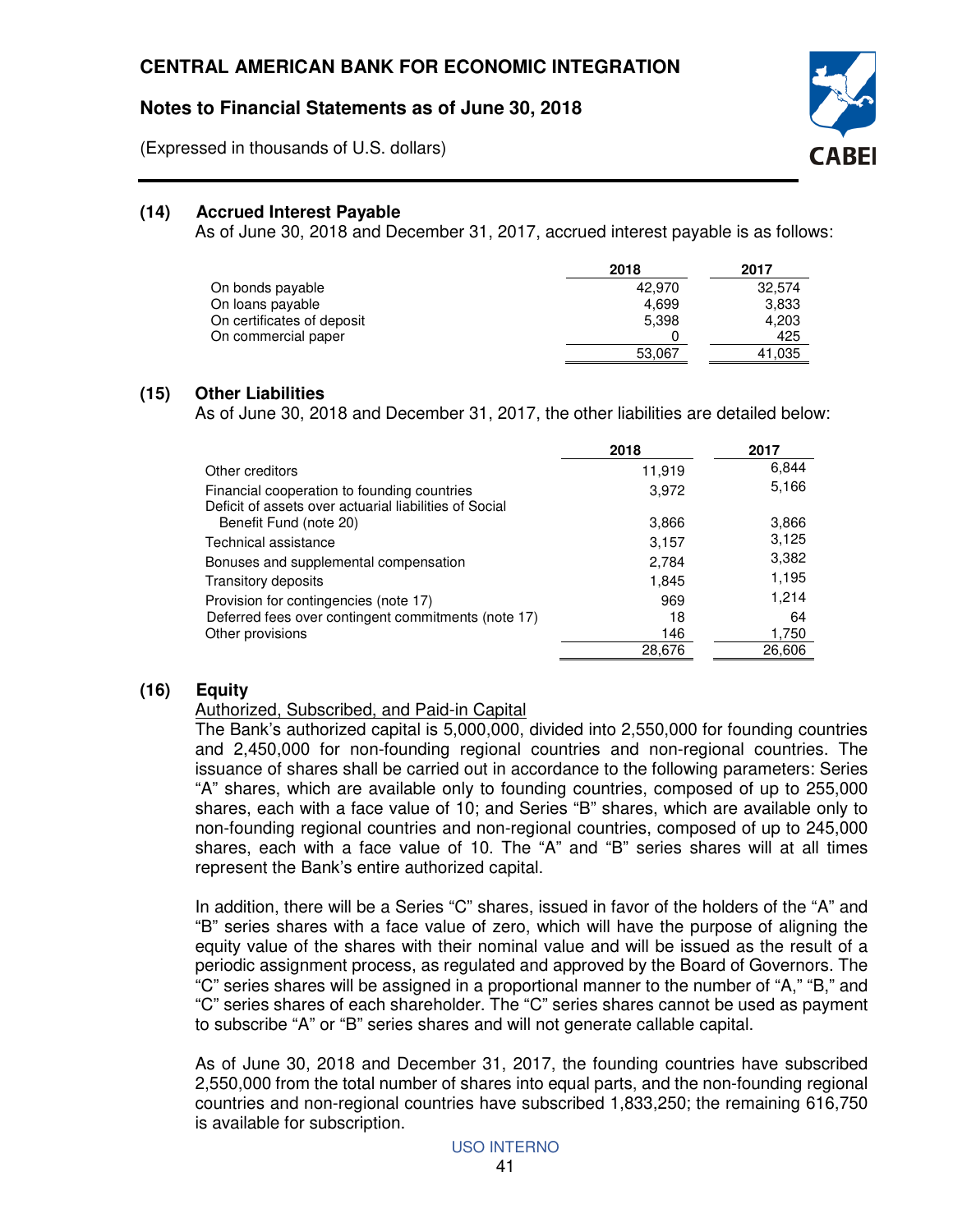(Expressed in thousands of U.S. dollars)



#### **(16) Equity, continued**

The Bank's shares will not accrue interest or dividends and they may not be pledged or taxed.

Series "E" certificates are issued to "A" and "B" shareholders, each with a face value of 10, to recognize the retained earnings attributable to their capital contributions to the Bank through the passage of time. These certificates do not grant voting rights and may not be transferred. Series "E" certificates may be used by the members who are holders of "A" and "B" shares in order to pay, either fully or partially, the subscription of new shares of the unsubscribed authorized share capital made available by the Bank. Series "E" certificates not used to subscribe for new shares of stock will become part of the Bank's general reserve.

The Bank's authorized capital is divided into shares of callable capital and shares payable in cash. The equivalent to 3,750,000 corresponds to callable capital and the equivalent to 1,250,000 corresponds to capital payable in cash.

As of June 30, 2018 and December 31, 2017, the capital structure of the Bank is detailed as follows:

|                                                  | Capital                            |                        |                    |                    |  |
|--------------------------------------------------|------------------------------------|------------------------|--------------------|--------------------|--|
|                                                  |                                    |                        | <b>Subscribed</b>  |                    |  |
|                                                  | Subscribed/<br><b>Unsubscribed</b> | Callable<br>subscribed | payable in<br>cash | Paid-in            |  |
| <b>Subscribed capital</b>                        |                                    |                        |                    |                    |  |
| Founding countries<br>Guatemala                  | 510,000                            | 382,500                |                    |                    |  |
| El Salvador                                      | 510,000                            | 382,500                | 127,500<br>127,500 | 127,500<br>127,500 |  |
|                                                  |                                    |                        |                    |                    |  |
| Honduras                                         | 510.000                            | 382,500                | 127,500            | 127,500            |  |
| Nicaragua                                        | 510.000                            | 382,500                | 127.500            | 127.500            |  |
| Costa Rica                                       | 510,000                            | 382,500                | 127,500            | 127,500            |  |
| Subtotal founding countries                      | 2,550,000                          | 1,912,500              | 637,500            | 637,500            |  |
| Non-founding regional countries                  |                                    |                        |                    |                    |  |
| Dominican Republic                               | 256,000                            | 192,000                | 64,000             | 39,325             |  |
| Panama                                           | 256,000                            | 192,000                | 64,000             | 39,325             |  |
| <b>Belize</b>                                    | 25,000                             | 18,750                 | 6,250              | 6,250              |  |
| Subtotal non-founding regional countries         | 537,000                            | 402,750                | 134,250            | 84,900             |  |
| Non-regional countries                           |                                    |                        |                    |                    |  |
| Republic of China, Taiwan                        | 500.000                            | 375,000                | 125,000            | 125,000            |  |
| Mexico                                           | 306,250                            | 229,687                | 76,563             | 76,563             |  |
| Spain                                            | 200.000                            | 150,000                | 50,000             | 50,000             |  |
| Argentina                                        | 145,000                            | 108,750                | 36,250             | 36,250             |  |
| Colombia                                         | 145,000                            | 108,750                | 36,250             | 36,250             |  |
| Subtotal non-regional countries                  | ,296,250                           | 972,187                | 324,063            | 324,063            |  |
| Subtotal subscribed capital and paid-in capital  | 4,383,250                          | 3,287,437              | 1,095,813          | 1,046,463          |  |
| <b>Unsubscribed capital</b>                      |                                    |                        |                    |                    |  |
| Non-founding regional and non-regional countries | 616,750                            |                        |                    |                    |  |
|                                                  | 5,000,000                          |                        |                    |                    |  |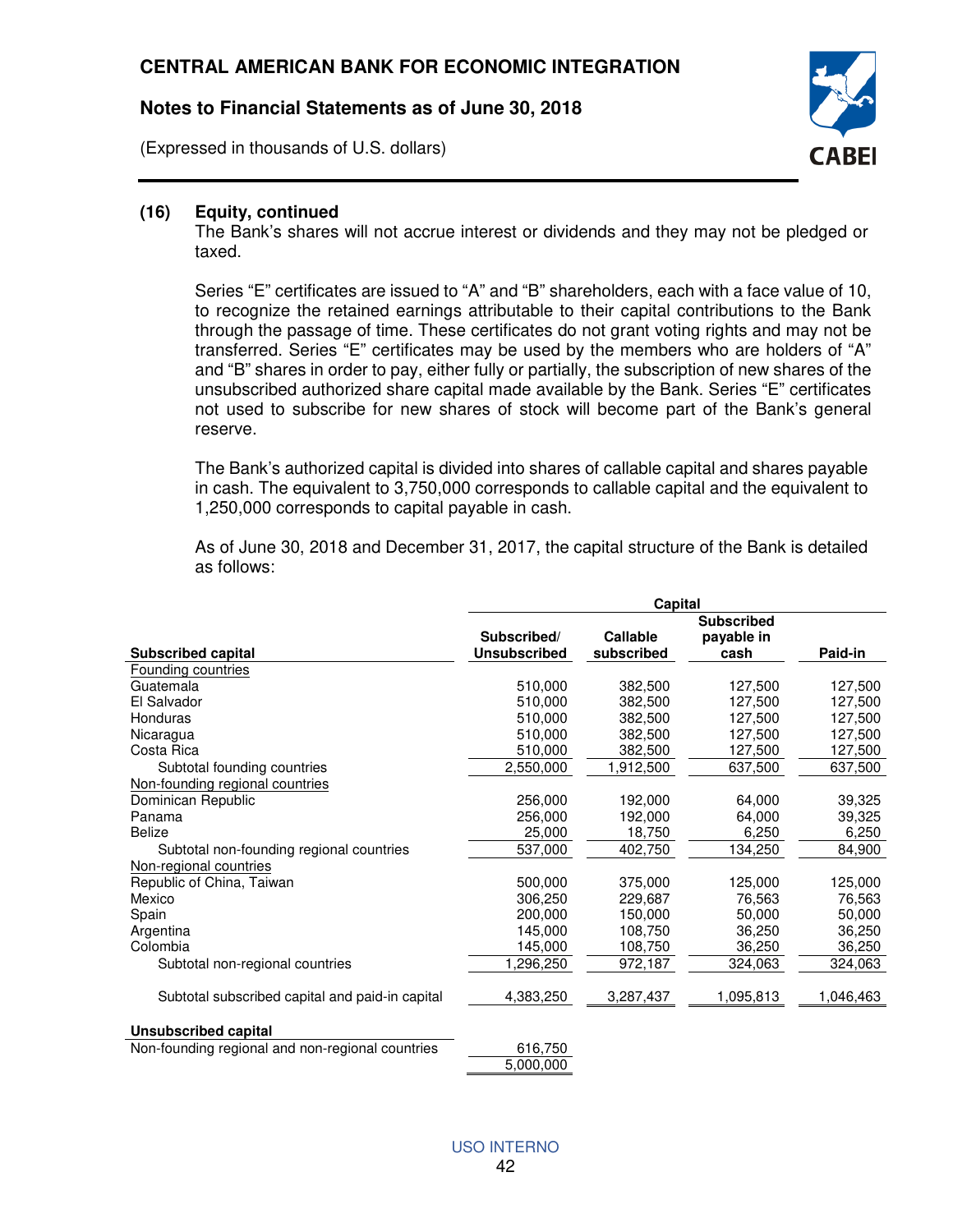(Expressed in thousands of U.S. dollars)



### **(17) Equity, continued**

As a result of the new subscription of shares and amendments to the Constitutive Agreement, during the six-month period ended June 30, 2017, the member countries made capital payments as follows:

| <b>Capital Payments</b>       | Cash   | Series "E"<br><b>Certificates</b> | Total  |
|-------------------------------|--------|-----------------------------------|--------|
| Non-Founding Regional         |        |                                   |        |
| Countries                     |        |                                   |        |
| Dominican Republic            | 12,271 | 66                                | 12,337 |
| Sub-total                     | 12,271 | 66                                | 12,337 |
| <b>Non-Regional Countries</b> |        |                                   |        |
| Republic of China, Taiwan     | 1,021  | 6,791                             | 7,812  |
| Sub-total                     | 1,021  | 6,791                             | 7,812  |
|                               | 13.292 | 6.857                             | 20.149 |

For the six-month period ended June 30, 2018, member countries did not make capital payments.

#### **(17) Contingent Commitments**

As of June 30, 2018 and December 31, 2017, contingent commitments are as follows:

|                                     | 2018      | 2017      |
|-------------------------------------|-----------|-----------|
| Subscribed credit agreements (*)    | 3,067,380 | 2,438,903 |
| Endorsements and guarantees granted | 69.709    | 73.587    |
| Letters of credit                   | 3.542     | 22.847    |
|                                     | 3.140.631 | 2,535,337 |

(\*) Includes approved and deeded agreements

The Bank's management has analyzed each commitment assumed on a case-by-case basis, based on current information and events in order to determine significant losses from these commitments.

The maturities of endorsements and guarantees granted, and letters of credit as of June 30, 2018, are as follows:

|                                        |       |      | Years  |        |        |
|----------------------------------------|-------|------|--------|--------|--------|
|                                        | 2018  | 2019 | 2020   | 2029   | Total  |
| Endorsements and guarantees<br>granted | 1.041 | 30   | 14.205 | 54.433 | 69,709 |
| Letters of credit                      | 3.342 | 200  |        |        | 3.542  |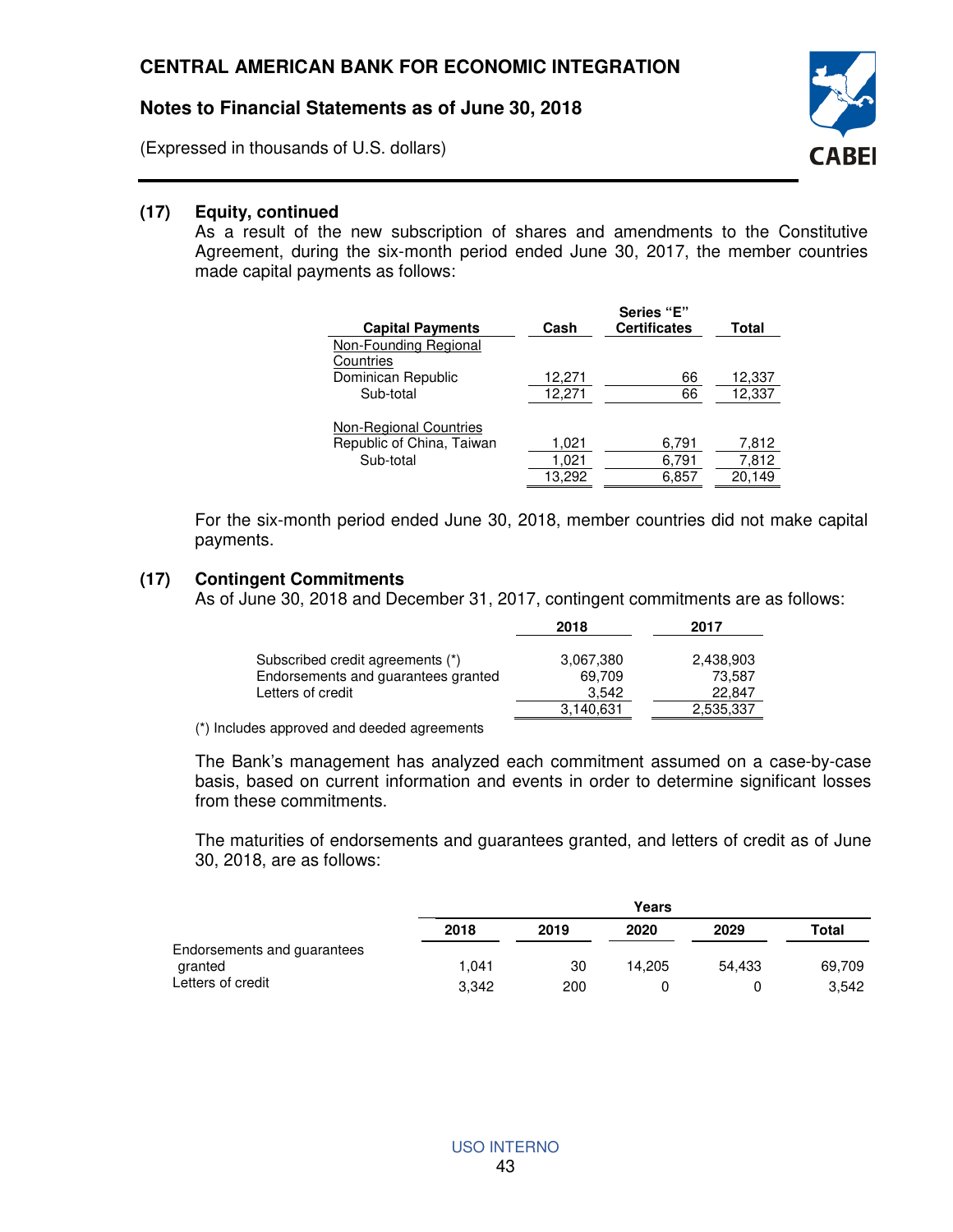(Expressed in thousands of U.S. dollars)



### **(17) Contingent Commitments**

As of June 30, 2018 and December 31, 2017, the Bank has recorded deferred fees over contingent commitments for 18 and 64, respectively, which have been recorded as other liabilities in the balance sheet (note 15).

As of June 30, 2018 and December 31, 2017, the Bank has recorded a provision for possible losses of 969 and 1,214, respectively, related to endorsements and guarantees issued (note 15).

#### **(18) Derivative Financial Instruments and Hedging Activities**

The Bank's primary objective in using derivative instruments is to reduce its risk exposure to changes in interest rates and foreign exchange rates. The Bank does not use derivative instruments for trading or speculative purposes.

By using derivative financial instruments to hedge exposures to changes in interest rates and foreign exchange rates, the Bank exposes itself to credit and liquidity risks.

The Bank maintains policies for the approval of counterparties and maximum limits per counterparty. To measure the exposure with counterparties, the Bank establishes a maximum limit measured with respect to the counterparty's credit quality. As of June 30, 2018 and December 31, 2017, the Bank is in compliance with this policy.

The Bank's derivatives are subject to enforceable master netting agreements with its counterparties. These legally enforceable master netting arrangements oblige the counterparty to deliver securities as collateral and give the Bank the right to liquidate securities held as collateral and to offset receivables and payables with the same counterparty, in the event of default by the counterparty.

As of June 30, 2018 and December 31, 2017, the face value of derivative financial instruments is as follows:

|                                                       |               | 2018          |               | 2017          |  |
|-------------------------------------------------------|---------------|---------------|---------------|---------------|--|
|                                                       | <b>Assets</b> | Liabilities   |               | Liabilities   |  |
|                                                       | Face<br>Value | Face<br>Value | Face<br>Value | Face<br>Value |  |
| Fair value hedges                                     |               |               |               |               |  |
| Interest rate and other contracts                     | 469,215       | 204.090       | 519,215       | 160,727       |  |
| Other risk management purposes                        |               |               |               |               |  |
| Foreign currency contracts                            | 1,114,286     | 3,317,178     | 1,511,571     | 2,430,152     |  |
| Total derivative financial instruments,<br>face value | 1,583,501     | 3,521,268     | 2,030,786     | 2,590,879     |  |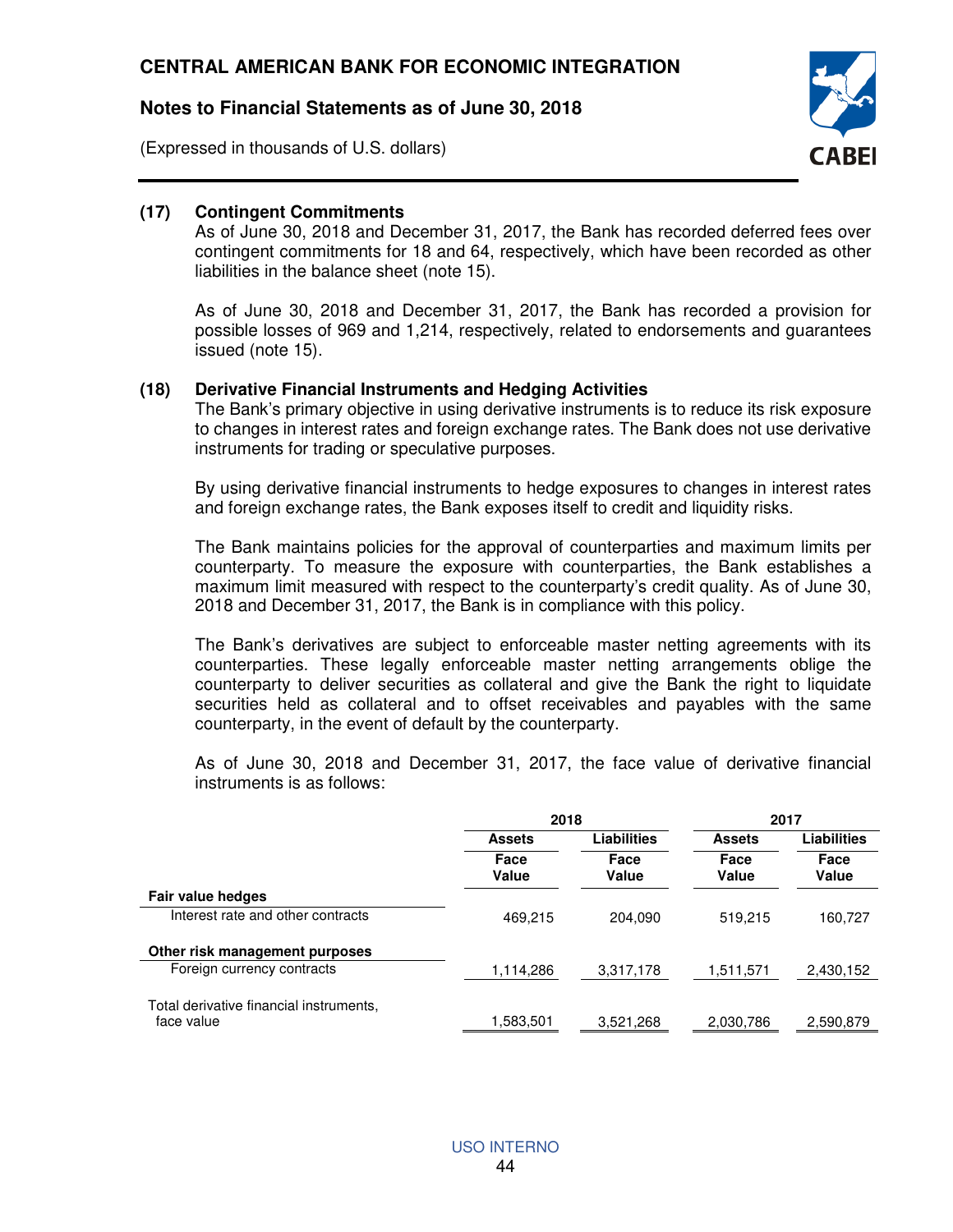(Expressed in thousands of U.S. dollars)



### **(18) Derivative Financial Instruments and Hedging Activities, continued**

CABEI adopted the accounting policy of offsetting derivative financial instruments, which establishes that the right to offset the positions of assets and liabilities in the balance sheet exists, when conditions, according to accounting regulations, are met.

This accounting policy is covered under ASC 815-10-45 which indicates that an entity may offset the fair value amounts recognized for derivative financial instruments and the fair value amounts recognized by the obligation to deliver cash collateral (delivered), or the right to claim cash collateral (received), which arises from derivative instruments recognized at fair value with the same counterparty under a master netting agreement.

The following tables present information about the offsetting of derivative financial instruments as of June 30, 2018 and December 31, 2017.

|                                                                                             | 2018              |                    | 2017              |                    |
|---------------------------------------------------------------------------------------------|-------------------|--------------------|-------------------|--------------------|
|                                                                                             | <b>Assets</b>     | <b>Liabilities</b> | <b>Assets</b>     | <b>Liabilities</b> |
|                                                                                             | <b>Fair Value</b> | <b>Fair Value</b>  | <b>Fair Value</b> | <b>Fair Value</b>  |
| Fair value hedges                                                                           |                   |                    |                   |                    |
| Interest rate and other contracts                                                           | 22,492            | 25,250             | 33,418            | 27,281             |
| Other risk management purposes                                                              |                   |                    |                   |                    |
| Foreign currency contracts                                                                  | 21,430            | 408,212            | 89,843            | 282,824            |
| Subtotal derivative financial instruments                                                   | 43,922            | 433,462            | 123,261           | 310,105            |
| Cash collateral paid / received                                                             | 426,240           | 0                  | 258,160           | 53,090             |
| Subtotal derivative financial instruments, by                                               |                   |                    |                   |                    |
| gross amounts                                                                               | 470,162           | 433,462            | 381,421           | 363,195            |
| Less: Master netting agreements                                                             | (43,921)          | (43, 921)          | (72,030)          | (72,030)           |
| Less: Offsetting cash collateral paid / received                                            | (383,015)         | (383, 015)         | (285, 457)        | (285, 457)         |
| Credit risk valuation adjustment for                                                        |                   |                    |                   |                    |
| counterparties under netting agreements<br>Total derivative financial instruments presented | 33                | 177                | 132               | 88                 |
| in the balance sheet, by offset amounts                                                     | 43,259            | 6,703              | 24,066            | 5,796              |

The income (loss) of derivative instruments used as hedges, under ASC 815, has been recorded together with the income (loss) of the respective financial instruments hedged in the valuation account of derivative financial instruments and debt presented in the statement of income.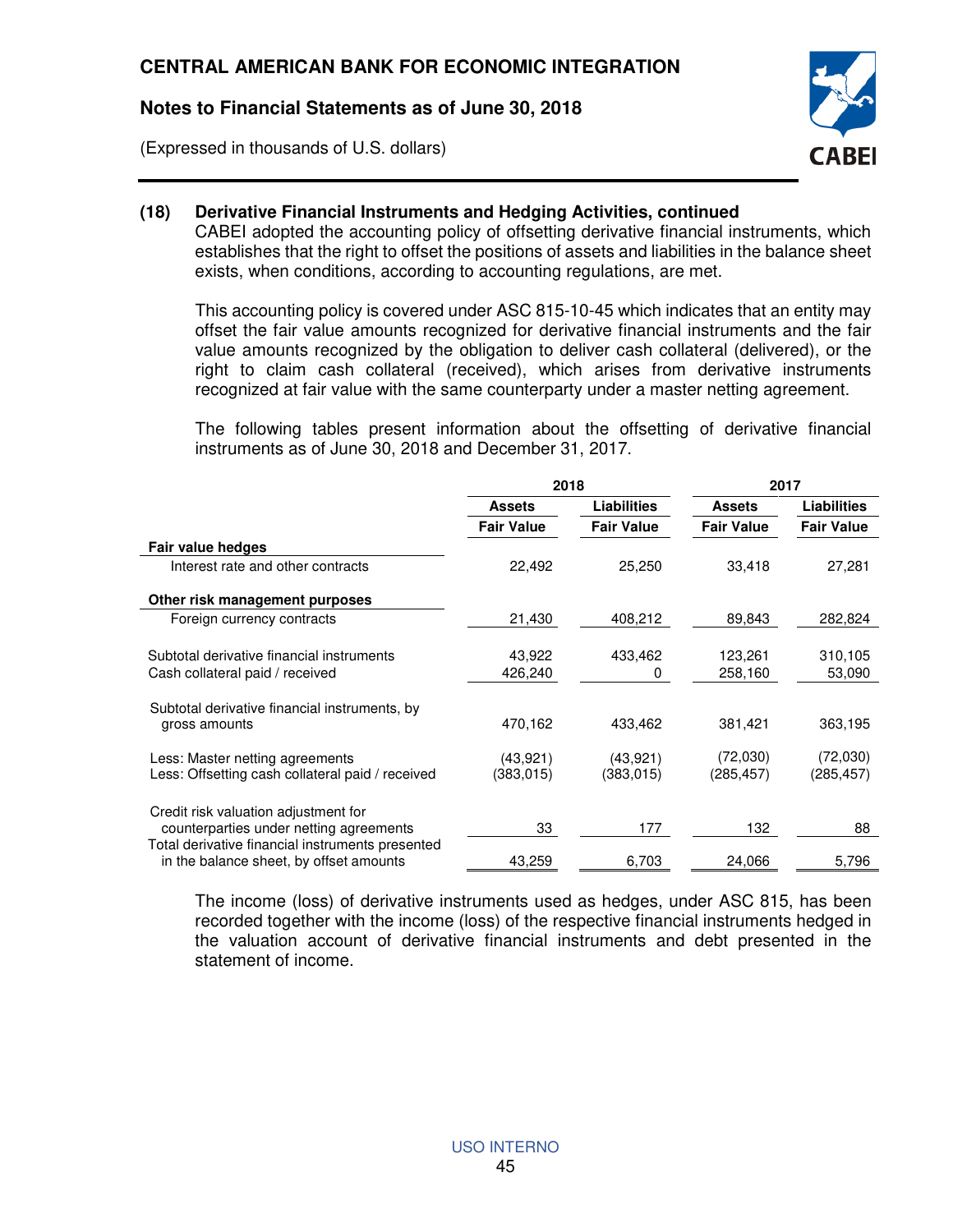(Expressed in thousands of U.S. dollars)



# **(18) Derivative Financial Instruments and Hedging Activities, continued**

For the six-month period ended June 30, 2018 and the year ended December 31, 2017, such income (loss) and other comprehensive loss of derivative financial instruments, is presented as follow:

|                                                                         | 2018                            |                                       |              |                                       |
|-------------------------------------------------------------------------|---------------------------------|---------------------------------------|--------------|---------------------------------------|
|                                                                         | Income (loss)                   |                                       |              |                                       |
|                                                                         | <b>Derivative</b><br>instrument | <b>Hedged financial</b><br>instrument | <b>Total</b> | Other<br>comprehensive<br>loss        |
| Fair value hedges                                                       |                                 |                                       |              |                                       |
| Interest rate and other contracts                                       | (8,895)                         | 8,895                                 | $\Omega$     | $\mathbf 0$                           |
| Undesignated economic hedges                                            |                                 |                                       |              |                                       |
| Foreign currency contracts <sup>3</sup>                                 | (193, 802)                      | 0                                     | (193, 802)   | $\Omega$                              |
| Credit risk valuation adjustment on<br>derivative financial instruments | (188)                           | 0                                     | (188)        | $\Omega$                              |
| Realized gains on credit risk                                           |                                 |                                       |              |                                       |
| component on debt at fair value                                         | 318                             | 0                                     | 318          | 0<br>0                                |
|                                                                         | (202, 567)                      | 8,895                                 | (193, 672)   |                                       |
|                                                                         |                                 | 2017                                  |              |                                       |
|                                                                         |                                 | Income (loss)                         |              |                                       |
|                                                                         | <b>Derivative</b><br>instrument | <b>Hedged financial</b><br>instrument | <b>Total</b> | Other<br>comprehensive<br><b>loss</b> |
| Fair value hedges                                                       |                                 |                                       |              |                                       |
| Interest rate and other contracts                                       | 4,422                           | (4, 422)                              | $\Omega$     | $\Omega$                              |
| Undesignated economic hedges                                            |                                 |                                       |              |                                       |
| Foreign currency contracts <sup>3</sup>                                 | 288,243                         | 0                                     | 288,243      | $\Omega$                              |
| Credit risk valuation adjustment on<br>derivative financial instruments |                                 |                                       |              |                                       |
|                                                                         | 310                             | 0                                     | 310          | 0                                     |
|                                                                         | 292,975                         | (4, 422)                              | 288.553      | $\mathbf{0}$                          |

Income (loss) recognized in the statement of income is presented as valuation of derivative financial instruments and debt.

<sup>&</sup>lt;sup>3</sup> These contracts correspond to economic hedges for which the Bank has elected to measure at fair value the financial liabilities denominated in currencies other than the U.S. dollar (note 3 (vi)).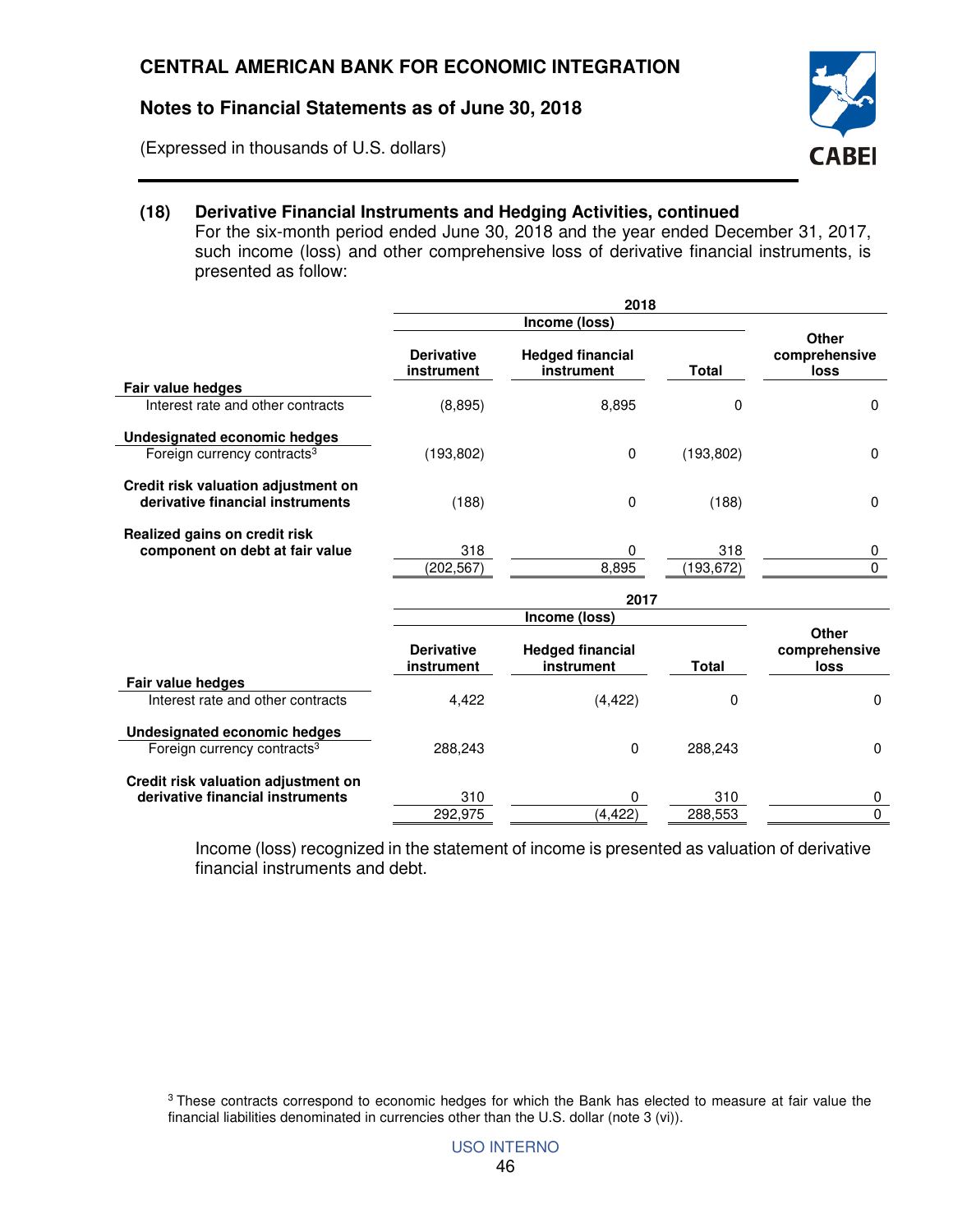(Expressed in thousands of U.S. dollars)



## **(19) Funds and Programs managed by CABEI**

In its role as a multilateral financial institution and promoter of both the economic integration and balanced economic and social development of the founding countries, the Bank manages independent funds and programs which are detailed below as of June 30, 2018 and December 31, 2017:

|                                                                        | <b>Net Assets</b> |           |
|------------------------------------------------------------------------|-------------------|-----------|
|                                                                        | 2018              | 2017      |
| Fund/Program                                                           | (Unaudited)       | (Audited) |
| Special Fund for the Social Transformation of Central America - FETS   | 97,508            | 103,233   |
| Honduras - Spain Fund, Phase II                                        | 60.285            | 54,599    |
| Investment Trust - Dwelling Mortgage Fund                              | 25,014            | 24,822    |
| Technical Cooperation Fund - FONTEC                                    | 19,868            | 20,862    |
| Debt-Conversion Fund (Honduras-Spain)                                  | 8,521             | 11,724    |
| Program for Development of the Border Areas in Central America (former |                   |           |
| FOEXCA)                                                                | 4,033             | 4,033     |
| Accelerating Fund investments in Renewable Energy in Central America   |                   |           |
| (ARECA)                                                                | 2,700             | 2,734     |
| Partial credit guarantees - Finland Resources                          | 2,403             | 2,384     |
| Trust for Administration, Attention, Rehabilitation, Training, and     |                   |           |
| Prevention of Burnt Children                                           | 251               | 248       |
| Taiwan ICDF - Technical Assistance Fund, Credit Program for Education  | 63                | 63        |
| Taiwan International Cooperation and Development Fund (ICDF) - Fund    |                   |           |
| for Consulting Service                                                 | 23                | 23        |
|                                                                        | 220.669           | 224.725   |

## **(20) Social Benefit Fund (SBF)**

The Social Benefit Fund's (the Fund or the SBF) objective is to provide the Bank's personnel with benefits for retirement and disability pensions, voluntary retirement, compensation based on years of service, life insurance in the event of disability and death, hospital medical benefits, medium term financing, and other benefits that may be granted in accordance with the financial capacity of the Fund. The SBF is financed by contributions from beneficiaries and the Bank in accordance with the provisions of the Plans. Retirement, pension and life insurance plans are considered as defined benefit plans, whereas the hospital-related medical benefit plan is considered a defined contribution plan.

The SBF exists with the exclusive purpose of granting to the Bank's personnel the benefits set forth in the Charter and supplementary regulations currently existing or to be issued to such effect by the Bank.

It also establishes that the SBF's assets will be held and managed separately from the other assets of the Bank, as a pension fund, and will exclusively be used to pay the benefits and expenses under the various benefit plans granted by the SBF.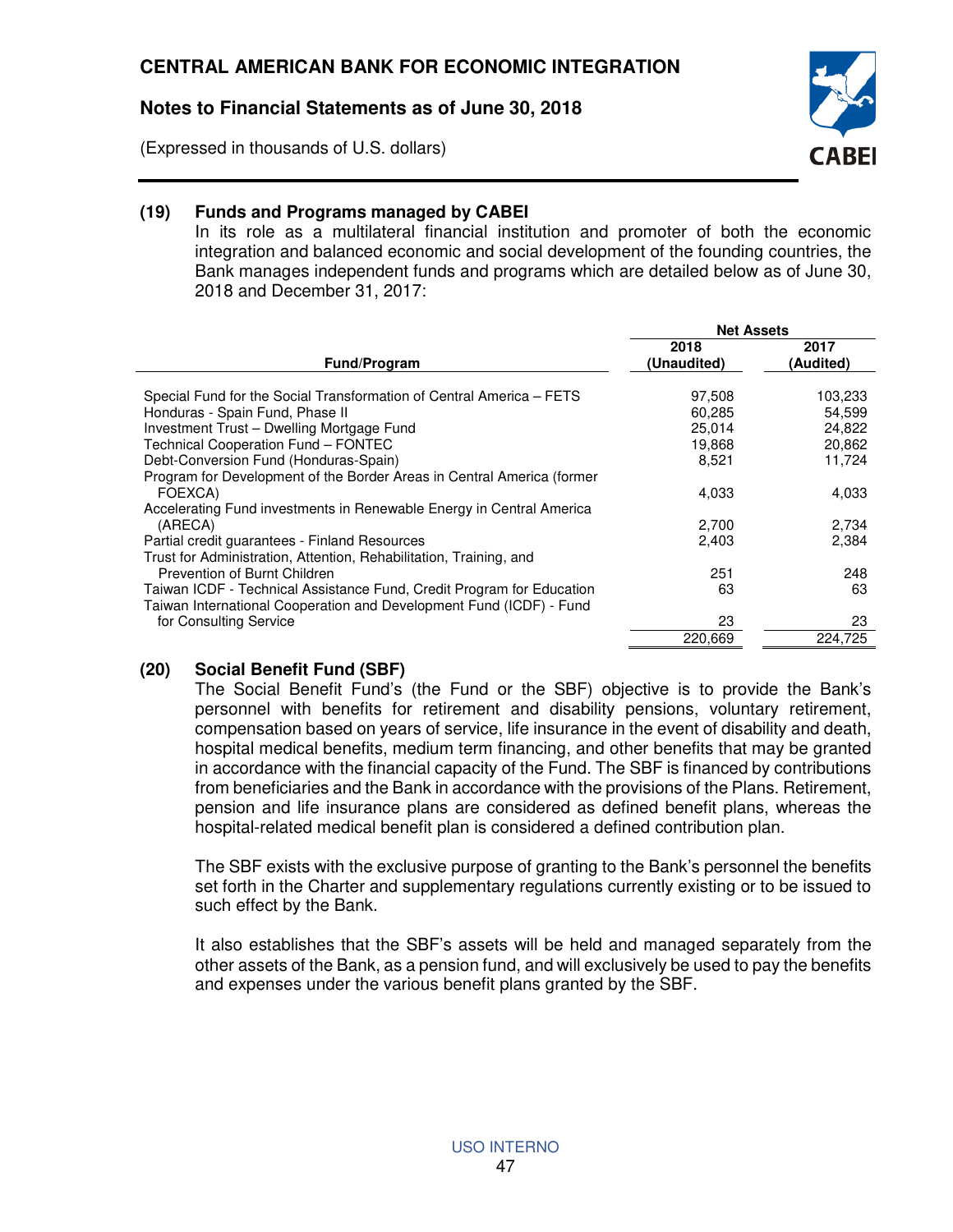(Expressed in thousands of U.S. dollars)



### **(20) Social Benefit Fund (SBF), continued**

The Bank pays a special contribution to SBF as a compensation mechanism or supplement to the yield generated by the Social Benefit Plan's investment securities portfolio in order to reach the established technical interest rate, which is currently 7%.

Although there is a periodic monitoring of SBF's Plan benefits, the date used by the Bank to measure this obligation is December 31 of each year. The following table shows the net periodic benefit cost for the six-month periods ended June 30, 2018 and 2017, in conformity with the criteria established by currently applicable standards:

|                                      | 2018     | 2017    |
|--------------------------------------|----------|---------|
| Net periodic benefit cost components |          |         |
| Interest cost                        | 6.249    | 6,083   |
| Service cost                         | 2.653    | 2.655   |
| Return on Plan assets                | (3, 168) | (3.275) |
| Net periodic benefit cost            | 5.734    | 5.463   |

#### **Contributions**

All contributions from CABEI are paid in cash. For the six-month periods ended June 30, 2018 and 2017, the Bank has recorded 2,417 and 2,314, respectively, in ordinary contributions, and, 2,461 and 2,533, respectively, in special contributions to supplement the actuarial technical interest rate of 7%. The aforementioned contributions are included in administrative expenses and special contributions, respectively.

#### **(21) Accumulated Other Comprehensive Loss**

For the six-month periods ended June 30, 2018 and 2017, accumulated other comprehensive loss, is as follows:

|                        |                                            | 2018                                                              |                                                                  |                                                |  |
|------------------------|--------------------------------------------|-------------------------------------------------------------------|------------------------------------------------------------------|------------------------------------------------|--|
|                        | <b>Securities</b><br>available for<br>sale | <b>Actuarial gains</b><br>under the Social<br><b>Benefit Plan</b> | Change in credit<br>risk of debt<br>instruments at<br>fair value | <b>Accumulated other</b><br>comprehensive loss |  |
| At beginning of period | 254                                        | (3,838)                                                           | (32,051)                                                         | (35, 635)                                      |  |
| Changes for the period | (8,641)                                    |                                                                   | 11,585                                                           | 2,944                                          |  |
| At end of period       | (8,387)                                    | (3,838)                                                           | (20, 466)                                                        | (32,691)                                       |  |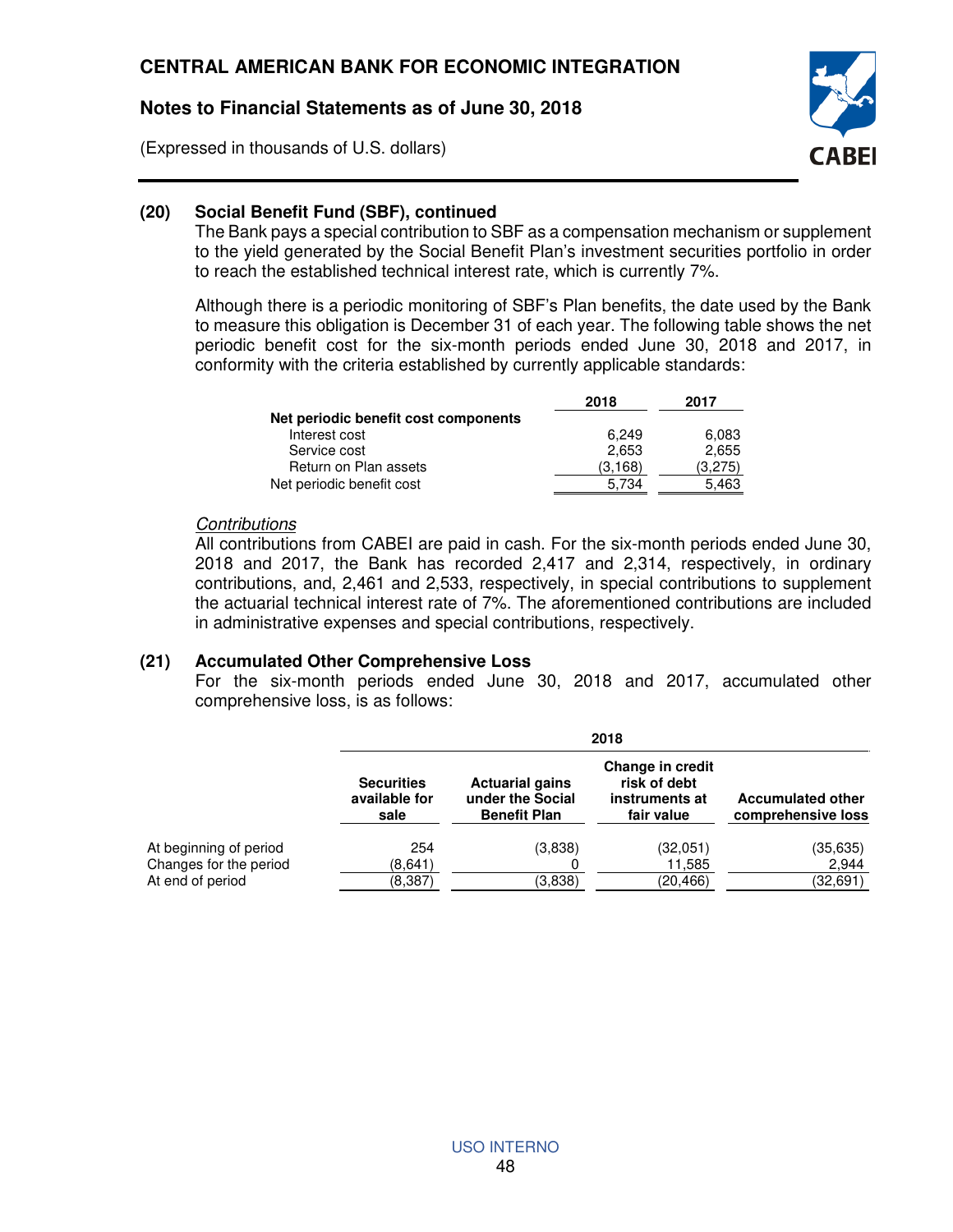(Expressed in thousands of U.S. dollars)

# **(21) Accumulated Other Comprehensive Loss, continued**

|                                            | 2017                                       |                                                                   |                                                                  |                                                |
|--------------------------------------------|--------------------------------------------|-------------------------------------------------------------------|------------------------------------------------------------------|------------------------------------------------|
|                                            | <b>Securities</b><br>available for<br>sale | <b>Actuarial gains</b><br>under the Social<br><b>Benefit Plan</b> | Change in credit<br>risk of debt<br>instruments at<br>fair value | <b>Accumulated other</b><br>comprehensive loss |
| At beginning of period                     | (418)                                      | (3,657)                                                           | (17,590)                                                         | (21, 665)                                      |
| Changes for the period<br>At end of period | 3,628<br>3,210                             | (3,657)                                                           | (38, 408)<br>(55, 998)                                           | (34,780)<br>(56, 445)                          |

For the six-month periods ended June 30, 2018 and 2017, reclassifications from accumulated other comprehensive loss to earnings are as follows:

EABEI

|                                                       | 2018     | 2017    | Line in statement of income affected                                    |
|-------------------------------------------------------|----------|---------|-------------------------------------------------------------------------|
| Securities available for sale<br>Derivative Financial | (1.597)  | (1.864) | Realized gains on investment funds<br>Valuation of derivative financial |
| Instruments and Debt                                  | (318)    |         | instruments and debt                                                    |
|                                                       | (1, 915) | (864، ، |                                                                         |

#### **(22) Special and other contributions**

For the six-month periods ended June 30, 2018 and 2017, special contributions and other are detailed as follows:

|                                 | 2018  | 2017  |
|---------------------------------|-------|-------|
| SBF special contribution        | 2.461 | 2,533 |
| Financial cooperation and other | 577   | 847   |
|                                 | 3.038 | 3,380 |

The special contributions to the SBF correspond to the supplement to the actuarial technical interest rate of 7% per annum, which are recorded as special contributions (note 20).

#### **(23) Litigation**

The Bank is involved in claims and legal actions derived from its normal course of business. According to the Bank's management's best knowledge, the result of these actions will not originate an adverse material effect on its financial position, results of operations or liquidity.